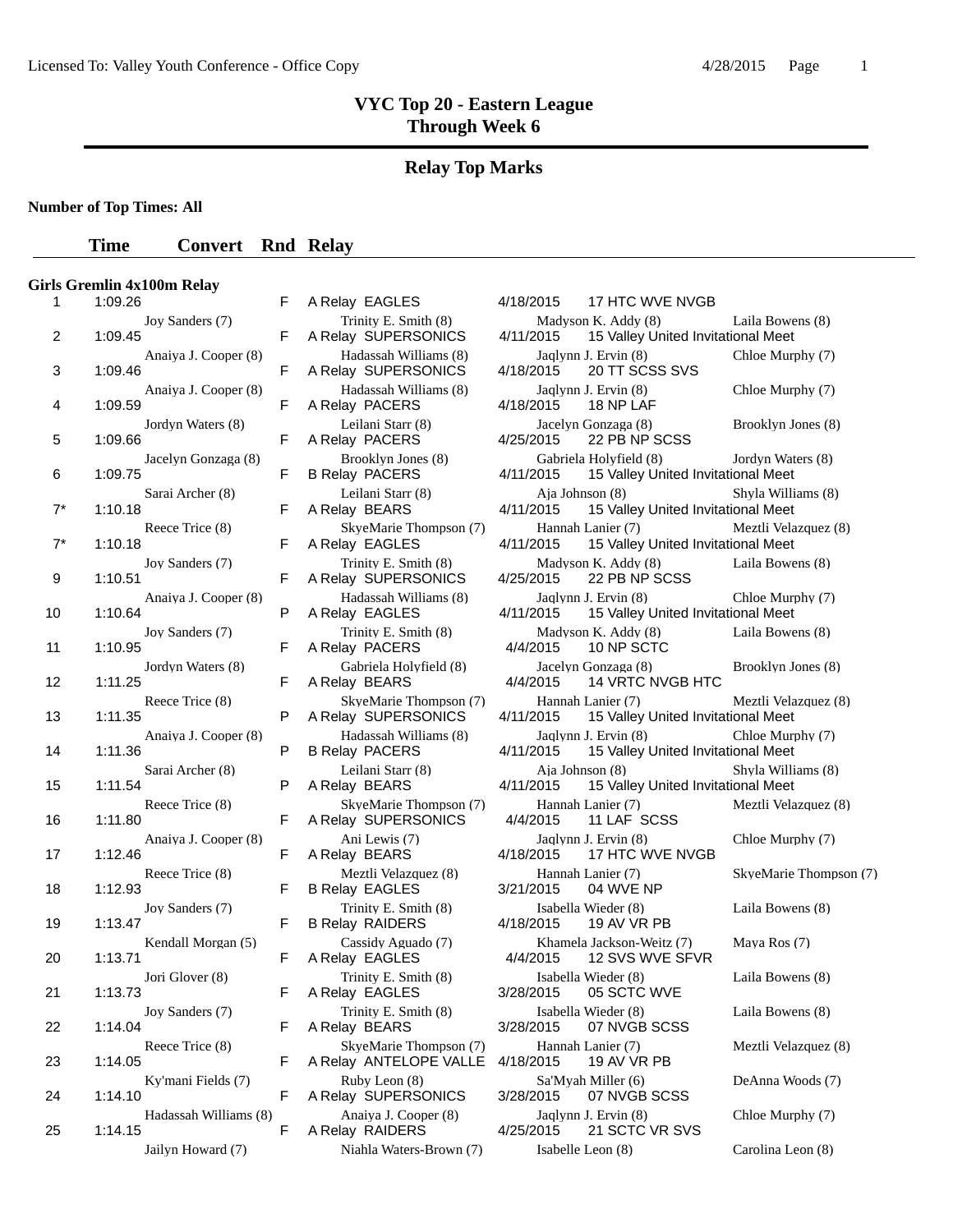# **Relay Top Marks**

**Number of Top Times: All**

| 26 | 1:14.62                           | F      | <b>B Relay EAGLES</b>                               | 4/18/2015                    | 17 HTC WVE NVGB                                         |                         |
|----|-----------------------------------|--------|-----------------------------------------------------|------------------------------|---------------------------------------------------------|-------------------------|
|    | Lilly Labrenz (7)                 |        | Tegan DeSilva (8)                                   |                              | Kelsey L. Phillip (8)                                   | Isabella Wieder (8)     |
| 27 | 1:15.66                           | F      | <b>B Relay PACERS</b>                               | 4/4/2015                     | 10 NP SCTC                                              |                         |
| 28 | 1:16.31                           | P      | A Relay RAIDERS                                     | 4/11/2015                    | 15 Valley United Invitational Meet                      |                         |
| 29 | Carolina Leon (8)<br>1:17.79      | P      | Maya Ros (7)<br><b>B Relay EAGLES</b>               | 4/11/2015                    | Isabelle Leon (8)<br>15 Valley United Invitational Meet | Jailyn Howard (7)       |
| 30 | Jaqualine Chriss (7)<br>1:17.99   | F      | Skylar Greene (8)<br>A Relay ANTELOPE VALLE         | Jori Glover (8)<br>4/25/2015 | 24 AVTC HTC SFVR                                        | Tegan DeSilva (8)       |
| 31 | Ruby Leon (8)<br>1:18.11          | F      | Sa'Myah Miller (6)<br><b>B Relay PACERS</b>         | 4/25/2015                    | Ky'mani Fields (7)<br>22 PB NP SCSS                     | DeAnna Woods (7)        |
| 32 | Madison Griggs (6)<br>1:18.97     | F      | Shyla Williams (8)<br>A Relay RAIDERS               | Aja Johnson (8)<br>4/4/2015  | 14 VRTC NVGB HTC                                        | Leilani Starr (8)       |
|    | Maya Ros (7)                      |        |                                                     |                              | Sophia Cuteno (8)                                       | Jailyn Howard (7)       |
| 33 | 1:19.19                           | F      | A Relay ANTELOPE VALLE                              | 3/21/2015                    | 02 LAF AV TT VR                                         |                         |
| 34 | Sirriyah Bankhead (7)<br>1:19.72  | F      | Sa'Myah Miller (6)<br><b>B Relay EAGLES</b>         | 3/28/2015                    | Cshani Holman (6)<br>05 SCTC WVE                        | DeAnna Woods (7)        |
| 35 | Talya Sepand (8)<br>1:20.00       | F      | Lilly Labrenz (7)<br><b>B Relay EAGLES</b>          | 4/25/2015                    | Tegan DeSilva (8)<br>23 WVE LAF                         | Madyson K. Addy (8)     |
| 36 | Sasha DaCosta (8)<br>1:20.03      | F      | Jenna Espinoza (8)<br><b>B Relay PACERS</b>         | Jori Glover (8)<br>3/21/2015 | 04 WVE NP                                               | Morgan K. Addy (8)      |
| 37 | Madison Griggs (6)<br>1:20.72     | F      | Jacelyn Gonzaga (8)<br>A Relay ANTELOPE VALLE       | 3/28/2015                    | Kennedy Vinson (8)<br>08 TT AV PB SVS                   | Shyla Williams (8)      |
| 38 | DeAnna Woods (7)<br>1:20.84       | F      | Ruby Leon (8)<br>C Relay EAGLES                     | 4/18/2015                    | Ky'mani Fields (7)<br>17 HTC WVE NVGB                   | Charitii Tillman (5)    |
| 39 | Sasha DaCosta (8)<br>1:20.93      | F      | Jenna Espinoza (8)<br>C Relay EAGLES                | Jori Glover (8)<br>4/25/2015 | 23 WVE LAF                                              | Natalia Areliz (8)      |
| 40 | Talya Sepand (8)<br>1:21.10       | F      | Jaqualine Chriss (7)<br><b>B Relay EAGLES</b>       | 4/4/2015                     | Skylar Greene (8)<br>12 SVS WVE SFVR                    | Tegan DeSilva (8)       |
| 41 | Jenna Espinoza (8)<br>1:21.44     | F      | Sasha DaCosta (8)<br><b>B Relay BEARS</b>           | 4/4/2015                     | Talya Sepand (8)<br>14 VRTC NVGB HTC                    | Tegan DeSilva (8)       |
| 42 | Tari Starnes (8)<br>1:21.80       | F      | Marley Rebolledo-Ynostros (7)<br>C Relay EAGLES     | 4/4/2015                     | Tiana Marie Plata (8)<br>12 SVS WVE SFVR                | Laila Ruzilia Dixon (8) |
| 43 | Kai Glover (8)<br>1:21.89         | F      | Jaqualine Chriss (7)<br>B Relay ANTELOPE VALLE      | 3/21/2015                    | Celeste Saravia (8)<br>02 LAF AV TT VR                  | Kelsey L. Phillip (8)   |
|    | Nyla Cruz (7)                     |        | Shyann Lee (6)                                      |                              | Ky'mani Fields (7)                                      | Miracle Washington (6)  |
| 44 | 1:22.06<br>1:22.23                | F<br>F | <b>B Relay BULLETS</b><br>D Relay PACERS            | 3/28/2015<br>4/4/2015        | 08 TT AV PB SVS<br>10 NP SCTC                           |                         |
| 45 |                                   |        | Hope Isavi (8)                                      | Sarai Archer (8)             |                                                         |                         |
| 46 | Phagchok Grant (7)<br>1:22.83     | F      | <b>B Relay RAIDERS</b>                              | 4/25/2015                    | 21 SCTC VR SVS                                          | Angelina Smith (7)      |
| 47 | Cassidy Aguado (7)<br>1:23.06     | F      | Maya Ros (7)<br>C Relay PACERS                      | 4/4/2015                     | Khamela Jackson-Weitz (7)<br>10 NP SCTC                 | Sophia Cuteno (8)       |
| 48 | Madison Griggs (6)<br>1:24.20     | F      | Alanah Clemente (8)<br>D Relay EAGLES               | Elsa Benga (6)<br>3/28/2015  | 05 SCTC WVE                                             | Kyra Reaux (8)          |
| 49 | Brock Labvenz (7)<br>1:24.34      | F      | Jaqualine Chriss (7)<br><b>B Relay RAIDERS</b>      | 4/4/2015                     | Skylar Greene (8)<br>14 VRTC NVGB HTC                   | Morgan K. Addy (8)      |
| 50 | Carolina Leon (8)<br>1:24.41      | F      | Kendall Morgan (5)<br><b>B Relay ANTELOPE VALLE</b> | 4/18/2015                    | Khamela Jackson-Weitz (7)<br>19 AV VR PB                | Isabelle Leon (8)       |
| 51 | Miracle Washington (6)<br>1:25.23 | F      | Cshani Holman (6)<br>C Relay PACERS                 | 3/21/2015                    | Sirriyah Bankhead (7)<br>04 WVE NP                      | Nyla Cruz (7)           |
| 52 | Alanah Clemente (8)<br>1:25.30    | F      | Christina Parquette (8)<br><b>B Relay PACERS</b>    | Elsa Benga (6)<br>4/18/2015  | 18 NP LAF                                               | Angelina Smith (7)      |
|    | Baeliy Stalnecker (7)             |        | Kennedy Vinson (8)                                  | Kyra Reaux (8)               |                                                         | Angelina Smith (7)      |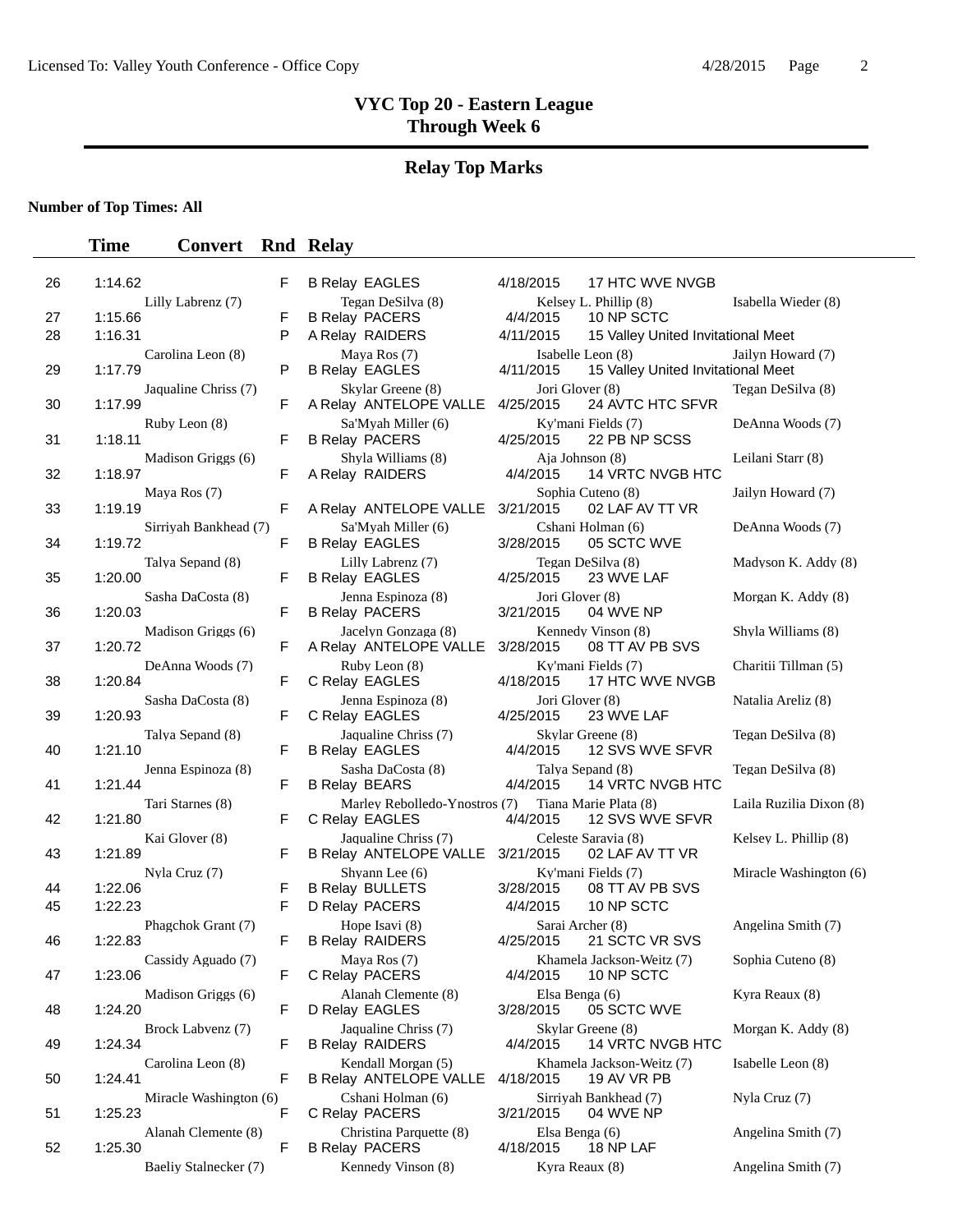#### **Relay Top Marks**

**Number of Top Times: All**

#### **Time Convert Rnd Relay**

| 53  | 1:26.37                            | F |
|-----|------------------------------------|---|
| 54  | Cshani Holman (6)<br>1:28.20       | F |
| 55  | Baeliy Stalnecker (7)<br>1:31.55   | F |
| 56  | Selah Bailey (6)<br>1:35.39        | F |
| 57  | Kaylin Lee (5)<br>1:35.87          | ŀ |
|     | Carolina Leon (8)                  |   |
| 58  | 1:36.41<br>Megan Shaw (5)          | F |
| 59  | 1:38.43<br>Cristina McDaniel (8)   | F |
| 60  | 1:38.53<br>Ilyssa Owens $(6)$      | F |
| 61  | 1:39.12<br>Mica Kaufman (7)        | F |
| 62  | 1:41.49<br>Sienna Horton (6)       | F |
| 63  | 1:41.70                            | ľ |
| 64* | Kayley Guzman (7)<br>1:41.80       | F |
| 64* | Dejah Egans (5)<br>1:41.80         | F |
| 66  | Sienna Horton (6)<br>1:42.81       | F |
| 67  | Shyann Lee (6)<br>1:43.85          | F |
| 68  | Nyla Cruz (7)<br>1:45.66           | F |
| 69  | Jakilah White (5)<br>1:46.87       | F |
| 70  | Kai Glover (8)<br>1:48.34          | ŀ |
| 71  | Jocelyn Reyes (6)<br>1:52.54       | F |
|     | Katrina Estell (7)                 |   |
| 72  | 2:11.03<br>Valeria Arechiga (7)    | ŀ |
| 73  | 2:14.10<br>Sanaiyah Perkins (6)    |   |
| 74  | 2:32.82<br>Isabel Bautista (5)     | F |
| 1   | Girls Bantam 4x100m Relay<br>59.53 | F |
| 2   | Havyn Rolle (9)<br>59.60           | Ī |
| 3   | Maliyah J. Cooper (9)<br>59.72     | F |
|     |                                    |   |

| Maliyah J. Cooper (9 |  |
|----------------------|--|
|                      |  |

| Miracle Washington (6)<br>Paris Barker (8)<br>C Relay PACERS<br>22 PB NP SCSS<br>4/25/2015<br>Kennedy Vinson (8)<br>Elsa Benga (6)<br>17 HTC WVE NVGB<br>E Relay EAGLES<br>4/18/2015<br>Isabel Bautista (5)<br>Corinne E. Ramriez (6)<br>E Relay PACERS<br>10 NP SCTC<br>4/4/2015<br>Jasmine Thompson (6)<br>Sanaiyah Perkins (6)<br>A Relay RAIDERS<br>19 AV VR PB<br>4/18/2015<br>Niahla Waters-Brown (7)<br>Sophia Cuteno (8)<br>C Relay ANTELOPE VALLE<br>19 AV VR PB<br>4/18/2015<br>Ilyssa Owens (6)<br>Melody Crockerham (5)<br>A Relay BULLETS<br>08 TT AV PB SVS<br>3/28/2015<br>Genene Harper (7)<br>Alexis Aragon (5)<br>C Relay ANTELOPE VALLE<br>02 LAF AV TT VR<br>3/21/2015<br>Paris Barker (8)<br>Saniyah Howard (5)<br>C Relay EAGLES<br>05 SCTC WVE<br>3/28/2015<br>Isabel Bautista (5)<br>Corinne E. Ramriez (6)<br>E Relay EAGLES<br>4/25/2015<br>23 WVE LAF<br>Corinne E. Ramriez (6)<br>Selah Bailey (6)<br>C Relay ANTELOPE VALLE<br>24 AVTC HTC SFVR<br>4/25/2015<br>Katrina Estell (7)<br>Tiana Moore (5)<br>4/25/2015<br>22 PB NP SCSS<br>D Relay PACERS<br>Kaylin Lee (5)<br>Sanaiyah Perkins (6)<br>D Relay EAGLES<br>12 SVS WVE SFVR<br>4/4/2015<br>Isabel Bautista (5)<br>Corinne E. Ramriez (6)<br><b>B Relay ANTELOPE VALLE</b><br>08 TT AV PB SVS<br>3/28/2015<br>Nyla Cruz (7)<br>Paris Barker (8)<br>C Relay ANTELOPE VALLE<br>4/4/2015<br>13 LRR TT AV PB<br>Ilyssa Owens (6)<br>Saniyah Howard (5)<br>A Relay BULLETS<br>13 LRR TT AV PB<br>4/4/2015<br>Arianna Aragon (7)<br>Genene Harper (7)<br>17 HTC WVE NVGB<br>D Relay EAGLES<br>4/18/2015<br>Mica Kaufman (7)<br>Jaqualine Chriss (7)<br>17 HTC WVE NVGB<br><b>B Relay BEARS</b><br>4/18/2015<br>Emma Lucero (8)<br>Elizabeth Bartlett (6)<br><b>B Relay ANTELOPE VALLE</b><br>13 LRR TT AV PB<br>4/4/2015<br>Sirriyah Bankhead (7)<br>Miracle Washington (6)<br><b>B Relay BEARS</b><br>07 NVGB SCSS<br>3/28/2015<br>Angela Zavala (5)<br>Jocelyn Reyes (6)<br>D Relay PACERS<br>04 WVE NP<br>3/21/2015<br>Dejah Egans (5)<br>Camille Zepeda (6)<br>04 WVE NP<br>A Relay EAGLES<br>3/21/2015<br>Corinne E. Ramriez (6) | F | <b>B Relay ANTELOPE VALLE</b> | 24 AVTC HTC SFVR<br>4/25/2015 |
|----------------------------------------------------------------------------------------------------------------------------------------------------------------------------------------------------------------------------------------------------------------------------------------------------------------------------------------------------------------------------------------------------------------------------------------------------------------------------------------------------------------------------------------------------------------------------------------------------------------------------------------------------------------------------------------------------------------------------------------------------------------------------------------------------------------------------------------------------------------------------------------------------------------------------------------------------------------------------------------------------------------------------------------------------------------------------------------------------------------------------------------------------------------------------------------------------------------------------------------------------------------------------------------------------------------------------------------------------------------------------------------------------------------------------------------------------------------------------------------------------------------------------------------------------------------------------------------------------------------------------------------------------------------------------------------------------------------------------------------------------------------------------------------------------------------------------------------------------------------------------------------------------------------------------------------------------------------------------------------------------------------------------------------------------------------------------------------------------------------------|---|-------------------------------|-------------------------------|
|                                                                                                                                                                                                                                                                                                                                                                                                                                                                                                                                                                                                                                                                                                                                                                                                                                                                                                                                                                                                                                                                                                                                                                                                                                                                                                                                                                                                                                                                                                                                                                                                                                                                                                                                                                                                                                                                                                                                                                                                                                                                                                                      | F |                               |                               |
|                                                                                                                                                                                                                                                                                                                                                                                                                                                                                                                                                                                                                                                                                                                                                                                                                                                                                                                                                                                                                                                                                                                                                                                                                                                                                                                                                                                                                                                                                                                                                                                                                                                                                                                                                                                                                                                                                                                                                                                                                                                                                                                      | F |                               |                               |
|                                                                                                                                                                                                                                                                                                                                                                                                                                                                                                                                                                                                                                                                                                                                                                                                                                                                                                                                                                                                                                                                                                                                                                                                                                                                                                                                                                                                                                                                                                                                                                                                                                                                                                                                                                                                                                                                                                                                                                                                                                                                                                                      | F |                               |                               |
|                                                                                                                                                                                                                                                                                                                                                                                                                                                                                                                                                                                                                                                                                                                                                                                                                                                                                                                                                                                                                                                                                                                                                                                                                                                                                                                                                                                                                                                                                                                                                                                                                                                                                                                                                                                                                                                                                                                                                                                                                                                                                                                      | F |                               |                               |
|                                                                                                                                                                                                                                                                                                                                                                                                                                                                                                                                                                                                                                                                                                                                                                                                                                                                                                                                                                                                                                                                                                                                                                                                                                                                                                                                                                                                                                                                                                                                                                                                                                                                                                                                                                                                                                                                                                                                                                                                                                                                                                                      | F |                               |                               |
|                                                                                                                                                                                                                                                                                                                                                                                                                                                                                                                                                                                                                                                                                                                                                                                                                                                                                                                                                                                                                                                                                                                                                                                                                                                                                                                                                                                                                                                                                                                                                                                                                                                                                                                                                                                                                                                                                                                                                                                                                                                                                                                      | F |                               |                               |
|                                                                                                                                                                                                                                                                                                                                                                                                                                                                                                                                                                                                                                                                                                                                                                                                                                                                                                                                                                                                                                                                                                                                                                                                                                                                                                                                                                                                                                                                                                                                                                                                                                                                                                                                                                                                                                                                                                                                                                                                                                                                                                                      | F |                               |                               |
|                                                                                                                                                                                                                                                                                                                                                                                                                                                                                                                                                                                                                                                                                                                                                                                                                                                                                                                                                                                                                                                                                                                                                                                                                                                                                                                                                                                                                                                                                                                                                                                                                                                                                                                                                                                                                                                                                                                                                                                                                                                                                                                      | F |                               |                               |
|                                                                                                                                                                                                                                                                                                                                                                                                                                                                                                                                                                                                                                                                                                                                                                                                                                                                                                                                                                                                                                                                                                                                                                                                                                                                                                                                                                                                                                                                                                                                                                                                                                                                                                                                                                                                                                                                                                                                                                                                                                                                                                                      | F |                               |                               |
|                                                                                                                                                                                                                                                                                                                                                                                                                                                                                                                                                                                                                                                                                                                                                                                                                                                                                                                                                                                                                                                                                                                                                                                                                                                                                                                                                                                                                                                                                                                                                                                                                                                                                                                                                                                                                                                                                                                                                                                                                                                                                                                      | F |                               |                               |
|                                                                                                                                                                                                                                                                                                                                                                                                                                                                                                                                                                                                                                                                                                                                                                                                                                                                                                                                                                                                                                                                                                                                                                                                                                                                                                                                                                                                                                                                                                                                                                                                                                                                                                                                                                                                                                                                                                                                                                                                                                                                                                                      | F |                               |                               |
|                                                                                                                                                                                                                                                                                                                                                                                                                                                                                                                                                                                                                                                                                                                                                                                                                                                                                                                                                                                                                                                                                                                                                                                                                                                                                                                                                                                                                                                                                                                                                                                                                                                                                                                                                                                                                                                                                                                                                                                                                                                                                                                      | F |                               |                               |
|                                                                                                                                                                                                                                                                                                                                                                                                                                                                                                                                                                                                                                                                                                                                                                                                                                                                                                                                                                                                                                                                                                                                                                                                                                                                                                                                                                                                                                                                                                                                                                                                                                                                                                                                                                                                                                                                                                                                                                                                                                                                                                                      | F |                               |                               |
|                                                                                                                                                                                                                                                                                                                                                                                                                                                                                                                                                                                                                                                                                                                                                                                                                                                                                                                                                                                                                                                                                                                                                                                                                                                                                                                                                                                                                                                                                                                                                                                                                                                                                                                                                                                                                                                                                                                                                                                                                                                                                                                      | F |                               |                               |
|                                                                                                                                                                                                                                                                                                                                                                                                                                                                                                                                                                                                                                                                                                                                                                                                                                                                                                                                                                                                                                                                                                                                                                                                                                                                                                                                                                                                                                                                                                                                                                                                                                                                                                                                                                                                                                                                                                                                                                                                                                                                                                                      | F |                               |                               |
|                                                                                                                                                                                                                                                                                                                                                                                                                                                                                                                                                                                                                                                                                                                                                                                                                                                                                                                                                                                                                                                                                                                                                                                                                                                                                                                                                                                                                                                                                                                                                                                                                                                                                                                                                                                                                                                                                                                                                                                                                                                                                                                      | F |                               |                               |
|                                                                                                                                                                                                                                                                                                                                                                                                                                                                                                                                                                                                                                                                                                                                                                                                                                                                                                                                                                                                                                                                                                                                                                                                                                                                                                                                                                                                                                                                                                                                                                                                                                                                                                                                                                                                                                                                                                                                                                                                                                                                                                                      | F |                               |                               |
|                                                                                                                                                                                                                                                                                                                                                                                                                                                                                                                                                                                                                                                                                                                                                                                                                                                                                                                                                                                                                                                                                                                                                                                                                                                                                                                                                                                                                                                                                                                                                                                                                                                                                                                                                                                                                                                                                                                                                                                                                                                                                                                      | F |                               |                               |
|                                                                                                                                                                                                                                                                                                                                                                                                                                                                                                                                                                                                                                                                                                                                                                                                                                                                                                                                                                                                                                                                                                                                                                                                                                                                                                                                                                                                                                                                                                                                                                                                                                                                                                                                                                                                                                                                                                                                                                                                                                                                                                                      | F |                               |                               |
|                                                                                                                                                                                                                                                                                                                                                                                                                                                                                                                                                                                                                                                                                                                                                                                                                                                                                                                                                                                                                                                                                                                                                                                                                                                                                                                                                                                                                                                                                                                                                                                                                                                                                                                                                                                                                                                                                                                                                                                                                                                                                                                      | F |                               |                               |
|                                                                                                                                                                                                                                                                                                                                                                                                                                                                                                                                                                                                                                                                                                                                                                                                                                                                                                                                                                                                                                                                                                                                                                                                                                                                                                                                                                                                                                                                                                                                                                                                                                                                                                                                                                                                                                                                                                                                                                                                                                                                                                                      | F |                               |                               |
|                                                                                                                                                                                                                                                                                                                                                                                                                                                                                                                                                                                                                                                                                                                                                                                                                                                                                                                                                                                                                                                                                                                                                                                                                                                                                                                                                                                                                                                                                                                                                                                                                                                                                                                                                                                                                                                                                                                                                                                                                                                                                                                      |   |                               |                               |

P A Relay SUPERSONICS 4/11/2015 15 Valley United Invitational Meet  $\sum_{i=1}^{\infty} \text{Zariah Walker (9)}$  Laila Jamison (9) Nevaeh Williams (10) A Relay SUPERSONICS 4/11/2015 15 Valley United Invitational Meet Maliyah J. Cooper (9) Zariah Walker (9) Laila Jamison (9) Nevaeh Williams (10)

Miracle Washington (6) Paris Barker (8) Sirriyah Bankhead (7)<br>F C Relay PACERS 4/25/2015 22 PB NP SCSS 22 PB NP SCSS Kennedy Vinson (8) Elsa Benga (6) Angelina Smith (7) 1/18/2015 17 HTC WVE NVGB Corinne E. Ramriez (6) Tyla DeSilva (6) 4/4/2015 10 NP SCTC Sanaiyah Perkins (6) Dejah Egans (5) 1/18/2015 19 AV VR PB Sophia Cuteno (8) Isabelle Leon (8) 4/18/2015 19 AV VR PB Melody Crockerham (5) Tiana Moore (5) 3/28/2015 08 TT AV PB SVS Alexis Aragon (5) Arianna Aragon (7) 8/21/2015 02 LAF AV TT VR Saniyah Howard (5) Kayley Guzman (7) 8/28/2015 05 SCTC WVE Corinne E. Ramriez (6) Noelani Armstrong (5) <br>V25/2015 23 WVE LAF 23 WVE LAF Corinne E. Ramriez (6) Tyla DeSilva (6) F C Relay ANTELOPE VALLE 4/25/2015 24 AVTC HTC SFVR Katrina Estell (7) Tiana Moore (5) Megan Shaw (5) 64 D Relay PACERS 4/25/2015 \* 1:41.80 F 22 PB NP SCSS Sanaiyah Perkins (6) Jasmine Thompson (6) 4/4/2015 12 SVS WVE SFVR Corinne E. Ramriez (6) Selah Bailey (6) 8/28/2015 08 TT AV PB SVS Paris Barker (8) Cshani Holman (6) 4/4/2015 13 LRR TT AV PB Saniyah Howard (5) Kayley Guzman (7) F A Relay BULLETS 4/4/2015 13 LRR TT AV PB Arianna Aragon (7) Genene Harper (7) Ayanna Crossland (7)<br>F D Pelay EAGLES 4/18/2015 17 HTC MALE NACR 69 17 HTC WVE NVGB Jaqualine Chriss (7) Skylar Greene (8) 1/18/2015 17 HTC WVE NVGB Elizabeth Bartlett (6) Lisseth Arechiga (5) F B Relay ANTELOPE VALLE 4/4/2015 13 LRR TT AV PB Sirriyah Bankhead (7) Miracle Washington (6) Cshani Holman (6)<br>F B Relay BEARS 3/28/2015 07 NVGB SCSS 07 NVGB SCSS Angela Zavala (5)  $\frac{1}{2}$  Jocelyn Reyes (6) Kemauri Neal (5) 3/21/2015 04 WVE NP Sanaje Dejah Egans (5) Camille Zepeda (6) Jasmine Thompson (6) Dejah Egans (5) Camille Zepeda (6) Jasmine Thompson (6) 8/21/2015 04 WVE NP Corinne E. Ramriez (6) Noelani Armstrong (5) F A Relay PACERS 3/21/2015 04 WVE NP Havyn Rolle (9) Thalia Holyfield (9) Salma Benga (10) Amaya Hammons (10)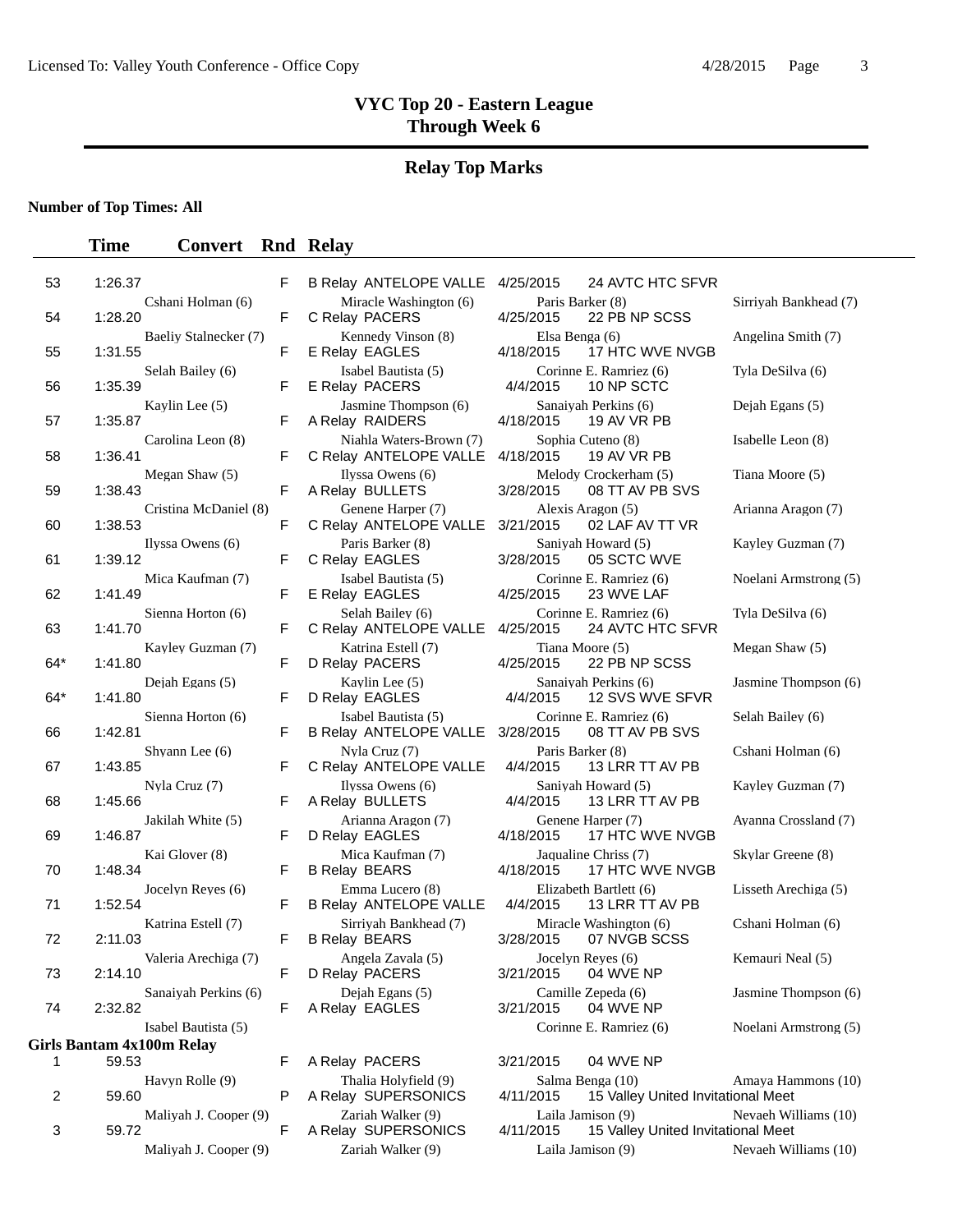# **Relay Top Marks**

### **Number of Top Times: All**

| 4  | 1:00.28                                | F | A Relay EAGLES                                     | 3/28/2015                      | 05 SCTC WVE                                                   |                        |
|----|----------------------------------------|---|----------------------------------------------------|--------------------------------|---------------------------------------------------------------|------------------------|
| 5  | Queenelizabeth Perkins (10)<br>1:00.54 | F | Stevie Carmona (10)<br>A Relay EAGLES              | 3/21/2015                      | Gisele O. Thompson (10)<br>04 WVE NP                          | Nedovia Matthews (10)  |
| 6  | Queenelizabeth Perkins (10)<br>1:00.77 | P | Faith L. Bishop (10)<br>A Relay PACERS             | 4/11/2015                      | Gisele O. Thompson (10)<br>15 Valley United Invitational Meet | Nedovia Matthews (10)  |
| 7  | Gabriella Caldwell (9)<br>1:00.94      | F | Amaya Hammons (10)<br>A Relay EAGLES               | 4/4/2015                       | Naima Salazar (10)<br>12 SVS WVE SFVR                         | Salma Benga (10)       |
| 8  | Queenelizabeth Perkins (10)<br>1:01.06 | F | Stevie Carmona (10)<br>A Relay SUPERSONICS         | 4/18/2015                      | Gisele O. Thompson (10)<br>20 TT SCSS SVS                     | Nedovia Matthews (10)  |
| 9  | Maliyah J. Cooper (9)<br>1:01.11       | F | Zariah Walker (9)<br>A Relay SUPERSONICS           | Laila Jamison (9)<br>4/4/2015  | 11 LAF SCSS                                                   | Nevaeh Williams (10)   |
| 10 | Maliyah J. Cooper (9)<br>1:01.21       | F | Zariah Walker (9)<br>A Relay SUPERSONICS           | Laila Jamison (9)<br>4/25/2015 | 22 PB NP SCSS                                                 | Nevaeh Williams (10)   |
| 11 | Maliyah J. Cooper (9)<br>1:01.50       | F | Zariah Walker (9)<br>A Relay ANTELOPE VALLE        | Laila Jamison (9)<br>4/4/2015  | 13 LRR TT AV PB                                               | Nevaeh Williams (10)   |
| 12 | Anaya Tryon (9)<br>1:01.82             | F | Cherrysh Tryon (10)<br>A Relay PACERS              | 4/18/2015                      | Vaidehi Bhardwaj (10)<br>18 NP LAF                            | Timia Cea (9)          |
| 13 | Amaya Hammons (10)<br>1:02.76          | F | Salma Benga (10)<br>A Relay SUPERSONICS            | 3/21/2015                      | Kayah Wilmore (9)<br>01 SCTC SCSS HTC                         | Havyn Rolle (9)        |
| 14 | Maliyah J. Cooper (9)<br>1:03.00       | F | Zariah Walker (9)<br>A Relay ANTELOPE VALLE        | Laila Jamison (9)<br>3/21/2015 | 02 LAF AV TT VR                                               | Nevaeh Williams (10)   |
| 15 | Timia Cea (9)<br>1:03.38               | P | Amia Tate (10)<br>A Relay ANTELOPE VALLE 4/11/2015 | Anaya Tryon (9)                | 15 Valley United Invitational Meet                            | Cherrysh Tryon (10)    |
| 16 | Cherrysh Tryon (10)<br>1:03.42         | F | Timia Cea (9)<br><b>B Relay PACERS</b>             | Anaya Tryon (9)<br>3/21/2015   | 04 WVE NP                                                     | Amia Tate (10)         |
| 17 | Gabriella Caldwell (9)<br>1:03.77      | F | Aviana Brazile (9)<br>A Relay ANTELOPE VALLE       | 4/18/2015                      | Cheyenne Tsuang (10)<br>19 AV VR PB                           | Gelissa Welch (9)      |
| 18 | Cherrysh Tryon (10)<br>1:04.00         | F | Anaya Tryon (9)<br><b>B Relay PACERS</b>           | Amia Tate (10)<br>4/18/2015    | 18 NP LAF                                                     | Timia Cea (9)          |
| 19 | Kylie Cantey (10)<br>1:04.11           | F | Cheyenne Tsuang (10)<br><b>B Relay PACERS</b>      | Gelissa Welch (9)<br>4/11/2015 | 15 Valley United Invitational Meet                            | Gabriella Caldwell (9) |
| 20 | Kylie Cantey (10)<br>1:04.41           | P | Gelissa Welch (9)<br><b>B Relay PACERS</b>         | 4/11/2015                      | Ayiana Brazile (9)<br>15 Valley United Invitational Meet      | Cheyenne Tsuang (10)   |
| 21 | Kayah Wilmore (9)<br>1:04.43           | F | Gelissa Welch (9)<br>A Relay PACERS                | 4/4/2015                       | Ayiana Brazile (9)<br>10 NP SCTC                              | Cheyenne Tsuang (10)   |
| 22 | Naima Salazar (10)<br>1:04.72          | F | Thalia Holyfield (9)<br>A Relay ANTELOPE VALLE     | 4/25/2015                      | Gabriella Caldwell (9)<br>24 AVTC HTC SFVR                    | Amaya Hammons (10)     |
| 23 | Timia Cea (9)<br>1:04.99               | F | Anava Trvon (9)<br>A Relay EAGLES                  | 4/18/2015                      | Cherrysh Tryon (10)<br>17 HTC WVE NVGB                        | Amia Tate (10)         |
| 24 | Lauren M. Smith (9)<br>1:06.22         | F | Miye Kodama (9)<br><b>B Relay EAGLES</b>           |                                | Madison Brooks (10)<br>3/28/2015   05 SCTC WVE                | Erin Black (9)         |
| 25 | Madison Brooks (10)<br>1:06.40         | F | Miye Kodama (9)<br>C Relay PACERS                  | 4/18/2015                      | Lauren M. Smith (9)<br>18 NP LAF                              | Erin Black (9)         |
| 26 | Ayiana Brazile (9)<br>1:06.51          | F | Kayla Lopez (9)<br>A Relay EAGLES                  | 4/25/2015                      | Naima Salazar (10)<br>23 WVE LAF                              | Jayda Conley (10)      |
| 27 | Queenelizabeth Perkins (10)<br>1:06.89 | F | Miye Kodama (9)<br><b>B Relay PACERS</b>           | 4/25/2015                      | Madison Brooks (10)<br>22 PB NP SCSS                          | Erin Black (9)         |
| 28 | Kylie Cantey (10)<br>1:07.24           | F | Cheyenne Tsuang (10)<br><b>B Relay EAGLES</b>      | 3/21/2015                      | Naima Salazar (10)<br>04 WVE NP                               | Gabriella Caldwell (9) |
| 29 | Lauren M. Smith (9)<br>1:07.68         | F | Madison Brooks (10)<br><b>B Relay PACERS</b>       | Miah Rivas (10)<br>4/4/2015    | 10 NP SCTC                                                    | Erin Black (9)         |
|    | Kylie Cantey (10)                      |   | Jayda Conley (10)                                  |                                | Madison Stalnecker (9)                                        | Cheyenne Tsuang (10)   |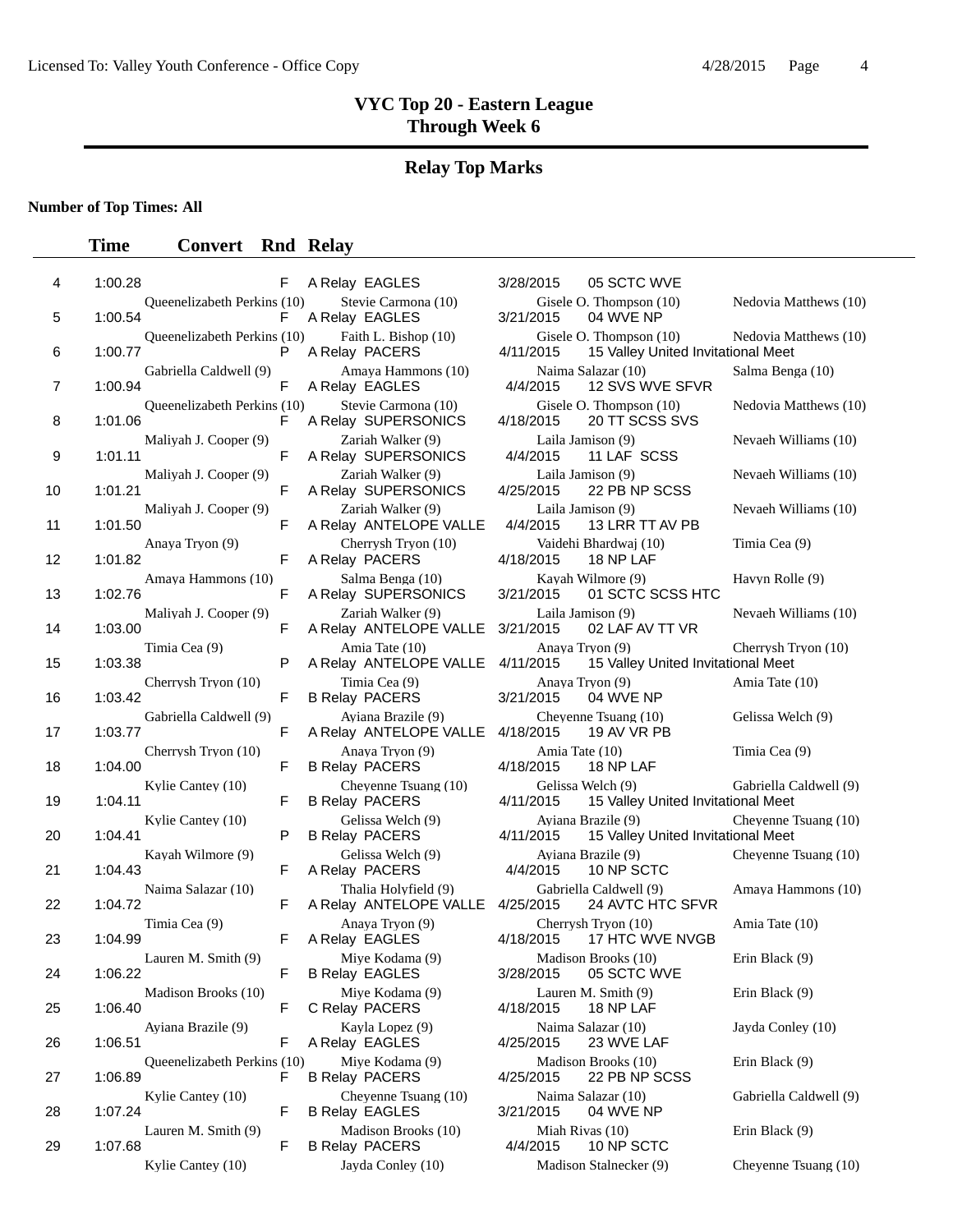# **Relay Top Marks**

**Number of Top Times: All**

| 30 | 1:07.69                                | Ρ  | A Relay EAGLES                                                        | 4/11/2015                    | 15 Valley United Invitational Meet                          |                        |
|----|----------------------------------------|----|-----------------------------------------------------------------------|------------------------------|-------------------------------------------------------------|------------------------|
| 31 | Queenelizabeth Perkins (10)<br>1:08.04 | F  | Angelina H. Lopez (9)<br><b>B Relay EAGLES</b>                        | 4/18/2015                    | Lauren M. Smith (9)<br>17 HTC WVE NVGB                      | Erin Black (9)         |
| 32 | Angelina H. Lopez (9)<br>1:08.30       | P  | Desta Bailey (9)<br><b>B Relay EAGLES</b>                             | Miah Rivas (10)<br>4/11/2015 | 15 Valley United Invitational Meet                          | Brittany Y. Barnes (9) |
| 33 | Miye Kodama (9)<br>1:08.56             | F  | Miah Rivas (10)<br>B Relay ANTELOPE VALLE 4/25/2015                   |                              | Adriana Bautista (9)<br>24 AVTC HTC SFVR                    | Brittany Y. Barnes (9) |
| 34 | Alia Tate (10)<br>1:08.91              | F  | Zoe Ray $(9)$<br>A Relay RAIDERS                                      | Lahela Ray (9)<br>4/25/2015  | 21 SCTC VR SVS                                              | Vaidehi Bhardwaj (10)  |
| 35 | Delany Diloretto (9)<br>1:08.93        | F  | Zoe Thomas $(10)$<br><b>B Relay EAGLES</b>                            | 4/25/2015                    | Chloe Ballard (10)<br>23 WVE LAF                            | Destiny Ford (9)       |
| 36 | Angelina H. Lopez (9)<br>1:09.09       | F  | Miah Rivas (10)<br><b>B Relay SUPERSONICS</b>                         | 4/4/2015                     | Lauren M. Smith (9)<br>11 LAF SCSS                          | Brittany Y. Barnes (9) |
| 37 | Niallana Greer (10)<br>1:09.22         | F  | Arianna Lewis (9)<br><b>B Relay ANTELOPE VALLE</b>                    | 4/4/2015                     | Madison Vianzon (10)<br>13 LRR TT AV PB                     | Brianna Webber (9)     |
| 38 | Alia Tate (10)<br>1:09.39              | F  | Amia Tate (10)<br>A Relay SUPERSONICS                                 | Zoe Ray $(9)$<br>3/28/2015   | 07 NVGB SCSS                                                | Lahela Ray (9)         |
| 39 | Niallana Greer (10)<br>1:10.16         | F  | Madison Vianzon (10)<br>B Relay ANTELOPE VALLE                        | 4/18/2015                    | Jessica J. Clemmons (9)<br>19 AV VR PB                      | Brianna Webber (9)     |
| 40 | Alia Tate (10)<br>1:10.23              | F  | Lahela Ray (9)<br>A Relay RAIDERS                                     | Zoe Ray $(9)$<br>3/21/2015   | 02 LAF AV TT VR                                             | Nevaeh Grisby (9)      |
| 41 | Destiny Ford (9)<br>1:10.39            | P  | Sayla Stern (9)<br>A Relay BEARS                                      | 4/11/2015                    | Yekta Hormozdiari (9)<br>15 Valley United Invitational Meet | Delany Diloretto (9)   |
| 42 | Nila Mia-Mildred Dixon (10)<br>1:10.93 | F  | Lindsey Maldonado (9)<br>A Relay BEARS                                | 4/4/2015                     | Shyla Richardson (9)<br>14 VRTC NVGB HTC                    | Zaida Velazquez (10)   |
| 43 | Nila Mia-Mildred Dixon (10)<br>1:11.38 | F  | Shyla Richardson (9)<br>A Relay BEARS                                 | 4/18/2015                    | Lindsey Maldonado (9)<br>17 HTC WVE NVGB                    | Zaida Velazquez (10)   |
| 44 | Nila Mia-Mildred Dixon (10)<br>1:11.55 | F. | Beautiful Roberts (10)<br>C Relay PACERS                              | 4/4/2015                     | Shyla Richardson (9)<br>10 NP SCTC                          | Zaida Velazquez (10)   |
| 45 | Jaiden Espinoza (9)<br>1:11.62         | F  | Natasha Lorenzo (10)<br>C Relay PACERS                                | 4/25/2015                    | Miranda Garcia (10)<br>22 PB NP SCSS                        | Erica Simon (10)       |
| 46 | Miranda Garcia (10)<br>1:13.74         | F  | Jaiden Espinoza (9)<br>D Relay PACERS                                 | 4/25/2015                    | Madison Stalnecker (9)<br>22 PB NP SCSS                     | Jayda Conley (10)      |
| 47 | Erica Simon (10)<br>1:15.61            | F  | Hamilton Grashel (10)<br>A Relay BEARS                                | Kayla Lopez (9)<br>3/28/2015 | 07 NVGB SCSS                                                | Natasha Lorenzo (10)   |
| 48 | Jayleen Alvarez (9)<br>1:16.18         | F  | Shyla Richardson (9)<br>C Relay ANTELOPE VALLE                        | 3/21/2015                    | Lindsey Maldonado (9)<br>02 LAF AV TT VR                    | Zaida Velazquez (10)   |
| 49 | Kaylanee Crunk (10)<br>1:16.81         | F  | A'Mia Early-Hiner (10)<br>E Relay PACERS                              | 4/25/2015                    | Breanna Narciso (10)<br>22 PB NP SCSS                       | Evelyn Owens (9)       |
| 50 | Mya Florian (9)<br>1:17.68             | F  | Teagan Finegan (9)<br>C Relay ANTELOPE VALLE 4/4/2015 13 LRR TT AV PB |                              | Mikayla Campbell (9)                                        | Emerie Miles (9)       |
| 51 | A'Mia Early-Hiner (10)<br>1:18.41      | F  | Evelyn Owens (9)<br>B Relay ANTELOPE VALLE 3/21/2015                  |                              | Breanna Narciso (10)<br>02 LAF AV TT VR                     | Kaylanee Crunk (10)    |
| 52 | Vaidehi Bhardwaj (10)<br>1:36.34       | F  | Lahela Ray (9)<br>B Relay ANTELOPE VALLE 3/28/2015                    | Zoe Ray $(9)$                | 08 TT AV PB SVS                                             | Alia Tate (10)         |
| 53 | Zoe Ray $(9)$<br>1:40.99               | F  | Breanna Narciso (10)<br>A Relay ANTELOPE VALLE 3/28/2015              |                              | Evelyn Owens (9)<br>08 TT AV PB SVS                         | Kaylanee Crunk (10)    |
|    | Amia Tate (10)                         |    | Alia Tate (10)                                                        | Lahela Ray (9)               |                                                             | Timia Cea (9)          |
|    | <b>Girls Bantam 4x400m Relay</b>       |    |                                                                       |                              |                                                             |                        |
| 1  | 4:52.65                                | F  | A Relay EAGLES                                                        | 4/11/2015                    | 15 Valley United Invitational Meet                          |                        |
|    | Nedovia Matthews (10)                  |    | Gisele O. Thompson (10)                                               |                              | Stevie Carmona (10)                                         | Haley Wilkinson (10)   |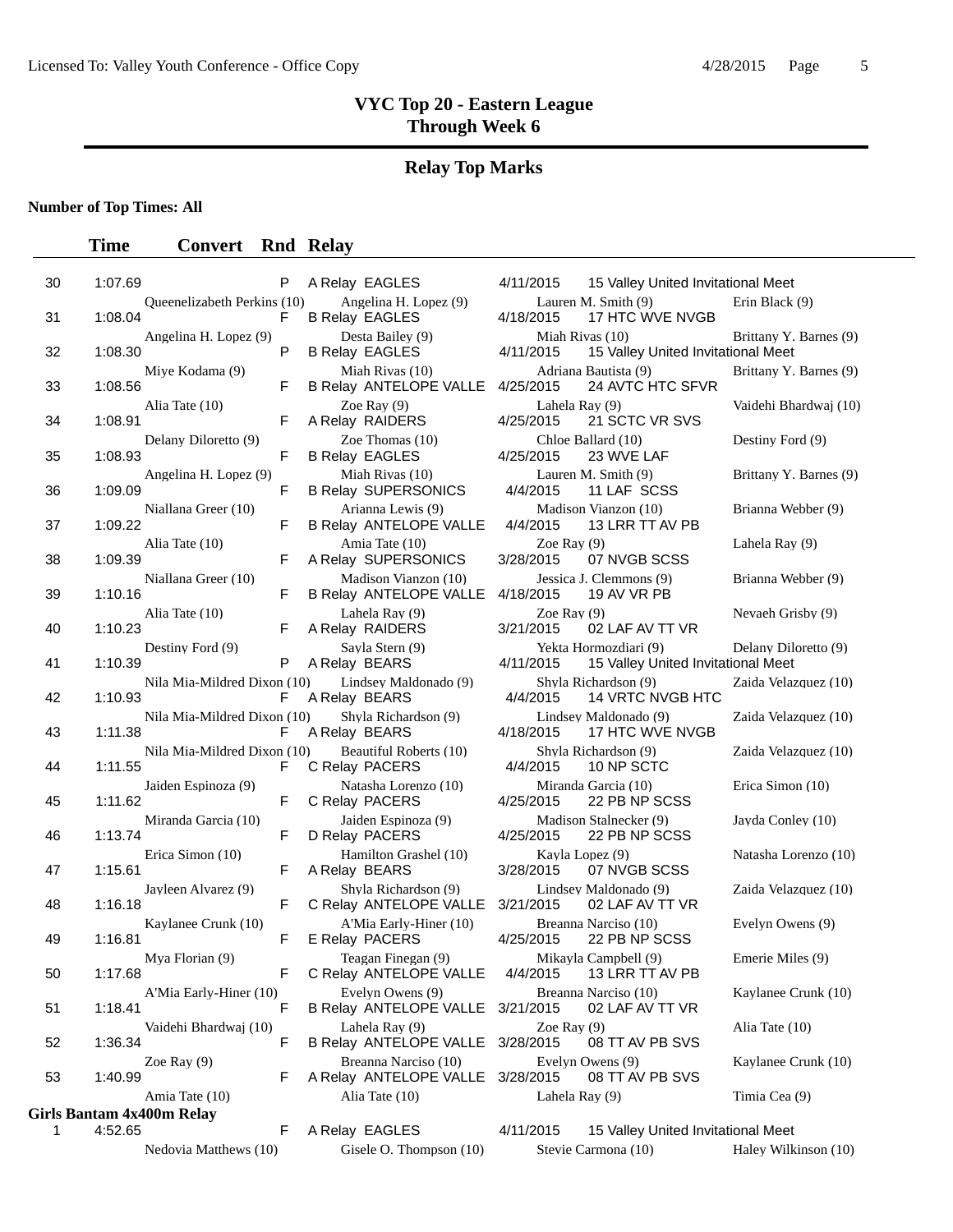#### **Relay Top Marks**

#### **Number of Top Times: All**

#### **Time Convert Rnd Relay**

| 2  | 5:11.49                   |                             | F |  | A Relay PACERS                         |
|----|---------------------------|-----------------------------|---|--|----------------------------------------|
|    |                           | Kylie Cantey (10)           |   |  | <b>Hamilton Gras</b>                   |
| 3  | 5:12.32                   |                             | F |  | <b>B Relay PACERS</b>                  |
| 4  | 5:18.77                   | Kylie Cantey (10)           | F |  | Amaya Hamm<br>A Relay PACERS           |
|    |                           | Hamilton Grashel (10)       |   |  | Cheyenne Tsu                           |
| 5  | 5:21.92                   |                             | F |  | A Relay EAGLES                         |
|    |                           | Queenelizabeth Perkins (10) |   |  | <b>Stevie Carmor</b>                   |
| 6  | 5:33.60                   | Faith L. Bishop (10)        | F |  | A Relay EAGLES<br>Lauren M. Sm         |
| 7  | 5:33.83                   |                             | F |  | A Relay PACERS                         |
|    |                           | Thalia Holyfield (9)        |   |  | Jaiden Espino:                         |
| 8  | 5:45.94                   |                             | F |  | A Relay PACERS                         |
| 9  | 5:49.05                   | Jayda Conley (10)           | F |  | <b>Emerie Miles</b><br>A Relay EAGLES  |
|    |                           | Payton Godsey (9)           |   |  | Fiona R. Le (1                         |
|    | Girls Midget 4x100m Relay |                             |   |  |                                        |
| 1  | 54.01                     |                             | F |  | A Relay EAGLES                         |
|    |                           | Charisma Collins (11)       |   |  | Shamari Bland                          |
| 2  | 54.23                     |                             | F |  | A Relay EAGLES                         |
|    | 54.30                     | Shamari Blanchard (12)      | F |  | Alyssa Thomp<br>A Relay EAGLES         |
| 3  |                           | Amaya Dawson (11)           |   |  | Shamari Bland                          |
| 4  | 54.39                     |                             | F |  | A Relay EAGLES                         |
|    |                           | Charisma Collins (11)       |   |  | Shamari Bland                          |
| 5  | 54.75                     |                             | P |  | A Relay EAGLES                         |
| 6  | 55.34                     | Charisma Collins (11)       | P |  | Shamari Bland<br><b>B Relay EAGLES</b> |
|    |                           | Jaylee Hall (12)            |   |  | Kiara Washing                          |
| 7  | 55.45                     |                             | F |  | C Relay EAGLES                         |
|    |                           | Sofia Brito (11)            |   |  | Kiara Washing                          |
| 8  | 55.50                     |                             | F |  | <b>B Relay EAGLES</b><br>Sasha Burchet |
| 9  | 55.65                     | Kiara Washington (12)       | F |  | <b>B Relay EAGLES</b>                  |
|    |                           | Jaylee Hall (12)            |   |  | Kiara Washing                          |
| 10 | 55.92                     |                             | F |  | A Relay PACERS                         |
|    |                           | Brianna Butts (12)          |   |  | Giovanna Lore                          |
| 11 | 56.25                     |                             | F |  | A Relay ANTELO<br>Ajha Harris (1       |
| 12 | 56.28                     | Jasmyn Lewis (12)           | P |  | A Relay PACERS                         |
|    |                           | Jasmin Dudley (11)          |   |  | Brianna Butts                          |
| 13 | 56.76                     |                             | F |  | A Relay PACERS                         |
| 14 | 57.06                     | Jasmin Dudley (11)          | F |  | Brianna Butts<br>A Relay PACERS        |
|    |                           | Rachel Baron (11)           |   |  | Toni Mack (12                          |
| 15 | 57.08                     |                             | F |  | A Relay PACERS                         |
|    |                           | Rachel Baron (11)           |   |  | <b>Brianna Butts</b>                   |
| 16 | 57.31                     |                             | F |  | A Relay RAIDERS                        |
| 17 |                           | Anabell Lopez (12)          | F |  | Jazzy C. Davi:                         |
|    | 57.57                     |                             |   |  | <b>B Relay BEARS</b>                   |

|                                | F | A Relay PACERS                                  | 4/11/2015                     | 15 Valley United Invitational Meet                         |                       |
|--------------------------------|---|-------------------------------------------------|-------------------------------|------------------------------------------------------------|-----------------------|
| Kylie Cantey (10)              | F | Hamilton Grashel (10)<br><b>B Relay PACERS</b>  | 4/18/2015                     | Cheyenne Tsuang (10)<br>18 NP LAF                          | Naima Salazar (10)    |
| Kylie Cantey (10)              | F | Amaya Hammons (10)<br>A Relay PACERS            | 3/28/2015                     | Havyn Rolle (9)<br>09 VR NP LRR                            | Cheyenne Tsuang (10)  |
| Hamilton Grashel (10)          | F | Cheyenne Tsuang (10)<br>A Relay EAGLES          | 3/28/2015                     | Naima Salazar (10)<br>05 SCTC WVE                          | Thalia Holyfield (9)  |
| Oueenelizabeth Perkins (10)    | F | Stevie Carmona (10)<br>A Relay EAGLES           | 4/4/2015                      | Haley Wilkinson (10)<br>12 SVS WVE SFVR                    | Nedovia Matthews (10) |
| Faith L. Bishop (10)           | F | Lauren M. Smith (9)<br>A Relay PACERS           | 4/4/2015                      | Angelina H. Lopez (9)<br>10 NP SCTC                        | Haley Wilkinson (10)  |
| Thalia Holyfield (9)           | F | Jaiden Espinoza (9)<br>A Relay PACERS           | 4/18/2015                     | Cheyenne Tsuang (10)<br>18 NP LAF                          | Naima Salazar (10)    |
| Jayda Conley (10)              | F | Emerie Miles (9)<br>A Relay EAGLES              | 4/18/2015                     | Salma Benga (10)<br>17 HTC WVE NVGB                        | Hamilton Grashel (10) |
| Payton Godsey (9)<br>00m Relay |   | Fiona R. Le $(10)$                              |                               | Stevie Carmona (10)                                        | Miah Rivas (10)       |
|                                | F | A Relay EAGLES                                  | 4/11/2015                     | 15 Valley United Invitational Meet                         |                       |
| Charisma Collins (11)          | F | Shamari Blanchard (12)<br>A Relay EAGLES        | 3/28/2015                     | Alyssa Thompson (11)<br>05 SCTC WVE                        | Amaya Dawson (11)     |
| Shamari Blanchard (12)         | F | Alyssa Thompson (11)<br>A Relay EAGLES          | 4/4/2015                      | Kiara Washington (12)<br>12 SVS WVE SFVR                   | Jaylee Hall (12)      |
| Amaya Dawson (11)              | F | Shamari Blanchard (12)<br>A Relay EAGLES        | 4/18/2015                     | Alyssa Thompson (11)<br>17 HTC WVE NVGB                    | Charisma Collins (11) |
| Charisma Collins (11)          | P | Shamari Blanchard (12)<br>A Relay EAGLES        | 4/11/2015                     | Alyssa Thompson (11)<br>15 Valley United Invitational Meet | Amaya Dawson (11)     |
| Charisma Collins (11)          | P | Shamari Blanchard (12)<br><b>B Relay EAGLES</b> | 4/11/2015                     | Alyssa Thompson (11)<br>15 Valley United Invitational Meet | Amaya Dawson (11)     |
| Jaylee Hall (12)               | F | Kiara Washington (12)<br>C Relay EAGLES         | Sofia Brito (11)<br>4/4/2015  | 12 SVS WVE SFVR                                            | Josephine White (12)  |
| Sofia Brito (11)               | F | Kiara Washington (12)<br><b>B Relay EAGLES</b>  | 4/18/2015                     | Josephine White (12)<br>17 HTC WVE NVGB                    | Jaylee Hall (12)      |
| Kiara Washington (12)          | F | Sasha Burchett (12)<br><b>B Relay EAGLES</b>    | 4/11/2015                     | Jaylee Hall (12)<br>15 Valley United Invitational Meet     | Sofia Brito (11)      |
| Jaylee Hall (12)               | F | Kiara Washington (12)<br>A Relay PACERS         | Sofia Brito (11)<br>4/18/2015 | 18 NP LAF                                                  | Josephine White (12)  |
| Brianna Butts (12)             | F | Giovanna Lorenzo (12)<br>A Relay ANTELOPE VALLE | Toni Mack (12)<br>4/11/2015   | 15 Valley United Invitational Meet                         | Jasmin Dudley (11)    |
| Jasmyn Lewis (12)              | P | Ajha Harris (12)<br>A Relay PACERS              | 4/11/2015                     | Parris Tryon (11)<br>15 Valley United Invitational Meet    | Zeniah Ellsworth (11) |
| Jasmin Dudley (11)             | F | Brianna Butts (12)<br>A Relay PACERS            | 4/11/2015                     | Nailah Bombata (12)<br>15 Valley United Invitational Meet  | Toni Mack (12)        |
| Jasmin Dudley (11)             | F | Brianna Butts (12)<br>A Relay PACERS            | 3/21/2015                     | Nailah Bombata (12)<br>04 WVE NP                           | Toni Mack (12)        |
| Rachel Baron (11)              | F | Toni Mack (12)<br>A Relay PACERS                | 4/4/2015                      | Jasmin Dudley (11)<br>10 NP SCTC                           | Giovanna Lorenzo (12) |
| Rachel Baron (11)              | F | Brianna Butts (12)<br>A Relay RAIDERS           | 4/4/2015                      | Giovanna Lorenzo (12)<br>14 VRTC NVGB HTC                  | Jasmin Dudley (11)    |
| Anabell Lopez (12)             | F | Jazzy C. Davis (12)<br><b>B Relay BEARS</b>     | 4/4/2015                      | Angela Rodriquez (12)<br>14 VRTC NVGB HTC                  | Stephana Powell (12)  |
| Jiselle Minor (11)             |   | Takai Mary Dixon (12)                           |                               | Jada Williams (12)                                         | Denise Torres (12)    |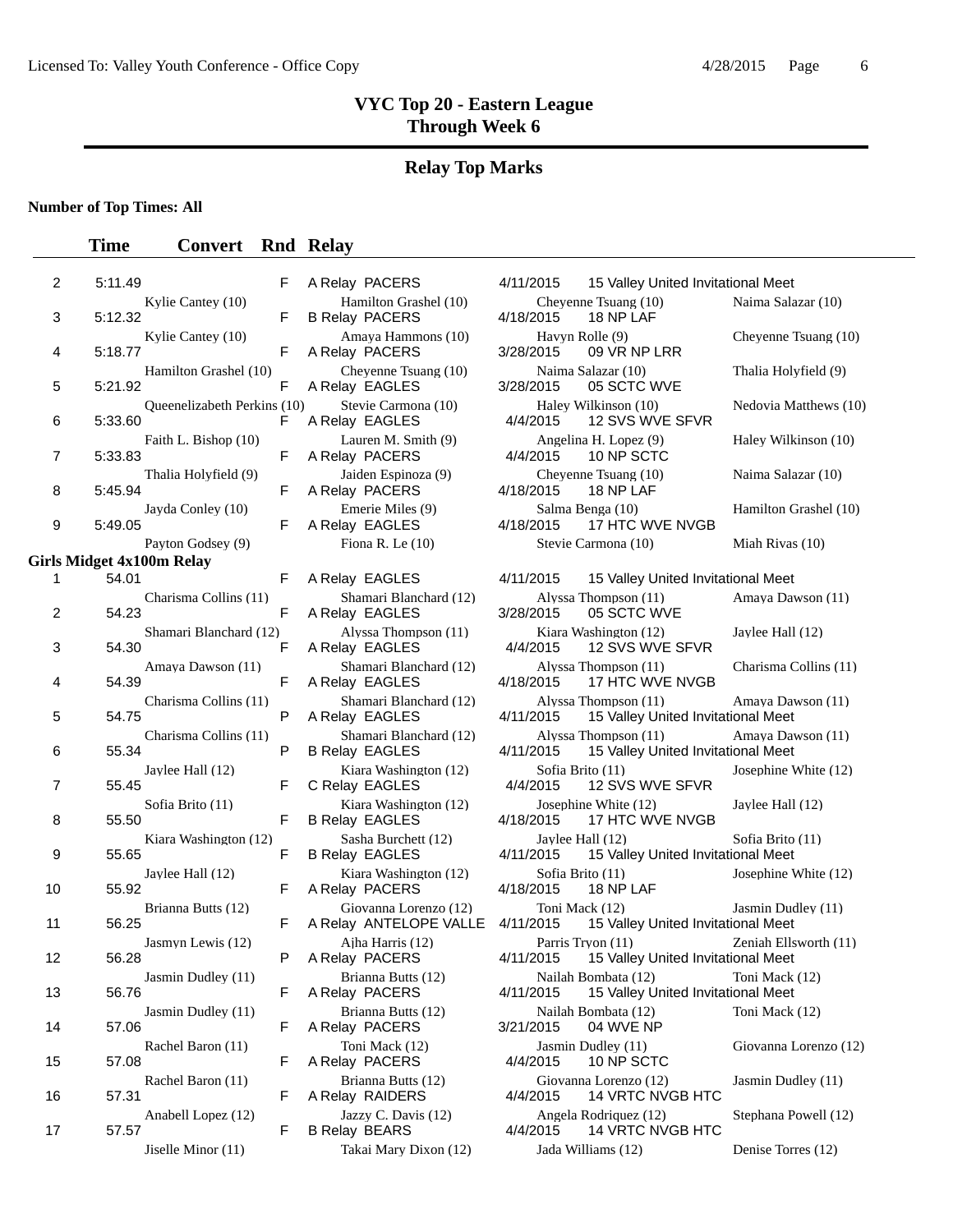# **Relay Top Marks**

**Number of Top Times: All**

| 18       | 57.58                                  | F      | A Relay BEARS                                         | 4/18/2015                    | 17 HTC WVE NVGB                                           |                             |
|----------|----------------------------------------|--------|-------------------------------------------------------|------------------------------|-----------------------------------------------------------|-----------------------------|
| 19       | 57.67                                  | F.     | A Relay SUPERSONICS                                   | 4/18/2015                    | 20 TT SCSS SVS                                            |                             |
| 20       | Dajza J. Galbreath (12)<br>57.98       | P      | Ryann Wyatt (11)<br>A Relay ANTELOPE VALLE 4/11/2015  |                              | Nailah J. Ali (11)<br>15 Valley United Invitational Meet  | Kobi Wynne (12)             |
| 21       | Jasmyn Lewis (12)<br>58.05             | F.     | Ajha Harris (12)<br>A Relay ANTELOPE VALLE 3/21/2015  |                              | Parris Tryon (11)<br>02 LAF AV TT VR                      | Zeniah Ellsworth (11)       |
| 22       | Ajha Harris (12)<br>58.14              | F.     | Jasmyn Lewis (12)<br>A Relay ANTELOPE VALLE           | 4/4/2015                     | Parris Tryon (11)<br>13 LRR TT AV PB                      | Zeniah Ellsworth (11)       |
|          | Jasmyn Lewis (12)                      |        | Ajha Harris (12)                                      |                              | Laisetta Rachal (12)                                      | Zeniah Ellsworth (11)       |
| 23<br>24 | 58.28<br>58.37                         | F<br>P | A Relay RAIDERS<br>A Relay SUPERSONICS                | 4/18/2015<br>4/11/2015       | 19 AV VR PB<br>15 Valley United Invitational Meet         |                             |
| 25       | Dajza J. Galbreath (12)<br>58.63       | F      | Ryann Wyatt (11)<br>A Relay ANTELOPE VALLE            | 4/18/2015                    | Nailah J. Ali (11)<br>19 AV VR PB                         | Kobi Wynne (12)             |
| 26       | Hailey Warner (12)<br>58.86            | F      | Jasmyn Lewis (12)<br>A Relay PACERS                   | 4/25/2015                    | Zeniah Ellsworth (11)<br>22 PB NP SCSS                    | Ajha Harris (12)            |
| 27       | Toni Mack (12)<br>58.90                | F.     | Brianna Butts (12)<br>A Relay ANTELOPE VALLE          | 3/28/2015                    | Jasmin Dudley (11)<br>08 TT AV PB SVS                     | Giovanna Lorenzo (12)       |
| 28       | Jasmyn Lewis (12)<br>59.12             | F.     | Aiha Harris (12)<br><b>B Relay PACERS</b>             | 4/18/2015                    | Laisetta Rachal (12)<br>18 NP LAF                         | Zeniah Ellsworth (11)       |
| 29       | Rachel Baron (11)<br>59.38             | F.     | Amanda Anguiano (11)<br>A Relay RAIDERS               | Kyla Scott (11)<br>3/21/2015 | 02 LAF AV TT VR                                           | Nailah Bombata (12)         |
| 30       | Anabell Lopez (12)<br>59.58            | F.     | Stephana Powell (12)<br><b>B Relay EAGLES</b>         | 4/25/2015                    | Kennedi A. Clark (11)<br>23 WVE LAF                       | Jazzy C. Davis (12)         |
| 31       | Sasha Burchett (12)<br>1:00.40         | F.     | Shelby Greene (11)<br>C Relay EAGLES                  | 4/18/2015                    | Sarah A. Vasquez (12)<br>17 HTC WVE NVGB                  | Eva Syssoeva (12)           |
| 32       | Maya O. Bowens (11)<br>1:00.85         | F.     | Sophie Azim (12)<br>A Relay ANTELOPE VALLE            | 4/25/2015                    | Brianna E. Barnes (11)<br>24 AVTC HTC SFVR                | Keira Ward (11)             |
| 33       | Ajha Harris (12)<br>1:00.92            | F      | Hailey Warner (12)<br>A Relay RAIDERS                 | 4/25/2015                    | Jasmyn Lewis (12)<br>21 SCTC VR SVS                       | Zeniah Ellsworth (11)       |
| 34       | Alex Boscoe (12)<br>1:00.94            | F.     | Angela Rodriquez (12)<br>C Relay EAGLES               | 3/28/2015                    | Kennedi A. Clark (11)<br>05 SCTC WVE                      | Jazzy C. Davis (12)         |
| 35       | Blessing Coulter (11)<br>1:00.97       | F      | Shelby Greene (11)<br><b>B Relay PACERS</b>           | 4/4/2015                     | Eva Syssoeva (12)<br>10 NP SCTC                           | Niusha Ameri Seyahouei (11) |
| 36       | Isis Diaz $(11)$<br>1:01.01            | F      | Janessa Morse (11)<br><b>B Relay EAGLES</b>           | Kyla Scott (11)<br>3/28/2015 | 05 SCTC WVE                                               | Nailah Bombata (12)         |
| 37       | Sasha Burchett (12)<br>1:01.28         | F.     | Ashtyn N. Wright (11)<br>A Relay BEARS                | 3/28/2015                    | Sarah A. Vasquez (12)<br>07 NVGB SCSS                     | Maya O. Bowens (11)         |
| 38       | Jurdahn Welchen (12)<br>1:01.42        | F.     | Jiselle Minor (11)<br>D Relay EAGLES                  | 4/18/2015                    | Takai Mary Dixon (12)<br>17 HTC WVE NVGB                  | Denise Torres (12)          |
| 39       | Blessing Coulter (11)<br>1:01.50       | F      | Sarah A. Vasquez (12)<br><b>B Relay EAGLES</b>        |                              | Shelby Greene (11)<br>4/4/2015 12 SVS WVE SFVR            | Eva Syssoeva (12)           |
| 40       | Maya O. Bowens (11)<br>1:01.76         | F.     | Eva Syssoeva (12)<br>C Relay EAGLES                   | 4/25/2015                    | Shelby Greene (11)<br>23 WVE LAF                          | Blessing Coulter (11)       |
| $41*$    | Keira Ward (11)<br>1:05.94             | F      | Sophie Azim (12)<br><b>B Relay ANTELOPE VALLE</b>     | 4/4/2015                     | Maya O. Bowens (11)<br>13 LRR TT AV PB                    | Brianna E. Barnes (11)      |
| $41*$    | Hailey Warner (12)<br>1:05.94          | F      | Ta'Lor Thomas (12)<br>D Relay EAGLES                  | 4/25/2015                    | Parris Tryon (11)<br>23 WVE LAF                           | Kianna Rosby (11)           |
| 43       | Niusha Ameri Seyahouei (11)<br>1:06.57 | F      | Ahminah Bailey (11)<br>A Relay BEARS                  | 4/4/2015                     | Devyn K. Black (11)<br>14 VRTC NVGB HTC                   | Elizabeth Abajian (12)      |
| 44       | Jocelyn Rodriquez (11)<br>1:06.58      | P      | Jurdahn Welchen (12)<br><b>B Relay ANTELOPE VALLE</b> | 4/11/2015                    | Kristen Norman (11)<br>15 Valley United Invitational Meet | Gabrielle Vinzon (11)       |
|          | Hailey Warner (12)                     |        | Kianna Rosby (11)                                     |                              | Nahriah Houston (12)                                      | Laisetta Rachal (12)        |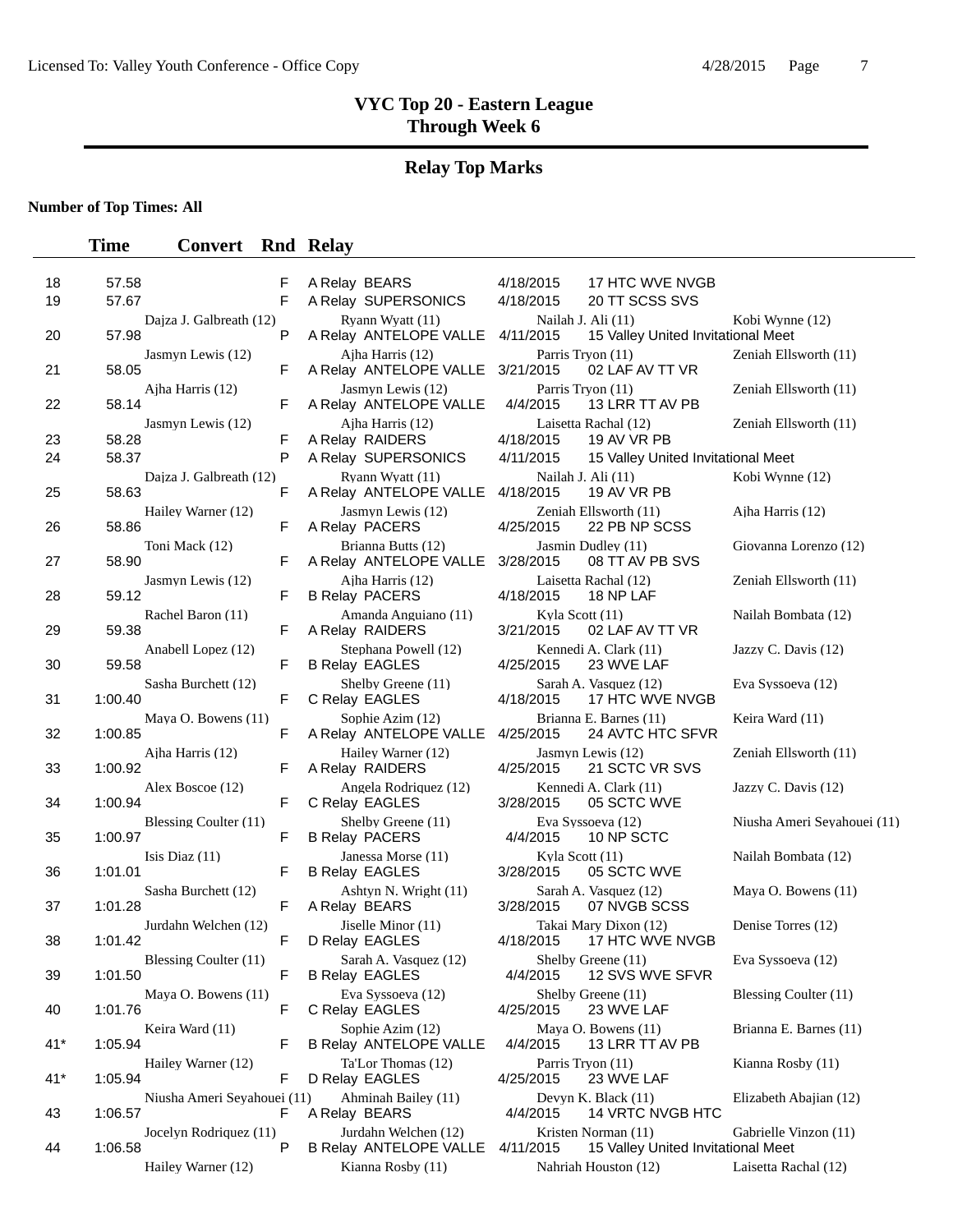### **Relay Top Marks**

**Number of Top Times: All**

#### **Time Convert Rnd Relay**

| 45 | 1:06.68                              | F  | B Relay ANTELOPE VALLE 3/21/2015               | 02 LAF AV TT VR                                               |
|----|--------------------------------------|----|------------------------------------------------|---------------------------------------------------------------|
|    | Hailey Warner (12)                   |    | Kianna Rosby (11)                              | De Vanny Guzman (12)                                          |
| 46 | 1:07.12                              | F  | B Relay ANTELOPE VALLE 4/25/2015               | 24 AVTC HTC SFVR                                              |
|    | DeVanny Guzman (12)                  |    | Kianna Rosby (11)                              | Nahriah Houston (12)                                          |
| 47 | 1:08.11                              | F  | B Relay ANTELOPE VALLE 4/18/2015               | 19 AV VR PB                                                   |
|    | Kianna Rosby (11)                    |    | DeVanny Guzman (12)                            | Nahriah Houston (12)                                          |
| 1  | Girls Midget 4x400m Relay<br>4:28.53 | F  |                                                | 3/21/2015<br>04 WVE NP                                        |
|    | Shamari Blanchard (12)               |    | A Relay EAGLES<br>Josephine White (12)         | Maya O. Bowens (11)                                           |
| 2  | 4:32.25                              | F  | A Relay EAGLES                                 | 4/18/2015<br>17 HTC WVE NVGB                                  |
| 3  | Charisma Collins (11)<br>4:48.21     | F  | Shamari Blanchard (12)<br>A Relay BEARS        | Daniela Quintero (11)<br>4/11/2015<br>15 Valley United Invita |
| 4  | Takai Mary Dixon (12)<br>4:48.93     | F  | Jiselle Minor (11)<br>A Relay PACERS           | Jada Williams (12)<br>3/28/2015<br>09 VR NP LRR               |
| 5  | Isis Diaz $(11)$<br>4:51.18          | F  | Giovanna Lorenzo (12)<br><b>B Relay EAGLES</b> | Izel Plascencia (11)<br>3/21/2015<br>04 WVE NP                |
| 6  | Eva Syssoeva (12)<br>4:51.32         | F  | Jaylee Hall (12)<br>A Relay PACERS             | Shelby Greene (11)<br>4/18/2015<br>18 NP LAF                  |
| 7  | Izel Plascencia (11)<br>4:53.93      | F  | Amanda Anguiano (11)<br>A Relay PACERS         | Isis Diaz $(11)$<br>4/4/2015<br>10 NP SCTC                    |
| 8  | Izel Plascencia (11)<br>4:55.46      | F  | Amanda Anguiano (11)<br>A Relay PACERS         | Jasmin Dudley (11)<br>4/11/2015<br>15 Valley United Invita    |
| 9  | Isis Diaz $(11)$<br>5:06.45          | F  | Amanda Anguiano (11)<br>A Relay BEARS          | Jaedyn Stalnecker (11)<br><b>14 VRTC NVGB HTC</b><br>4/4/2015 |
|    | Jiselle Minor (11)                   |    | Takai Mary Dixon (12)                          | Jada Williams (12)                                            |
| 10 | 5:08.49                              | F. | A Relay EAGLES                                 | 4/25/2015<br>23 WVE LAF                                       |
| 11 | Josephine White (12)<br>5:15.52      | F  | Chiara Neirick (11)<br>A Relay SUPERSONICS     | Kiara Washington (12)<br>4/4/2015<br>11 LAF SCSS              |
|    | Maritza J. Acosta (12)               |    | Nailah J. Ali (11)                             | Kobi Wynne (12)                                               |
| 12 | 5:15.90                              | F  | <b>B Relay EAGLES</b>                          | 4/25/2015<br>23 WVE LAF                                       |
|    | Caroline Bates (12)                  |    | Eva Syssoeva (12)                              | Shelby Greene (11)                                            |
| 13 | 5:16.79                              | F  | A Relay EAGLES                                 | 4/11/2015<br>15 Valley United Invita                          |
| 14 | Ashtyn N. Wright (11)<br>5:22.58     | F  | Shelby Greene (11)<br>A Relay EAGLES           | Chiara Neirick (11)<br>4/4/2015<br>12 SVS WVE SFVR            |
|    | Shamari Blanchard (12)               |    | Elizabeth Abajian (12)                         | Eva Syssoeva (12)                                             |
|    | <b>Girls Youth 4x100m Relay</b>      |    |                                                |                                                               |
| 1  | 50.96                                | F. | A Relay EAGLES                                 | 4/11/2015<br>15 Valley United Invita                          |
| 2  | Samantha Patierno (13)<br>50.99      | F  | Destiny Collins (14)<br>A Relay EAGLES         | Jazmin Jackson (13)<br>4/4/2015<br>12 SVS WVE SFVR            |
| 3  | Shani A. Reed (14)<br>51.12          | P  | Destiny Collins (14)<br>A Relay EAGLES         | Samantha Patierno (13)<br>4/11/2015 15 Valley United Invita   |
| 4  | Samantha Patierno (13)<br>51.25      | F  | Destiny Collins (14)<br>A Relay EAGLES         | Jazmin Jackson (13)<br>3/21/2015<br>04 WVE NP                 |
| 5  | Shani A. Reed (14)<br>51.36          | F  | Destiny Collins (14)<br>A Relay EAGLES         | Samantha Patierno (13)<br>17 HTC WVE NVGB<br>4/18/2015        |
|    | Shani A. Reed (14)                   |    | Destiny Collins (14)                           | Samantha Patierno (13)                                        |
| 6  | 51.96                                | F  | A Relay EAGLES                                 | 4/25/2015<br>23 WVE LAF                                       |
| 7  | Shani A. Reed (14)<br>52.13          | F  | Destiny Collins (14)<br>A Relay EAGLES         | Samantha Patierno (13)<br>3/28/2015<br>05 SCTC WVE            |
|    | $\theta$ honi A $\theta$ ood (14)    |    | Doctiny Colline $(14)$                         | $Samontho$ Dotiorno $(12)$                                    |

|  | <b>B Relay ANTELOPE VALLE</b>           |
|--|-----------------------------------------|
|  | Kianna Rosby (11)                       |
|  | <b>B Relay ANTELOPE VALLE</b>           |
|  | Kianna Rosby (11)                       |
|  | <b>B Relay ANTELOPE VALLE</b>           |
|  | DeVanny Guzman (12)                     |
|  | A Relay EAGLES                          |
|  | Josephine White (12)                    |
|  | A Relay EAGLES                          |
|  | Shamari Blanchard (12)                  |
|  | A Relay BEARS                           |
|  | Jiselle Minor (11)                      |
|  | A Relay PACERS                          |
|  | Giovanna Lorenzo (12)                   |
|  | <b>B Relay EAGLES</b>                   |
|  | Jaylee Hall (12)                        |
|  | A Relay PACERS                          |
|  | Amanda Anguiano (11)                    |
|  | A Relay PACERS                          |
|  | Amanda Anguiano (11)                    |
|  | A Relay PACERS                          |
|  | Amanda Anguiano (11)<br>A Relay BEARS   |
|  |                                         |
|  | Takai Mary Dixon (12)<br>A Relay EAGLES |
|  | Chiara Neirick (11)                     |
|  | A Relay SUPERSONICS                     |
|  | Nailah J. Ali (11)                      |
|  | <b>B Relay EAGLES</b>                   |
|  | Eva Syssoeva (12)                       |
|  | A Relay EAGLES                          |
|  | Shelby Greene (11)                      |
|  | A Relay EAGLES                          |
|  | Elizabeth Abajian (12)                  |
|  |                                         |
|  | A Relay EAGLES                          |
|  | Destiny Collins (14)                    |
|  | A Relay EAGLES                          |
|  | Destiny Collins (14)                    |
|  | A Relay EAGLES                          |
|  | Destiny Collins (14)<br>A Relay EAGLES  |
|  | Destiny Collins (14)                    |
|  | A Relay EAGLES                          |
|  | Destiny Collins (14)                    |
|  | A Relay EAGLES                          |
|  | Destiny Collins (14)                    |
|  | A Relay EAGLES                          |

| 45             | 1:06.68                       | F                           | B Relay ANTELOPE VALLE 3/21/2015                      | 02 LAF AV TT VR                                                           |                        |
|----------------|-------------------------------|-----------------------------|-------------------------------------------------------|---------------------------------------------------------------------------|------------------------|
|                |                               | Hailey Warner (12)          | Kianna Rosby (11)                                     | DeVanny Guzman (12)                                                       | Laisetta Rachal (12)   |
| 46             | 1:07.12                       | F                           | B Relay ANTELOPE VALLE 4/25/2015                      | 24 AVTC HTC SFVR<br>Nahriah Houston (12)                                  |                        |
| 47             | 1:08.11                       | DeVanny Guzman (12)<br>F    | Kianna Rosby (11)<br>B Relay ANTELOPE VALLE 4/18/2015 | 19 AV VR PB                                                               | Parris Tryon (11)      |
|                | Kianna Rosby (11)             |                             | DeVanny Guzman (12)                                   | Nahriah Houston (12)                                                      | Parris Tryon (11)      |
|                | rls Midget 4x400m Relay       |                             |                                                       |                                                                           |                        |
| 1              | 4:28.53                       | F                           | A Relay EAGLES                                        | 3/21/2015<br>04 WVE NP                                                    |                        |
| 2              | 4:32.25                       | Shamari Blanchard (12)<br>F | Josephine White (12)<br>A Relay EAGLES                | Maya O. Bowens (11)<br>4/18/2015<br>17 HTC WVE NVGB                       | Charisma Collins (11)  |
| 3              | 4:48.21                       | Charisma Collins (11)<br>F  | Shamari Blanchard (12)<br>A Relay BEARS               | Daniela Quintero (11)<br>4/11/2015<br>15 Valley United Invitational Meet  | Natalia Quintero (12)  |
| 4              | 4:48.93                       | Takai Mary Dixon (12)<br>F  | Jiselle Minor (11)<br>A Relay PACERS                  | Jada Williams (12)<br>3/28/2015<br>09 VR NP LRR                           | Denise Torres (12)     |
| 5              | Isis Diaz $(11)$<br>4:51.18   | F                           | Giovanna Lorenzo (12)<br><b>B Relay EAGLES</b>        | Izel Plascencia (11)<br>3/21/2015<br>04 WVE NP                            | Amanda Anguiano (11)   |
| 6              | Eva Syssoeva (12)<br>4:51.32  | F                           | Jaylee Hall (12)<br>A Relay PACERS                    | Shelby Greene (11)<br>4/18/2015<br>18 NP LAF                              | Ashtyn N. Wright (11)  |
| 7              | 4:53.93                       | Izel Plascencia (11)<br>F   | Amanda Anguiano (11)<br>A Relay PACERS                | Isis Diaz $(11)$<br>4/4/2015<br>10 NP SCTC                                | Jasmin Dudley (11)     |
| 8              | 4:55.46                       | Izel Plascencia (11)<br>F   | Amanda Anguiano (11)<br>A Relay PACERS                | Jasmin Dudley (11)<br>4/11/2015<br>15 Valley United Invitational Meet     | Isis Diaz $(11)$       |
| 9              | Isis Diaz $(11)$<br>5:06.45   | F                           | Amanda Anguiano (11)<br>A Relay BEARS                 | Jaedyn Stalnecker (11)<br><b>14 VRTC NVGB HTC</b><br>4/4/2015             | Izel Plascencia (11)   |
| 10             | Jiselle Minor (11)<br>5:08.49 | F                           | Takai Mary Dixon (12)<br>A Relay EAGLES               | Jada Williams (12)<br>4/25/2015<br>23 WVE LAF                             | Denise Torres (12)     |
| 11             | 5:15.52                       | Josephine White (12)<br>F   | Chiara Neirick (11)<br>A Relay SUPERSONICS            | Kiara Washington (12)<br>4/4/2015<br>11 LAF SCSS                          | Shamari Blanchard (12) |
| 12             | 5:15.90                       | Maritza J. Acosta (12)<br>F | Nailah J. Ali (11)<br><b>B Relay EAGLES</b>           | Kobi Wynne (12)<br>4/25/2015<br>23 WVE LAF                                | Ryann Wyatt (11)       |
| 13             | 5:16.79                       | Caroline Bates (12)<br>F    | Eva Syssoeva (12)<br>A Relay EAGLES                   | Shelby Greene (11)<br>4/11/2015<br>15 Valley United Invitational Meet     | Charisma Collins (11)  |
| 14             | 5:22.58                       | Ashtyn N. Wright (11)<br>F  | Shelby Greene (11)<br>A Relay EAGLES                  | Chiara Neirick (11)<br>12 SVS WVE SFVR<br>4/4/2015                        | Sasha Burchett (12)    |
|                |                               | Shamari Blanchard (12)      | Elizabeth Abajian (12)                                | Eva Syssoeva (12)                                                         | Sofia Brito (11)       |
|                | rls Youth 4x100m Relay        |                             |                                                       |                                                                           |                        |
| $\mathbf{1}$   | 50.96                         | F                           | A Relay EAGLES                                        | 4/11/2015<br>15 Valley United Invitational Meet                           |                        |
| $\overline{c}$ | 50.99                         | Samantha Patierno (13)<br>F | Destiny Collins (14)<br>A Relay EAGLES                | Jazmin Jackson (13)<br>4/4/2015<br>12 SVS WVE SFVR                        | Shani A. Reed (14)     |
| 3              | Shani A. Reed (14)<br>51.12   | P                           | Destiny Collins (14)<br>A Relay EAGLES                | Samantha Patierno (13)<br>4/11/2015<br>15 Valley United Invitational Meet | Jazmin Jackson (13)    |
| 4              | 51.25                         | Samantha Patierno (13)<br>F | Destiny Collins (14)<br>A Relay EAGLES                | Jazmin Jackson (13)<br>04 WVE NP<br>3/21/2015                             | Shani A. Reed (14)     |
| 5              | Shani A. Reed (14)<br>51.36   | F                           | Destiny Collins (14)<br>A Relay EAGLES                | Samantha Patierno (13)<br>4/18/2015<br>17 HTC WVE NVGB                    | Jazmin Jackson (13)    |
| 6              | Shani A. Reed (14)<br>51.96   | F                           | Destiny Collins (14)<br>A Relay EAGLES                | Samantha Patierno (13)<br>23 WVE LAF<br>4/25/2015                         | Jazmin Jackson (13)    |
| 7              | Shani A. Reed (14)<br>52.13   | F                           | Destiny Collins (14)<br>A Relay EAGLES                | Samantha Patierno (13)<br>3/28/2015<br>05 SCTC WVE                        | Jazmin Jackson (13)    |

05 SCTC WVE Shani A. Reed (14) Destiny Collins (14) Samantha Patierno (13) Jazmin Jackson (13)<br>52.14 F A Relay RAIDERS 4/11/2015 15 Valley United Invitational Meet 8 52.14 **F** A Relay RAIDERS 4/11/2015 15 Valley United Invitational Meet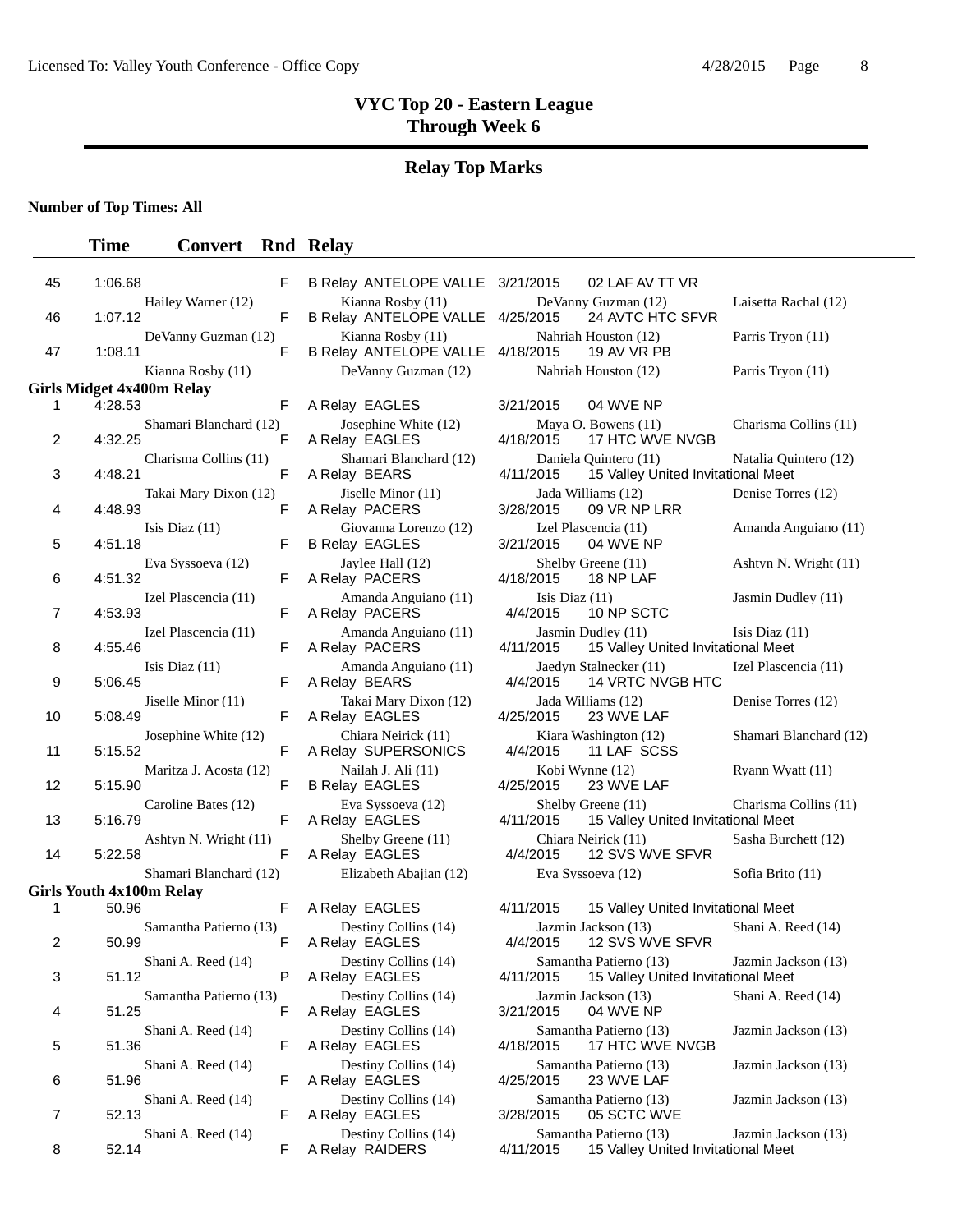# **Relay Top Marks**

### **Number of Top Times: All**

| 9     | 52.16                           | F      | A Relay RAIDERS                                 | 4/18/2015<br>19 AV VR PB                                                  |                       |
|-------|---------------------------------|--------|-------------------------------------------------|---------------------------------------------------------------------------|-----------------------|
| 10    | Gianna Ros (14)<br>52.35        | P      | Heaven Ramos (14)<br>A Relay RAIDERS            | Sophia Grant (13)<br>4/11/2015<br>15 Valley United Invitational Meet      | Janiah Brown (14)     |
| 11    | Gianna Ros (14)<br>52.54        | F      | Sophia Grant (13)<br>A Relay RAIDERS            | Heaven Ramos (14)<br>3/21/2015<br>02 LAF AV TT VR                         | Janiah Brown (14)     |
|       | Gianna Ros (14)                 |        | Heaven Ramos (14)                               | Sophia Grant (13)                                                         | Janiah Brown (14)     |
| 12    | 52.91<br>Gianna Ros (14)        | F      | A Relay RAIDERS<br>Sophia Grant (13)            | 4/4/2015<br>14 VRTC NVGB HTC<br>Heaven Ramos (14)                         | Janiah Brown (14)     |
| 13    | 53.23<br>Antjuanyce Farmer (13) | F<br>F | A Relay PACERS<br>Jolie Thymes (13)             | 4/4/2015<br>10 NP SCTC<br>Chelsea Bran (14)                               | Simone Miles (13)     |
| $14*$ | 53.51<br>Simone Miles (13)      |        | A Relay PACERS<br>Jolie Thymes (13)             | 4/11/2015<br>15 Valley United Invitational Meet<br>Antiuanyce Farmer (13) | Chelsea Bran (14)     |
| $14*$ | 53.51<br>Simone Miles (13)      | P      | A Relay PACERS<br>Jolie Thymes (13)             | 4/11/2015<br>15 Valley United Invitational Meet<br>Antjuanyce Farmer (13) | Chelsea Bran (14)     |
| 16    | 53.67                           | F      | A Relay BULLETS                                 | 13 LRR TT AV PB<br>4/4/2015                                               |                       |
| 17    | Akugbe Obazee (14)<br>53.68     | F      | Jaszaya Pardue (14)<br>A Relay ANTELOPE VALLE   | Daniela Flores (13)<br>4/11/2015<br>15 Valley United Invitational Meet    | Anayah Roberts (13)   |
| 18    | Morgan Hawkins (14)<br>53.73    | F      | Cheyenne Tryon (14)<br>A Relay ANTELOPE VALLE   | Alexis Owens (13)<br>4/18/2015<br>19 AV VR PB                             | Kholanee Harris (13)  |
| 19    | Morgan Hawkins (14)<br>54.25    | F      | Alexis Owens (13)<br><b>B Relay EAGLES</b>      | Cheyenne Tryon (14)<br>12 SVS WVE SFVR<br>4/4/2015                        | Kholanee Harris (13)  |
| 20    | Kira Brown (14)<br>54.27        | F      | Alexis Whitfield (13)<br>A Relay ANTELOPE VALLE | Alyssa Ochoa (14)<br>4/4/2015<br>13 LRR TT AV PB                          | Havana Thomas (13)    |
| 21    | Morgan Hawkins (14)<br>54.30    | F      | Cheyenne Tryon (14)<br><b>B Relay EAGLES</b>    | Kholanee Harris (13)<br>4/18/2015<br>17 HTC WVE NVGB                      | Alexis Owens (13)     |
|       | Kira Brown (14)                 |        | Alexis Whitfield (13)                           | Kamryn Bouyett (14)                                                       | Havana Thomas (13)    |
| 22    | 54.34                           | F      | A Relay PACERS                                  | 3/21/2015<br>04 WVE NP                                                    |                       |
| 23    | Simone Miles (13)<br>54.35      | F      | Antiuanyce Farmer (13)<br>A Relay BULLETS       | Jolie Thymes (13)<br>4/25/2015<br>22 PB NP SCSS                           | Chelsea Bran (14)     |
| 24    | Anayah Roberts (13)<br>54.41    | F      | Daniela Flores (13)<br>A Relay BULLETS          | Akugbe Obazee (14)<br>4/11/2015<br>15 Valley United Invitational Meet     | Jaszaya Pardue (14)   |
| 25    | Akugbe Obazee (14)<br>54.51     | P      | Jaszaya Pardue (14)<br>A Relay ANTELOPE VALLE   | Daniela Flores (13)<br>4/11/2015<br>15 Valley United Invitational Meet    | Anayah Roberts (13)   |
| 26    | Morgan Hawkins (14)<br>54.61    | P      | Cheyenne Tryon (14)<br>A Relay BULLETS          | Alexis Owens (13)<br>4/11/2015<br>15 Valley United Invitational Meet      | Kholanee Harris (13)  |
| 27    | Akugbe Obazee (14)<br>54.78     | F      | Jaszaya Pardue (14)<br>A Relay ANTELOPE VALLE   | Daniela Flores (13)<br>4/25/2015<br>24 AVTC HTC SFVR                      | Anayah Roberts (13)   |
| 28    | Morgan Hawkins (14)<br>54.98    | F      | Alexis Owens (13)<br>A Relay ANTELOPE VALLE     | Kholanee Harris (13)<br>3/21/2015<br>02 LAF AV TT VR                      | Cheyenne Tryon (14)   |
| 29    | Kholanee Harris (13)<br>55.03   | F      | Lamar'Ra Johnson (14)<br><b>B Relay EAGLES</b>  | Cheyenne Tryon (14)<br>3/28/2015<br>05 SCTC WVE                           | Morgan Hawkins (14)   |
| 30    | Kira Brown (14)<br>55.23        | F      | Alexis Whitfield (13)<br>A Relay BULLETS        | Alyssa Ochoa (14)<br>3/28/2015<br>08 TT AV PB SVS                         | Havana Thomas (13)    |
| 31    | Allyson Rufus (14)<br>55.69     | F      | Anayah Roberts (13)<br>A Relay SUPERSONICS      | Daniela Flores (13)<br>4/4/2015<br>11 LAF SCSS                            | Jaszaya Pardue (14)   |
| 32    | Nichele Greer (13)<br>55.74     | F      | Mariah J. Boaze (14)<br>A Relay ANTELOPE VALLE  | Journey J. Copeland (14)<br>3/28/2015<br>08 TT AV PB SVS                  | DaJahnae Jackson (14) |
| 33    | Morgan Hawkins (14)<br>56.01    | F      | Lamar'Ra Johnson (14)<br>A Relay PACERS         | Alexis Owens (13)<br>4/25/2015<br>22 PB NP SCSS                           | Ryann Patterson (13)  |
| 34    | Simone Miles (13)<br>56.03      | F      | Chelsea Bran (14)<br><b>B Relay EAGLES</b>      | Jolie Thymes (13)<br>4/25/2015<br>23 WVE LAF                              | Melody Villar (13)    |
|       | Kira Brown (14)                 |        | Olivia I. Sanchez (14)                          | Kamryn Bouyett (14)                                                       | Havana Thomas (13)    |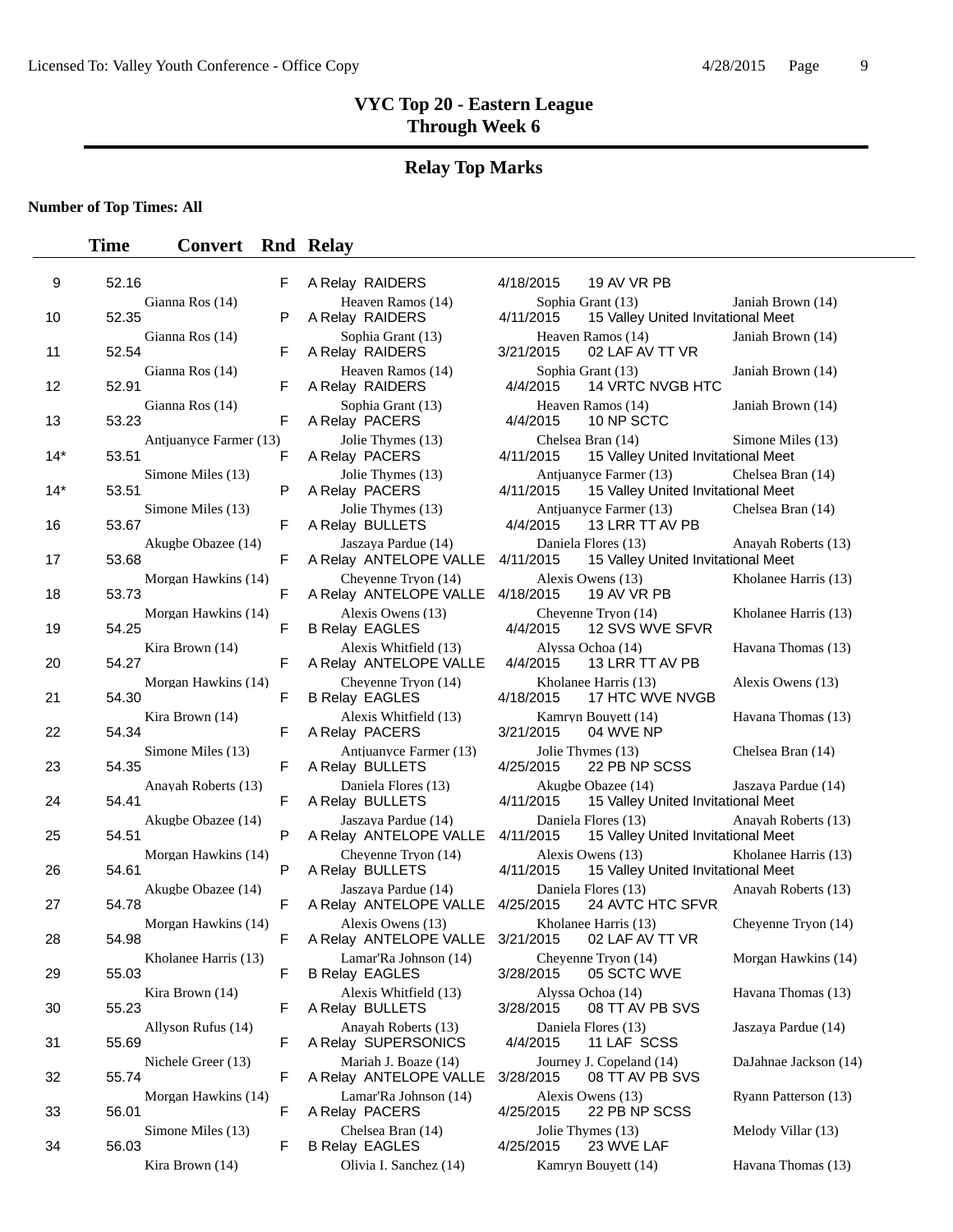# **Relay Top Marks**

**Number of Top Times: All**

## **Time Convert Rnd Relay**

| 35 | 56.91                                      | F | <b>B Relay EAGLES</b>                                | 04 WVE NP<br>3/21/2015                                                                               |
|----|--------------------------------------------|---|------------------------------------------------------|------------------------------------------------------------------------------------------------------|
| 36 | Olivia I. Sanchez (14)<br>57.90            | F | Kira Brown (14)<br>A Relay SUPERSONICS               | Kamryn Bouyett (14)<br>Havana Thomas (13)<br>07 NVGB SCSS<br>3/28/2015                               |
| 37 | Nichele Greer (13)<br>58.14                | P | Mariah J. Boaze (14)<br><b>B Relay EAGLES</b>        | Journey J. Copeland (14)<br>DaJahnae Jackson (14)<br>4/11/2015<br>15 Valley United Invitational Meet |
| 38 | Olivia I. Sanchez (14)<br>58.96            | F | Kamryn Bouyett (14)<br>A Relay BEARS                 | Kira Brown (14)<br>Havana Thomas (13)<br>4/4/2015<br>14 VRTC NVGB HTC                                |
| 39 | Isabel Sevilla (13)<br>59.21               | P | Dolly Baltazar (13)<br>A Relay BEARS                 | Rosa Linda Silva (14)<br>Shyann Franklin (14)<br>4/11/2015<br>15 Valley United Invitational Meet     |
| 40 | Isabel Sevilla (13)<br>1:00.05             | F | Dolly Baltazar (13)<br><b>B Relay ANTELOPE VALLE</b> | Rosa Linda Silva (14)<br>Shyann Franklin (14)<br>4/4/2015<br>13 LRR TT AV PB                         |
| 41 | Ryann Patterson (13)<br>1:00.67            | F | Lamar'Ra Johnson (14)<br>B Relay ANTELOPE VALLE      | Kia Robinson (13)<br>Alexis Armenta (13)<br>3/21/2015<br>02 LAF AV TT VR                             |
| 42 | Alexis Armenta (13)<br>1:00.77             | F | Ryann Patterson (13)<br>B Relay ANTELOPE VALLE       | Alexis Owens (13)<br>Melonie Tate (13)<br>24 AVTC HTC SFVR<br>4/25/2015                              |
| 43 | Alexis Armenta (13)<br>1:01.06             | F | Lamar'Ra Johnson (14)<br>A Relay BEARS               | Ryann Patterson (13)<br>Melonie Tate (13)<br>3/28/2015<br>07 NVGB SCSS                               |
|    | Isabel Sevilla (13)                        |   | Silvia Lopez (14)                                    | Rosa Linda Silva (14)<br>Shyann Franklin (14)                                                        |
| 1  | <b>Girls Youth 4x400m Relay</b><br>4:24.34 | F | A Relay BULLETS                                      | 4/11/2015<br>15 Valley United Invitational Meet                                                      |
| 2  | Akugbe Obazee (14)<br>4:27.45              | F | Jaszaya Pardue (14)<br>A Relay RAIDERS               | Daniela Flores (13)<br>Anayah Roberts (13)<br>4/18/2015<br>19 AV VR PB                               |
| 3  | Gianna Ros (14)<br>4:28.13                 | F | Sophia Grant (13)<br>A Relay RAIDERS                 | Heaven Ramos (14)<br>Janiah Brown (14)<br>3/28/2015<br>09 VR NP LRR                                  |
| 4  | Gianna Ros (14)<br>4:30.73                 | F | Heaven Ramos (14)<br>A Relay RAIDERS                 | Sophia Grant (13)<br>Janiah Brown (14)<br>4/25/2015<br>21 SCTC VR SVS                                |
| 5  | Janiah Brown (14)<br>4:40.17               | F | Gianna Ros (14)<br>A Relay BULLETS                   | Kareena Tashjian (13)<br>Sophia Grant (13)<br>4/4/2015<br>13 LRR TT AV PB                            |
| 6  | Allyson Rufus (14)<br>4:40.25              | F | Anayah Roberts (13)<br>A Relay EAGLES                | Akugbe Obazee (14)<br>Jaszaya Pardue (14)<br>4/25/2015<br>23 WVE LAF                                 |
| 7  | Havana Thomas (13)<br>4:41.07              | F | Jazmin Jackson (13)<br>A Relay PACERS                | Samantha Patierno (13)<br>Destiny Collins (14)<br>15 Valley United Invitational Meet<br>4/11/2015    |
| 8  | Olivia Hernandez (13)<br>4:51.09           | F | Saporah Johnson (14)<br>A Relay EAGLES               | Stephanie M. Cobieya (14)<br>Tanya Serna (14)<br>4/4/2015<br>12 SVS WVE SFVR                         |
| 9  | Havana Thomas (13)<br>4:51.68              | F | Jazmin Jackson (13)<br>A Relay ANTELOPE VALLE        | Shani A. Reed (14)<br>Destiny Collins (14)<br>13 LRR TT AV PB<br>4/4/2015                            |
| 10 | Kholanee Harris (13)<br>4:52.42            | F | Morgan Hawkins (14)<br>A Relay BEARS                 | Cheyenne Tryon (14)<br>Alexis Owens (13)<br>3/28/2015<br>07 NVGB SCSS                                |
| 11 | Rosa Linda Silva (14)<br>4:53.72           | F | Lia Maldonado (13)<br>A Relay PACERS                 | Sabrina Salcedo (14)<br>Dolly Baltazar (13)<br>4/18/2015<br>18 NP LAF                                |
| 12 | Saporah Johnson (14)<br>4:54.35            | F | Samantha Larios (13)<br>A Relay BEARS                | Lamaya Robinson (13)<br>Tanya Serna (14)<br>4/11/2015<br>15 Valley United Invitational Meet          |
| 13 | Rosa Linda Silva (14)<br>4:56.11           | F | Dolly Baltazar (13)<br>A Relay PACERS                | Eliza Mancillas (14)<br>Sabrina Salcedo (14)<br>4/4/2015<br>10 NP SCTC                               |
| 14 | Amanda Lietz (13)<br>5:16.53               | F | Saporah Johnson (14)<br>A Relay BEARS                | Olivia Hernandez (13)<br>Ashley Simmons (13)<br>17 HTC WVE NVGB<br>4/18/2015                         |
| 15 | Rosa Linda Silva (14)<br>5:26.34           | F | Karina Elizabeth Grijalva (13)<br>A Relay PACERS     | Katherine Jessica Grijalva (14)<br>Isabel Sevilla (13)<br>3/21/2015<br>04 WVE NP                     |
|    | Ashley Simmons (13)                        |   | Lamaya Robinson (13)                                 | Saporah Johnson (14)<br>Tanya Serna (14)                                                             |

**Girls Intermediate 4x100m Relay**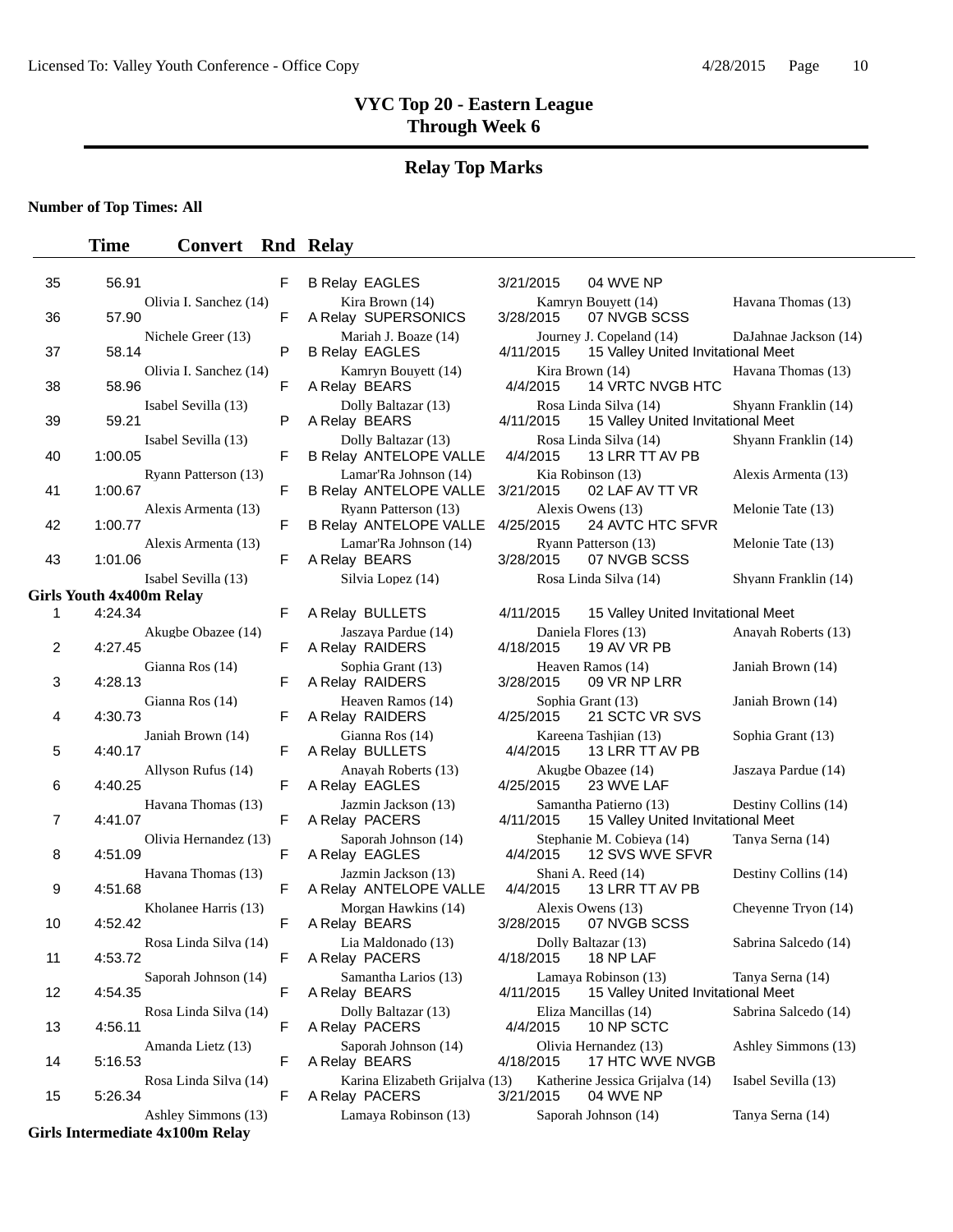# **Relay Top Marks**

**Number of Top Times: All**

| 1  | 56.55                              | F. | A Relay EAGLES                                       | 17 HTC WVE NVGB<br>4/18/2015                                    |
|----|------------------------------------|----|------------------------------------------------------|-----------------------------------------------------------------|
|    | Jennifer Uyanga (15)               |    | Nia R. Williams (15)                                 | Aminah K. Evans (15)                                            |
| 2  | 58.40                              | F  | A Relay EAGLES                                       | 4/11/2015<br>15 Valley United Invita                            |
| 3  | 59.23                              | F  | A Relay BEARS                                        | 14 VRTC NVGB HTC<br>4/4/2015                                    |
| 4  | Wyndi Valencia (15)<br>1:01.53     | F  | Jasmin Torres (15)<br>A Relay BEARS                  | Genelie Baltazar (15)<br>3/28/2015<br>07 NVGB SCSS              |
|    | <b>Boys Gremlin 4x100m Relay</b>   |    |                                                      |                                                                 |
| 1  | 1:05.30                            | F  | A Relay SUPERSONICS                                  | 4/11/2015<br>15 Valley United Invita                            |
| 2  | Austin J. Evans (7)<br>1:05.78     | F  | Jordehn J. Gammage (8)<br>A Relay SUPERSONICS        | Germaine J. Coleman (8)<br>3/21/2015<br>01 SCTC SCSS HTC        |
| 3  | Austin J. Evans (7)<br>1:05.90     | F  | Jordehn J. Gammage (8)<br>A Relay SUPERSONICS        | Germaine J. Coleman (8)<br>22 PB NP SCSS<br>4/25/2015           |
| 4  | Austin J. Evans (7)<br>1:06.16     | P  | Jordehn J. Gammage (8)<br>A Relay SUPERSONICS        | Germaine J. Coleman (8)<br>15 Valley United Invita<br>4/11/2015 |
| 5  | Austin J. Evans (7)<br>1:06.24     | F  | Jordehn J. Gammage (8)<br>A Relay SUPERSONICS        | Germaine J. Coleman (8)<br>20 TT SCSS SVS<br>4/18/2015          |
| 6  | Austin J. Evans (7)<br>1:07.85     | F  | Jordehn J. Gammage (8)<br><b>B Relay SUPERSONICS</b> | Germaine J. Coleman (8)<br>4/4/2015<br>11 LAF SCSS              |
| 7  | Austin J. Evans (7)<br>1:08.34     | F  | Jordehn J. Gammage (8)<br>A Relay PACERS             | Germaine J. Coleman (8)<br>4/18/2015<br>18 NP LAF               |
| 8  | Frank Conley (8)<br>1:08.37        | F  | Charles Davis (7)<br>A Relay RAIDERS                 | Niles Davis (8)<br>21 SCTC VR SVS<br>4/25/2015                  |
| 9  | Jacob Fisher (7)<br>1:08.60        | F  | Tai Yson (7)<br>A Relay PACERS                       | Oliver Minor (8)<br>4/25/2015<br>22 PB NP SCSS                  |
| 10 | Andrew A. Newchurch (7)<br>1:09.08 | F. | Frank Conley (8)<br>A Relay PACERS                   | Charles Davis (7)<br>15 Valley United Invita<br>4/11/2015       |
| 11 | Andrew A. Newchurch (7)<br>1:09.27 | P  | Frank Conley (8)<br>A Relay BULLETS                  | Charles Davis (7)<br>4/11/2015<br>15 Valley United Invita       |
| 12 | Derek Chapman (8)<br>1:09.29       | F. | Angel Duen (8)<br>A Relay EAGLES                     | Delvin Young 11 (6)<br>4/18/2015<br>17 HTC WVE NVGB             |
| 13 | Mekai Cassimire (8)<br>1:09.31     | P  | Mason Collier (8)<br>A Relay PACERS                  | Michael R. Knox (8)<br>4/11/2015<br>15 Valley United Invita     |
| 14 | Andrew A. Newchurch (7)<br>1:09.72 | F  | Frank Conley (8)<br>A Relay EAGLES                   | Charles Davis (7)<br>4/25/2015<br>23 WVE LAF                    |
| 15 | Mekai Cassimire (8)<br>1:09.79     | F  | Jack Fischer (8)<br>A Relay BULLETS                  | Pierce Neirick (8)<br>4/25/2015<br>22 PB NP SCSS                |
| 16 | Derek Chapman (8)<br>1:10.37       | F  | Angel Duen (8)<br>A Relay EAGLES                     | Delvin Young 11 (6)<br>3/28/2015<br>05 SCTC WVE                 |
| 17 | Mason Collier (8)<br>1:10.81       | F  | Bryan Granger (7)<br><b>B Relay RAIDERS</b>          | Mekai Cassimire (8)<br>4/4/2015<br>14 VRTC NVGB HTC             |
| 18 | Dru Wilson (6)<br>1:10.84          | F  | Gabriel Abad (8)<br>A Relay EAGLES                   | Cole Morgan (7)<br>4/4/2015<br>12 SVS WVE SFVR                  |
| 19 | Michael R. Knox (8)<br>1:10.93     | F  | Mekai Cassimire (8)<br><b>B Relay SUPERSONICS</b>    | Jeffrey L. Jaskson Jr. (8)<br>22 PB NP SCSS<br>4/25/2015        |
| 20 | Xavier J. Passmore (7)<br>1:11.01  | P  | Jayden Thompson (8)<br><b>B Relay SUPERSONICS</b>    | Joseph Jihad (8)<br>4/11/2015<br>15 Valley United Invita        |
| 21 | Xavier J. Passmore (7)<br>1:11.10  | F  | Jayden Thompson (8)<br>A Relay BULLETS               | Mekhi J. Free (7)<br>4/18/2015<br>19 AV VR PB                   |
| 22 | LeSaun Williams (8)<br>1:11.28     | F  | Jaden Conti (8)<br>A Relay RAIDERS                   | Joaquin Sanvicente (7)<br>4/18/2015<br>19 AV VR PB              |
|    | Gabriel Abad (8)                   |    | Jacob Whitehead (7)                                  | Dru Wilson (6)                                                  |

| A Relay EAGLES                                      |
|-----------------------------------------------------|
| Nia R. Williams (15)                                |
| A Relay EAGLES                                      |
| A Relay BEARS                                       |
| Jasmin Torres (15)<br>A Relay BEARS                 |
| A Relay SUPERSONICS                                 |
| Jordehn J. Gammage ({<br>A Relay SUPERSONICS        |
| Jordehn J. Gammage (8<br>A Relay SUPERSONICS        |
| Jordehn J. Gammage (8<br>A Relay SUPERSONICS        |
| Jordehn J. Gammage (8<br>A Relay SUPERSONICS        |
| Jordehn J. Gammage (8<br><b>B Relay SUPERSONICS</b> |
| Jordehn J. Gammage (8<br>A Relay PACERS             |
| Charles Davis (7)<br>A Relay RAIDERS                |
| Tai Yson (7)<br>A Relay PACERS                      |
| Frank Conley (8)<br>A Relay PACERS                  |
| Frank Conley (8)<br>A Relay BULLETS                 |
| Angel Duen (8)                                      |
| A Relay EAGLES<br>Mason Collier (8)                 |
| A Relay PACERS                                      |
| Frank Conley (8)<br>A Relay EAGLES                  |
| Jack Fischer (8)<br>A Relay BULLETS                 |
| Angel Duen (8)<br>A Relay EAGLES                    |
| Bryan Granger (7)<br><b>B Relay RAIDERS</b>         |
| Gabriel Abad (8)<br>A Relay EAGLES                  |
| Mekai Cassimire (8)<br><b>B Relay SUPERSONICS</b>   |
| Jayden Thompson (8)<br><b>B Relay SUPERSONICS</b>   |
| Jayden Thompson (8)<br>A Relay BULLETS              |
| Jaden Conti (8)<br>A Relay RAIDERS                  |
| Jacob Whitehead (7)                                 |

| Т. | 56.55                              | ۳ | A REIAY EAGLES                                       | 4/18/2015<br><b>17 HIG WYE NVGB</b>                                                                  |  |
|----|------------------------------------|---|------------------------------------------------------|------------------------------------------------------------------------------------------------------|--|
| 2  | Jennifer Uyanga (15)<br>58.40      | F | Nia R. Williams (15)<br>A Relay EAGLES               | Aminah K. Evans (15)<br>Apriyana Shackelford (16)<br>15 Valley United Invitational Meet<br>4/11/2015 |  |
| 3  | 59.23                              | F | A Relay BEARS                                        | 14 VRTC NVGB HTC<br>4/4/2015                                                                         |  |
| 4  | Wyndi Valencia (15)<br>1:01.53     | F | Jasmin Torres (15)<br>A Relay BEARS                  | Genelie Baltazar (15)<br>Sasha Morgan (15)<br>07 NVGB SCSS<br>3/28/2015                              |  |
|    | ys Gremlin 4x100m Relay            |   |                                                      |                                                                                                      |  |
| 1  | 1:05.30                            | F | A Relay SUPERSONICS                                  | 4/11/2015<br>15 Valley United Invitational Meet                                                      |  |
| 2  | Austin J. Evans (7)<br>1:05.78     | F | Jordehn J. Gammage (8)<br>A Relay SUPERSONICS        | Germaine J. Coleman (8)<br>Savaughn Gentle (8)<br>3/21/2015<br>01 SCTC SCSS HTC                      |  |
| 3  | Austin J. Evans (7)<br>1:05.90     | F | Jordehn J. Gammage (8)<br>A Relay SUPERSONICS        | Germaine J. Coleman (8)<br>Savaughn Gentle (8)<br>4/25/2015<br>22 PB NP SCSS                         |  |
| 4  | Austin J. Evans (7)<br>1:06.16     | P | Jordehn J. Gammage (8)<br>A Relay SUPERSONICS        | Germaine J. Coleman (8)<br>Savaughn Gentle (8)<br>4/11/2015<br>15 Valley United Invitational Meet    |  |
| 5  | Austin J. Evans (7)<br>1:06.24     | F | Jordehn J. Gammage (8)<br>A Relay SUPERSONICS        | Germaine J. Coleman (8)<br>Savaughn Gentle (8)<br>20 TT SCSS SVS<br>4/18/2015                        |  |
| 6  | Austin J. Evans (7)<br>1:07.85     | F | Jordehn J. Gammage (8)<br><b>B Relay SUPERSONICS</b> | Germaine J. Coleman (8)<br>Savaughn Gentle (8)<br>4/4/2015<br>11 LAF SCSS                            |  |
| 7  | Austin J. Evans (7)<br>1:08.34     | F | Jordehn J. Gammage (8)<br>A Relay PACERS             | Germaine J. Coleman (8)<br>Savaughn Gentle (8)<br>4/18/2015<br>18 NP LAF                             |  |
| 8  | Frank Conley (8)<br>1:08.37        | F | Charles Davis (7)<br>A Relay RAIDERS                 | Niles Davis (8)<br>Dominic Simon (8)<br>4/25/2015<br>21 SCTC VR SVS                                  |  |
| 9  | Jacob Fisher (7)<br>1:08.60        | F | Tai Yson (7)<br>A Relay PACERS                       | Oliver Minor (8)<br>Daniel Fishman (8)<br>4/25/2015<br>22 PB NP SCSS                                 |  |
| 10 | Andrew A. Newchurch (7)<br>1:09.08 | F | Frank Conley (8)<br>A Relay PACERS                   | Charles Davis (7)<br>Niles Davis (8)<br>4/11/2015<br>15 Valley United Invitational Meet              |  |
| 11 | Andrew A. Newchurch (7)<br>1:09.27 | P | Frank Conley (8)<br>A Relay BULLETS                  | Charles Davis (7)<br>Niles Davis (8)<br>4/11/2015<br>15 Valley United Invitational Meet              |  |
| 12 | Derek Chapman (8)<br>1:09.29       | F | Angel Duen (8)<br>A Relay EAGLES                     | Kayden Dillard (8)<br>Delvin Young 11 (6)<br>4/18/2015<br>17 HTC WVE NVGB                            |  |
| 13 | Mekai Cassimire (8)<br>1:09.31     | P | Mason Collier (8)<br>A Relay PACERS                  | Michael R. Knox (8)<br>Bryan Granger (7)<br>15 Valley United Invitational Meet<br>4/11/2015          |  |
| 14 | Andrew A. Newchurch (7)<br>1:09.72 | F | Frank Conley (8)<br>A Relay EAGLES                   | Charles Davis (7)<br>Niles Davis (8)<br>23 WVE LAF<br>4/25/2015                                      |  |
| 15 | Mekai Cassimire (8)<br>1:09.79     | F | Jack Fischer (8)<br>A Relay BULLETS                  | Pierce Neirick (8)<br>Bryan Granger (7)<br>22 PB NP SCSS<br>4/25/2015                                |  |
| 16 | Derek Chapman (8)<br>1:10.37       | F | Angel Duen (8)<br>A Relay EAGLES                     | Delvin Young 11 (6)<br>Kayden Dillard (8)<br>3/28/2015<br>05 SCTC WVE                                |  |
| 17 | Mason Collier (8)<br>1:10.81       | F | Bryan Granger (7)<br><b>B Relay RAIDERS</b>          | Mekai Cassimire (8)<br>Michael R. Knox (8)<br>4/4/2015<br>14 VRTC NVGB HTC                           |  |
| 18 | Dru Wilson (6)<br>1:10.84          | F | Gabriel Abad (8)<br>A Relay EAGLES                   | Cole Morgan (7)<br>Daniel Fishman (8)<br>4/4/2015<br>12 SVS WVE SFVR                                 |  |
| 19 | Michael R. Knox (8)<br>1:10.93     | F | Mekai Cassimire (8)<br><b>B Relay SUPERSONICS</b>    | Jeffrey L. Jaskson Jr. (8)<br>Chase Evans (6)<br>4/25/2015<br>22 PB NP SCSS                          |  |
| 20 | Xavier J. Passmore (7)<br>1:11.01  | P | Jayden Thompson (8)<br><b>B Relay SUPERSONICS</b>    | Joseph Jihad (8)<br>Myles McCrory (7)<br>15 Valley United Invitational Meet<br>4/11/2015             |  |
| 21 | Xavier J. Passmore (7)<br>1:11.10  | F | Jayden Thompson (8)<br>A Relay BULLETS               | Mekhi J. Free (7)<br>Myles McCrory (7)<br>19 AV VR PB<br>4/18/2015                                   |  |
| 22 | LeSaun Williams (8)<br>1:11.28     | F | Jaden Conti (8)<br>A Relay RAIDERS                   | Buck Stewart (6)<br>Joaquin Sanvicente (7)<br>4/18/2015<br>19 AV VR PB                               |  |
|    | Gabriel Abad (8)                   |   | Jacob Whitehead (7)                                  | Dru Wilson (6)<br>Tai Yson (7)                                                                       |  |
|    |                                    |   |                                                      |                                                                                                      |  |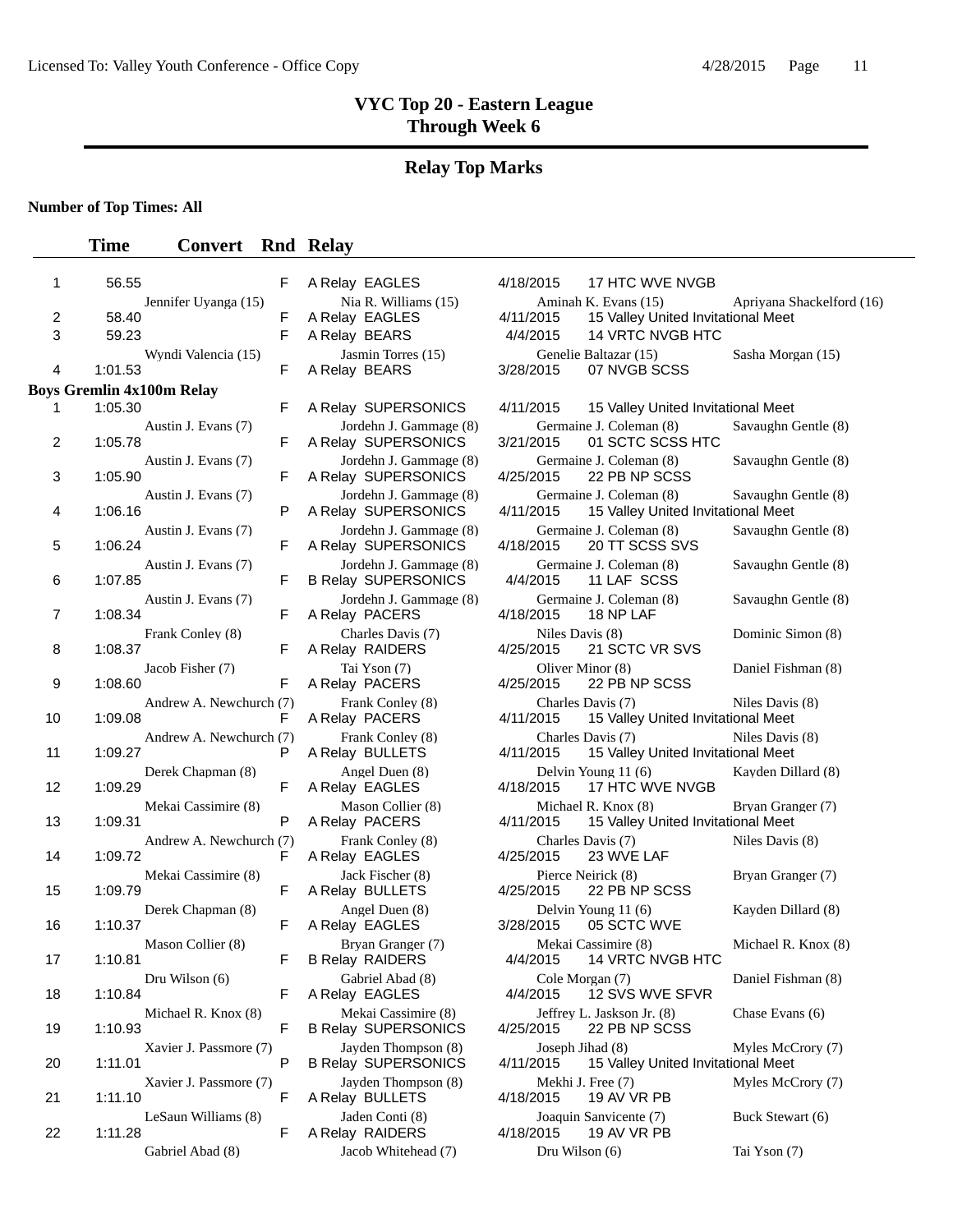# **Relay Top Marks**

**Number of Top Times: All**

| 23  | 1:11.31 |                              | F  | A Relay BEARS                                     | 4/18/2015                    | 17 HTC WVE NVGB                                                  |                            |
|-----|---------|------------------------------|----|---------------------------------------------------|------------------------------|------------------------------------------------------------------|----------------------------|
| 24* | 1:11.36 | Amare Johnson (8)            | F  | Jaylen Dias (7)<br><b>B Relay SUPERSONICS</b>     | 4/11/2015                    | Eduardo Lozano (8)<br>15 Valley United Invitational Meet         | Luke Anthony Maldonado (8) |
| 24* | 1:11.36 | Xavier J. Passmore (7)       | F  | Jayden Thompson (8)<br>A Relay SUPERSONICS        | 3/28/2015                    | Mekhi J. Free (7)<br>07 NVGB SCSS                                | Myles McCrory (7)          |
| 26  | 1:11.48 | Austin J. Evans (7)          | F  | Jordehn J. Gammage (8)<br>A Relay EAGLES          | 3/21/2015                    | Germaine J. Coleman (8)<br>04 WVE NP                             | Savaughn Gentle (8)        |
| 27  | 1:12.26 | Faruq R. Al Amin Stewart (7) | F. | Bryan Granger (7)<br>A Relay BEARS                | 4/11/2015                    | Mekai Cassimire (8)<br>15 Valley United Invitational Meet        | Michael R. Knox (8)        |
| 28  | 1:12.60 | Zion Lanier (6)              | F  | Jaylen Dias (7)<br>A Relay BEARS                  | 4/4/2015                     | Amare Johnson (8)<br><b>14 VRTC NVGB HTC</b>                     | Eduardo Lozano (8)         |
| 29  | 1:13.27 | Eduardo Lozano (8)           | P  | Jaylen Dias (7)<br><b>B Relay EAGLES</b>          | 4/11/2015                    | Amare Johnson (8)<br>15 Valley United Invitational Meet          | Luke Anthony Maldonado (8) |
| 30  | 1:13.31 | Jack Fischer (8)             | F  | Ibraheim H. Ouedrago (8)<br>C Relay SUPERSONICS   | 4/25/2015                    | Quintin Garba (8)<br>22 PB NP SCSS                               | Jeffrey L. Jaskson Jr. (8) |
| 31  | 1:13.35 | Keyshawn Wooten (8)          | F  | Ashtyn Thomas (7)<br><b>B Relay SUPERSONICS</b>   | 3/21/2015                    | Micah Mallory (8)<br>01 SCTC SCSS HTC                            | Jamelian Quinn (7)         |
| 32  | 1:13.46 | Jayden Thompson (8)          | F  | Joseph Jihad (8)<br><b>B Relay PACERS</b>         | 4/18/2015                    | Mekhi J. Free (7)<br>18 NP LAF                                   | Myles McCrory (7)          |
| 33  | 1:13.82 | Andrew A. Newchurch (7)      | P  | Jackson Shirley (7)<br>A Relay BEARS              | 4/11/2015                    | Jordan Shirley (7)<br>15 Valley United Invitational Meet         | McCardell Barton (6)       |
| 34  | 1:13.94 | Zion Lanier (6)              | F  | Jaylen Dias (7)<br>A Relay SUPERSONICS            | 4/4/2015                     | Amare Johnson (8)<br>11 LAF SCSS                                 | Eduardo Lozano (8)         |
| 35  | 1:13.96 | Xavier J. Passmore (7)       | F  | Jayden Thompson (8)<br><b>B Relay SUPERSONICS</b> | 4/18/2015                    | Mekhi J. Free (7)<br>20 TT SCSS SVS                              | Myles McCrory (7)          |
| 36  | 1:14.07 | Kalum Holland (8)            | F  | Ashtyn Thomas (7)<br><b>B Relay EAGLES</b>        | 4/18/2015                    | Jamelian Quinn (7)<br>17 HTC WVE NVGB                            | Keyshawn Wooten (8)        |
| 37  | 1:14.42 | Ibraheim H. Ouedrago (8)     | P  | Quintin Garba (8)<br>C Relay SUPERSONICS          | 4/11/2015                    | Jeffrey L. Jaskson Jr. (8)<br>15 Valley United Invitational Meet | Jack Fischer (8)           |
| 38  | 1:14.50 | Keyshawn Wooten (8)          | F  | Ashtyn Thomas (7)<br>C Relay SUPERSONICS          | 4/11/2015                    | Jamelian Quinn (7)<br>15 Valley United Invitational Meet         | Micah Mallory (8)          |
| 39  | 1:15.10 | Keyshawn Wooten (8)          | F  | Ashtyn Thomas (7)<br>A Relay ANTELOPE VALLE       | 3/28/2015                    | Jamelian Quinn (7)<br>08 TT AV PB SVS                            | Micah Mallory (8)          |
| 40  | 1:15.30 | Jason Bailey (7)             | F  | Sa'Meer Simmons (8)<br>B Relay ANTELOPE VALLE     | Antwan Tate (8)<br>4/18/2015 | 19 AV VR PB                                                      | Samir Smith (8)            |
| 41  | 1:15.35 | Zahir Carraway (6)           | P  | Arthur Nash, III (6)<br><b>B Relay BULLETS</b>    | 4/11/2015                    | Hasani Thompson (5)<br>15 Valley United Invitational Meet        | Javien Bailey (6)          |
| 42  | 1:15.52 | Buck Stewart (6)             | F  | LeSaun Williams (8)<br>C Relay SUPERSONICS        | 4/4/2015                     | Andre Castro (8)<br>11 LAF SCSS                                  | Jaden Conti (8)            |
| 43  | 1:15.59 | Keyshawn Wooten (8)          | F  | Ashtyn Thomas (7)<br>C Relay SUPERSONICS          | 3/21/2015                    | Jamelian Quinn (7)<br>01 SCTC SCSS HTC                           | Micah Mallory (8)          |
| 44  | 1:15.65 | Ashtyn Thomas (7)            | F  | Micah Mallory (8)<br>A Relay PACERS               | 3/21/2015                    | Kalum Holland (8)<br>04 WVE NP                                   | Xavier J. Passmore (7)     |
| 45  | 1:15.95 | Andrew A. Newchurch (7)      | F  | Sebastian Peraza (8)<br><b>B Relay PACERS</b>     | 4/25/2015                    | Jackson Shirley (7)<br>22 PB NP SCSS                             | Niles Davis (8)            |
| 46  | 1:15.98 | Aiden Harris (7)             | F  | Dominic Simon (8)<br><b>B Relay EAGLES</b>        | 3/28/2015                    | Jackson Shirley (7)<br>05 SCTC WVE                               | McCardell Barton (6)       |
| 47  | 1:16.05 | Jeffrey L. Jaskson Jr. (8)   | F  | Jack Fischer (8)<br>A Relay BULLETS               | 3/28/2015                    | Ibraheim H. Ouedrago (8)<br>08 TT AV PB SVS                      | Pierce Neirick (8)         |
| 48  | 1:16.49 | Derek Chapman (8)            | F  | Angel Duen (8)<br>A Relay ANTELOPE VALLE          | 4/25/2015                    | Delvin Young 11 (6)<br>24 AVTC HTC SFVR                          | Kayden Dillard (8)         |
|     |         | Jason Bailey (7)             |    | Tzadik Craft (7)                                  |                              | Antwan Tate (8)                                                  | Javien Bailey (6)          |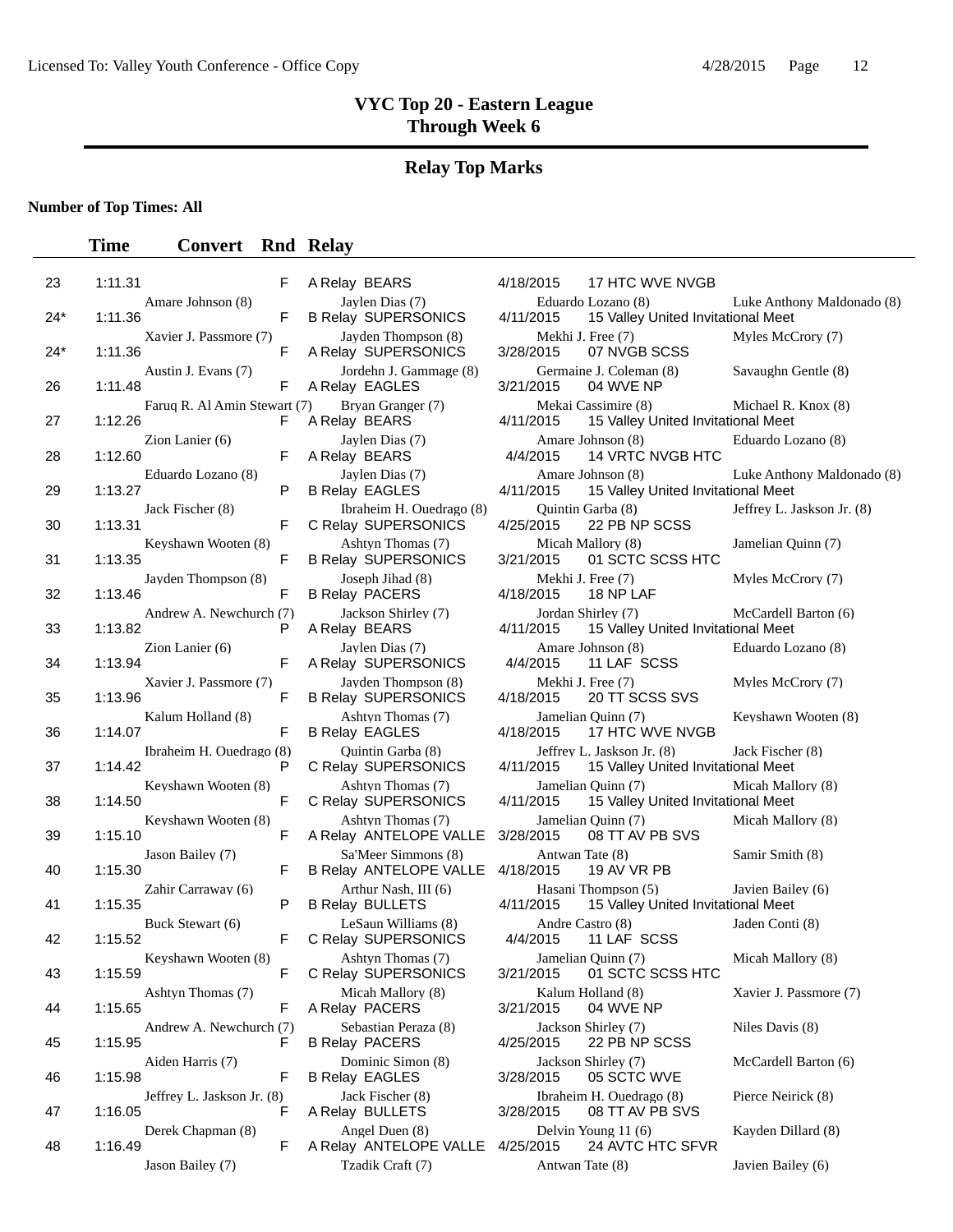#### **Relay Top Marks**

**Number of Top Times: All**

#### **Time Convert Rnd Relay**

| 49       | 1:16.67                                 | F           | <b>B Relay SUPERSONICS</b>                                    | 3/28/2015<br>07 NVGB SCSS                                                                             |                         |
|----------|-----------------------------------------|-------------|---------------------------------------------------------------|-------------------------------------------------------------------------------------------------------|-------------------------|
| 50       | Jayden Thompson (8)<br>1:16.75          | F           | Mekhi J. Free (7)<br>A Relay BEARS                            | Xavier J. Passmore (7)<br>3/28/2015<br>07 NVGB SCSS                                                   | Myles McCrory (7)       |
| 51       | Joshua Reyes (8)<br>1:16.97             | P           | Jaylen Dias (7)<br><b>B Relay PACERS</b>                      | Amare Johnson (8)<br>4/11/2015<br>15 Valley United Invitational Meet                                  | Eduardo Lozano (8)      |
| 52       | Adan C. Williams (8)<br>1:17.98         | F           | Jackson Shirley (7)<br><b>B Relay BEARS</b>                   | Jordan Shirley (7)<br>17 HTC WVE NVGB<br>4/18/2015                                                    | McCardell Barton (6)    |
| 53       | Zion Lanier $(6)$<br>1:18.08            | F           | Omar Aguayo (8)<br><b>B Relay EAGLES</b>                      | Mauro King Angeli (8)<br>4/4/2015<br>12 SVS WVE SFVR                                                  | Samuel Herrejon (8)     |
| 54       | Jack Fischer (8)<br>1:18.56             | F           | Alexander Soffin (7)<br><b>B Relay PACERS</b>                 | Neo Anderson (7)<br>3/21/2015<br>04 WVE NP                                                            | Jacob M. Soffin (7)     |
| 55       | Imaan Edwards (7)<br>1:18.69            | F           | Charles Davis (7)<br>C Relay EAGLES                           | Jordan Shirley (7)<br>4/18/2015<br>17 HTC WVE NVGB                                                    | McCardell Barton (6)    |
| 56       | Alexander Soffin (7)<br>1:19.25         | F           | Quincy Garba (8)<br>C Relay SUPERSONICS                       | Jacob M. Soffin (7)<br>3/28/2015<br>07 NVGB SCSS                                                      | Vincent Alfaro (8)      |
| 57       | Ashtyn Thomas (7)<br>1:19.83            | F           | Keyshawn Wooten (8)<br>A Relay ANTELOPE VALLE                 | Micah Mallory (8)<br>3/21/2015<br>02 LAF AV TT VR                                                     | Jamelian Quinn (7)      |
| 58       | Antwan Tate (8)<br>1:20.46              | F           | Arthur Nash, III (6)<br><b>B Relay BULLETS</b>                | Samir Smith (8)<br>4/18/2015<br>19 AV VR PB                                                           | Tyshawn Lee (8)         |
| 59       | Derek Chapman (8)<br>1:20.79            | F           | Delvin Young 11 (6)<br>A Relay RAIDERS                        | Kayden Dillard (8)<br>4/4/2015<br>14 VRTC NVGB HTC                                                    | Musiq Olodun (8)        |
| 60       | Tahj Skinner (6)<br>1:21.44             | F           | Dakota Burch (8)<br><b>B Relay EAGLES</b>                     | Tai Yson (7)<br>4/25/2015<br>23 WVE LAF                                                               | Gavin Morgan (6)        |
| 61       | Quincy Garba (8)<br>1:21.61             | F           | Neo Anderson (7)<br><b>B Relay RAIDERS</b>                    | Quintin Garba (8)<br>4/18/2015<br>19 AV VR PB                                                         | Jacob M. Soffin (7)     |
| 62       | Gavin Morgan (6)<br>1:21.86             | F           | Malcolm Smith (7)<br>C Relay EAGLES                           | Marcus Tanksley II (6)<br>3/28/2015<br>05 SCTC WVE                                                    | Cole Morgan (7)         |
| 63       | Rithul Senthilkumar (5)<br>1:22.19      | F           | Adrian Acosta (7)<br><b>B Relay EAGLES</b>                    | Jaiden E. Smith (7)<br>3/21/2015<br>04 WVE NP                                                         | Chase Evans (6)         |
| 64       | Jeffrey L. Jaskson Jr. (8)<br>1:22.52   | F           | Ibraheim H. Ouedrago (8)<br>D Relay EAGLES                    | Jacob M. Soffin (7)<br>3/28/2015<br>05 SCTC WVE                                                       | Jack Fischer (8)        |
| 65       | Jacob M. Soffin (7)<br>1:23.33          | $\mathsf F$ | Vincent Alfaro (8)<br><b>B Relay RAIDERS</b>                  | Alexander Soffin (7)<br>4/25/2015<br>21 SCTC VR SVS                                                   | Faruq R. Al Amin Stew   |
| 66       | Marcus Tanksley II (6)<br>1:23.76       | F           | Malcolm Smith (7)<br>C Relay EAGLES                           | Cole Morgan (7)<br>3/21/2015<br>04 WVE NP                                                             | Gavin Morgan (6)        |
| 67<br>68 | Mason Peoples (9)<br>1:25.27<br>1:25.77 | P<br>F      | Alexander Soffin (7)<br>D Relay SUPERSONICS<br>C Relay PACERS | Chayse L. Aspesi (8)<br>4/11/2015<br>15 Valley United Invitational Meet<br>4/25/2015<br>22 PB NP SCSS | Mason Collier (8)       |
| 69       | Houston Rolle (6)<br>1:25.96            | P           | Jordan Shirley (7)<br>C Relay PACERS                          | Adan C. Williams (8)<br>4/11/2015<br>15 Valley United Invitational Meet                               | Shiloh Wickliffe (6)    |
| 70       | Aiden Harris (7)<br>1:26.13             | F           | Jaden Rogers (7)<br>A Relay ANTELOPE VALLE                    | Noah Florian (7)<br>13 LRR TT AV PB<br>4/4/2015                                                       | Shiloh Wickliffe (6)    |
| 71       | Jason Bailey (7)<br>1:26.56             | F           | Samir Smith (8)<br>C Relay PACERS                             | Sa'Meer Simmons (8)<br>10 NP SCTC<br>4/4/2015                                                         | Antwan Tate (8)         |
| 72       | Joaquin Ortega (7)<br>1:26.63           | F           | Noah Florian (7)<br>D Relay PACERS                            | Dylan Simon (6)<br>4/25/2015<br>22 PB NP SCSS                                                         | Terron Armstead (7)     |
| 73       | Dylan Simon (6)<br>1:26.69              | F           | Andre Glen (7)<br>D Relay EAGLES                              | Noah Florian (7)<br>3/21/2015<br>04 WVE NP                                                            | Natan Giles (8)         |
| 74       | Rithul Senthilkumar (5)<br>1:27.96      | F           | Neo Anderson (7)<br>D Relay EAGLES                            | Jaiden E. Smith (7)<br>4/18/2015<br>17 HTC WVE NVGB                                                   | Adrian Acosta (7)       |
|          | Adrian Acosta (7)                       |             | Neo Anderson (7)                                              | Jaiden E. Smith (7)                                                                                   | Rithul Senthilkumar (5) |

| Mekhi J. Free (7)<br>A Relay BEARS                |
|---------------------------------------------------|
| Jaylen Dias (7)<br><b>B Relay PACERS</b>          |
| Jackson Shirley (7)<br><b>B Relay BEARS</b>       |
| Omar Aguayo (8)<br><b>B Relay EAGLES</b>          |
| Alexander Soffin (7)<br><b>B Relay PACERS</b>     |
| Charles Davis (7)<br>C Relay EAGLES               |
| Quincy Garba (8)<br>C Relay SUPERSONICS           |
| Keyshawn Wooten (8)<br>A Relay ANTELOPE VALLE     |
| Arthur Nash, III (6)                              |
| <b>B Relay BULLETS</b><br>Delvin Young 11 (6)     |
| A Relay RAIDERS<br>Dakota Burch (8)               |
| <b>B Relay EAGLES</b><br>Neo Anderson (7)         |
| <b>B Relay RAIDERS</b><br>Malcolm Smith (7)       |
| C Relay EAGLES<br>Adrian Acosta (7)               |
| <b>B Relay EAGLES</b><br>Ibraheim H. Ouedrago (8) |
| D Relay EAGLES<br>Vincent Alfaro (8)              |
| <b>B Relay RAIDERS</b><br>Malcolm Smith (7)       |
| C Relay EAGLES                                    |
| Alexander Soffin (7)<br>D Relay SUPERSONICS       |
| C Relay PACERS<br>Jordan Shirley (7)              |
| C Relay PACERS<br>Jaden Rogers (7)                |
| A Relay ANTELOPE VALLE<br>Samir Smith (8)         |
| C Relay PACERS<br>Noah Florian (7)                |
| D Relay PACERS<br>Andre Glen (7)                  |
| D Relay EAGLES<br>Neo Anderson (7)                |
| $\mathbf{u}$ FACLES                               |

Relay SUPERSONICS 3/28/2015 07 NVGB SCSS Xavier J. Passmore (7) Myles McCrory (7) 3/28/2015 07 NVGB SCSS 07 NVGB SCSS Amare Johnson (8) Eduardo Lozano (8) 4/11/2015 15 Valley United Invitational Meet Jordan Shirley (7) McCardell Barton (6) 4/18/2015 17 HTC WVE NVGB Mauro King Angeli (8) Samuel Herrejon (8) <br>4/4/2015 12 SVS WVE SFVR 12 SVS WVE SFVR Neo Anderson (7) Jacob M. Soffin (7) 3/21/2015 04 WVE NP Iordan Shirley (7) McCardell Barton (6) 4/18/2015 17 HTC WVE NVGB Jacob M. Soffin (7) Vincent Alfaro (8) 3/28/2015 07 NVGB SCSS Micah Mallory (8) Jamelian Quinn (7) 3/21/2015 02 LAF AV TT VR Samir Smith (8) Tyshawn Lee (8) 4/18/2015 19 AV VR PB 19 AV VR PB Kayden Dillard (8) Musiq Olodun (8) 4/4/2015 14 VRTC NVGB HTC Tai Yson (7) Gavin Morgan (6) 4/25/2015 23 WVE LAF Quintin Garba (8) Jacob M. Soffin (7) 4/18/2015 19 AV VR PB Marcus Tanksley II (6) Cole Morgan (7) Cole Morgan (7) Marcus Tanksley II (6) 05 SCTC WVE Jaiden E. Smith (7) Chase Evans (6) 3/21/2015 04 WVE NP Jacob M. Soffin (7) Jack Fischer (8) 3/28/2015 05 SCTC WVE Alexander Soffin (7) Faruq R. Al Amin Stewart (7) 4/25/2015 21 SCTC VR SVS Cole Morgan (7) Gavin Morgan (6) 3/21/2015 04 WVE NP Chayse L. Aspesi (8) Mason Collier (8) 4/11/2015 15 Valley United Invitational Meet 4/25/2015 22 PB NP SCSS Adan C. Williams (8) Shiloh Wickliffe (6) 4/11/2015 15 Valley United Invitational Meet Noah Florian (7) Shiloh Wickliffe (6)<br>4/4/2015 13 LRR TT AV PB 13 LRR TT AV PB Sa'Meer Simmons (8) Antwan Tate (8) 4/4/2015 10 NP SCTC Dylan Simon (6) Terron Armstead (7) 4/25/2015 22 PB NP SCSS Noah Florian (7) Natan Giles (8) 3/21/2015 04 WVE NP Jaiden E. Smith (7) Adrian Acosta (7) Relay EAGLES 4/18/2015 17 HTC WVE NVGB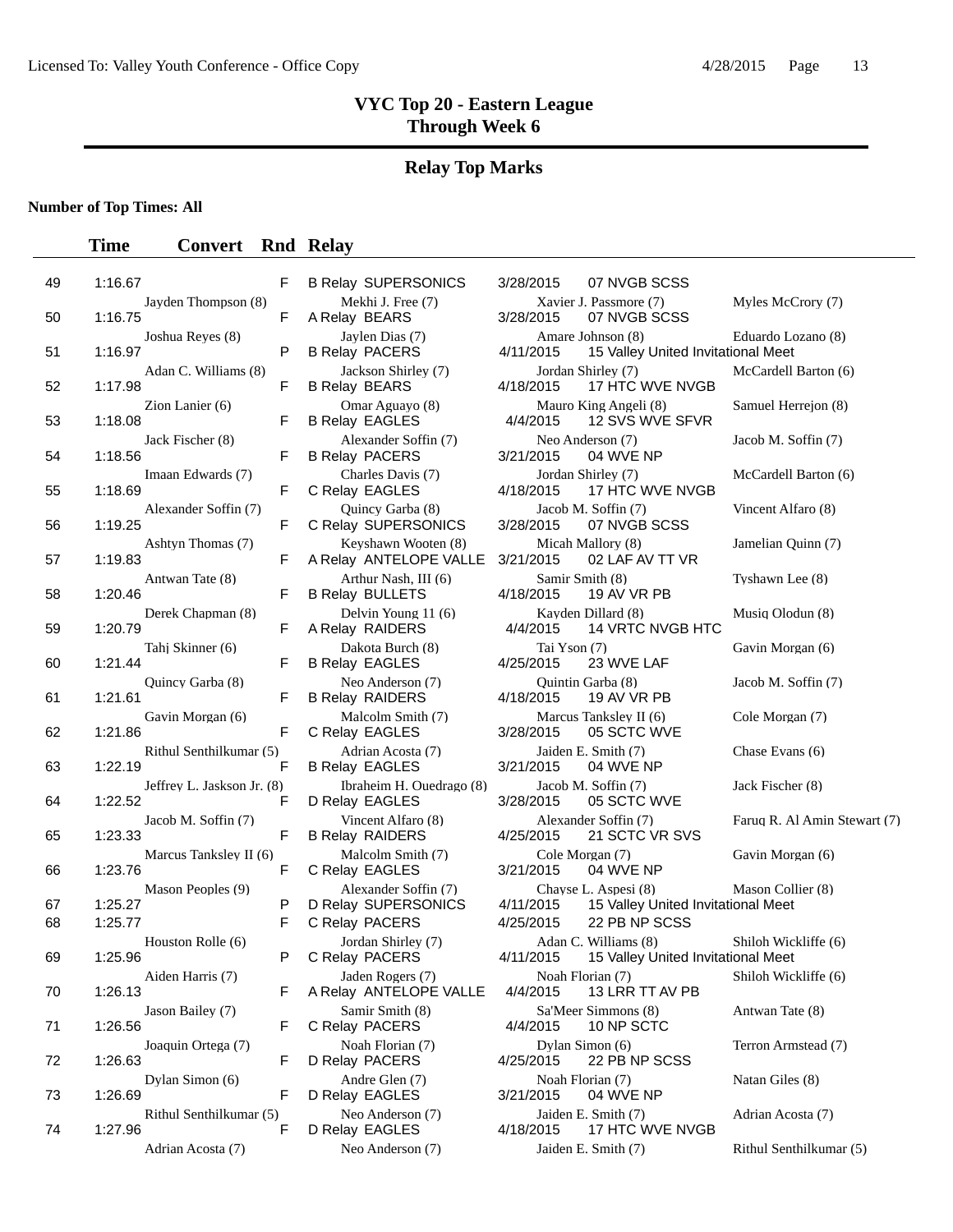# **Relay Top Marks**

### **Number of Top Times: All**

| 75 | 1:28.77 |                                 | F  | A Relay ANTELOPE VALLE 4/18/2015                         |                              | 19 AV VR PB                                                   |                         |
|----|---------|---------------------------------|----|----------------------------------------------------------|------------------------------|---------------------------------------------------------------|-------------------------|
| 76 | 1:29.19 | Tzadik Craft (7)                | F  | Antwan Tate (8)<br>D Relay PACERS                        | 4/4/2015                     | Samir Smith (8)<br>10 NP SCTC                                 | Jason Bailey (7)        |
| 77 | 1:30.98 | Antonio Medina-Montano (8)      | F  | Jaden Rogers (7)<br><b>B Relay ANTELOPE VALLE</b>        | 4/4/2015                     | Jordyn T. Jackson (6)<br>13 LRR TT AV PB                      | Jordan Shirley (7)      |
| 78 | 1:32.53 | Tzadik Craft (7)                | F  | Donovan Johnson (7)<br><b>B Relay ANTELOPE VALLE</b>     | 3/28/2015                    | Arthur Nash, III (6)<br>08 TT AV PB SVS                       | Javien Bailey (6)       |
| 79 | 1:33.19 | Tzadik Craft (7)                | F  | Zahir Carraway (6)<br>E Relay EAGLES                     | 4/18/2015                    | Honor Lyons (5)<br>17 HTC WVE NVGB                            | Kade Sneed (5)          |
| 80 | 1:33.86 | Isaiah Hawkins (8)              | F  | Lloyd S. Banks III (8)<br><b>B Relay BULLETS</b>         | 3/28/2015                    | Stephen L. Jackson (7)<br>08 TT AV PB SVS                     | Elijah L. Malone (8)    |
| 81 | 1:35.04 | Mark Sanchez (6)                | F  | Buck Stewart (6)<br><b>B Relay ANTELOPE VALLE</b>        | 3/21/2015                    | Andrew Mazone (5)<br>02 LAF AV TT VR                          | Antonio Campana (7)     |
| 82 | 1:37.84 | Kade Sneed (5)                  | F  | Honor Lyons (5)<br>D Relay EAGLES                        | 4/4/2015                     | Hasani Thompson (5)<br>12 SVS WVE SFVR                        | Zahir Carraway (6)      |
| 83 | 1:37.95 | Randolph X. Jackson (8)         | F  | Vincent Alfaro (8)<br>E Relay PACERS                     | 4/4/2015                     | Micah A. Jackson (6)<br>10 NP SCTC                            |                         |
| 84 | 1:38.07 | Zane Wood (8)                   | F  | Jayden Troy (6)<br>C Relay EAGLES                        | 4/25/2015                    | Robert Ledesma (8)<br>23 WVE LAF                              | Dylan Isavi (6)         |
| 85 | 1:39.71 | Reslee Collins (6)              | F  | Rithul Senthilkumar (5)<br><b>B Relay ANTELOPE VALLE</b> | 4/25/2015                    | Bryson Montgomery (6)<br>24 AVTC HTC SFVR                     | Elijah L. Malone (8)    |
| 86 | 1:41.58 | Hasani Thompson (5)             | F  | Arthur Nash, III (6)<br>E Relay PACERS                   | 4/25/2015                    | Honor Lyons (5)<br>22 PB NP SCSS                              | Donovan Johnson (7)     |
| 87 | 2:01.10 | Terron Armstead (7)             | F  | Brandyn Stenhouse (6)<br>C Relay PACERS                  | Jayden Troy (6)<br>3/21/2015 | 04 WVE NP                                                     | Gavin Finegan (5)       |
| 88 | 2:06.37 | Don Michael Ramirez (6)         | F  | Shiloh Wickliffe (6)<br>D Relay PACERS                   | 3/21/2015                    | Joaquin Ortega (7)<br>04 WVE NP                               | Aiden Harris (7)        |
|    |         | Jayden Troy (6)                 |    | Max Zepeda (6)                                           |                              | Gavin Finegan (5)                                             | Richard De Felice (5)   |
| 1  | 57.26   | <b>Boys Bantam 4x100m Relay</b> | F  | A Relay EAGLES                                           | 4/4/2015                     | 12 SVS WVE SFVR                                               |                         |
|    |         | Jasir Long (10)                 |    | Parker King (10)                                         |                              | Prince Williams (9)                                           | Andrew Shackelford (10) |
| 2  | 57.31   |                                 | F  | A Relay PACERS                                           | 4/11/2015                    | 15 Valley United Invitational Meet                            |                         |
| 3  | 57.41   | Sebastian Fuentes (10)          | P  | Chase Farrell (10)<br>A Relay PACERS                     | 4/11/2015                    | Peyton Waters (10)<br>15 Valley United Invitational Meet      | Michael Lindsay (9)     |
| 4  | 57.54   | Sebastian Fuentes (10)          | F  | Chase Farrell (10)<br>A Relay EAGLES                     | 3/28/2015                    | Peyton Waters (10)<br>05 SCTC WVE                             | Michael Lindsay (9)     |
| 5  | 57.55   | Jaylen Sanders (9)              | F. | Parker King (10)<br>A Relay SUPERSONICS                  | 4/11/2015                    | Prince Williams (9)<br>15 Valley United Invitational Meet     | Andrew Shackelford (10) |
| 6  | 57.56   | Saheed J. Free (10)             | F. | Stacy J. Gentle (9)<br>A Relay EAGLES                    | 4/25/2015                    | Dylan Williams (10)<br>23 WVE LAF                             | Donovan J. Fisher (10)  |
| 7  | 57.64   | Jaylen Sanders (9)              | F. | Parker King (10)<br>A Relay PACERS                       | 3/21/2015                    | Andrew Shackelford (10)<br>04 WVE NP                          | Prince Williams (9)     |
| 8  | 57.70   | Michael Lindsay (9)             | F  | Peyton Waters (10)<br>A Relay EAGLES                     | 3/21/2015                    | Chase Farrell (10)<br>04 WVE NP                               | Dj Richmond (10)        |
| 9  | 57.86   | Parker King (10)                | P  | Darrick Jacob (9)<br>A Relay SUPERSONICS                 | 4/11/2015                    | Andrew Shackelford (10)<br>15 Valley United Invitational Meet | Prince Williams (9)     |
| 10 | 57.89   | Saheed J. Free (10)             | F. | Stacy J. Gentle (9)<br>A Relay EAGLES                    | 4/18/2015                    | Dylan Williams (10)<br>17 HTC WVE NVGB                        | Donovan J. Fisher (10)  |
| 11 | 57.93   | Jaylen Sanders (9)              | F. | Parker King (10)<br>A Relay SUPERSONICS                  | 3/21/2015                    | Prince Williams (9)<br>01 SCTC SCSS HTC                       | Jasir Long (10)         |
|    |         | Saheed J. Free (10)             |    | Stacy J. Gentle (9)                                      |                              | Dylan Williams (10)                                           | Donovan J. Fisher (10)  |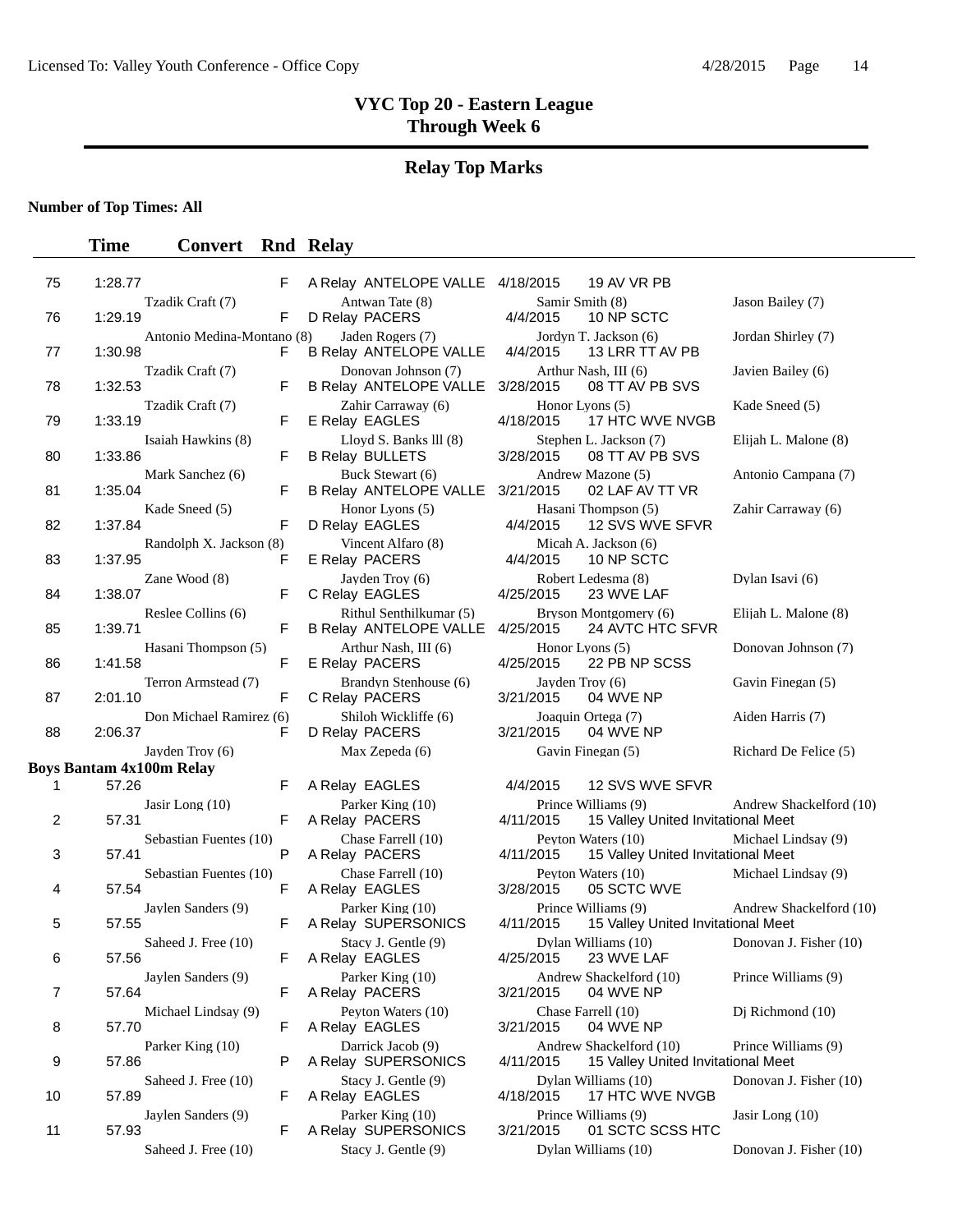### **Relay Top Marks**

**Number of Top Times: All**

| 12     | F<br>58.42                               | A Relay ANTELOPE VALLE 4/11/2015                   | 15 Valley United Invitational Meet                                         |                        |
|--------|------------------------------------------|----------------------------------------------------|----------------------------------------------------------------------------|------------------------|
| 13     | Rodrick Hawkins (10)<br>P<br>58.59       | Jonathan Perryman (10)<br>A Relay EAGLES           | Mitchell Walker Jr. (9)<br>4/11/2015<br>15 Valley United Invitational Meet | DaJon Doss (10)        |
| 14     | Jaylen Sanders (9)<br>F<br>58.61         | Alexander Bowens (9)<br>A Relay EAGLES             | Jasir Long (10)<br>15 Valley United Invitational Meet<br>4/11/2015         | Prince Williams (9)    |
| 15     | Jaylen Sanders (9)<br>F<br>58.63         | Alexander Bowens (9)<br><b>B Relay SUPERSONICS</b> | Xavarien Perkins (9)<br>4/4/2015<br>11 LAF SCSS                            | Prince Williams (9)    |
| 16     | Saheed J. Free (10)<br>F<br>58.82        | Stacy J. Gentle (9)<br>A Relay PACERS              | Dylan Williams (10)<br>22 PB NP SCSS<br>4/25/2015                          | Donovan J. Fisher (10) |
| 17     | Sebastian Fuentes (10)<br>59.01<br>F     | Michael Lindsay (9)<br><b>B Relay EAGLES</b>       | Chase Farrell (10)<br>3/21/2015<br>04 WVE NP                               | Peyton Waters (10)     |
| 18     | Aadesh Senthilkumar (10)<br>59.08<br>F   | Alexander Bowens (9)<br>C Relay PACERS             | Xavarien Perkins (9)<br>4/4/2015<br>10 NP SCTC                             | Jaylen Sanders (9)     |
| 19     | Dj Richmond (10)<br>59.22<br>F           | Peyton Waters (10)<br>A Relay SUPERSONICS          | Sebastian Fuentes (10)<br>4/25/2015<br>22 PB NP SCSS                       | Chase Farrell (10)     |
| 20     | Saheed J. Free (10)<br>P<br>59.26        | Stacy J. Gentle (9)<br>A Relay ANTELOPE VALLE      | Dylan Williams (10)<br>4/11/2015<br>15 Valley United Invitational Meet     | Donovan J. Fisher (10) |
| 21     | Rodrick Hawkins (10)<br>59.60<br>F       | Jonathan Perryman (10)<br>A Relay PACERS           | Mitchell Walker Jr. (9)<br>4/18/2015<br>18 NP LAF                          | DaJon Doss (10)        |
| $22^*$ | Sebastian Fuentes (10)<br>F<br>59.67     | Michael Lindsay (9)<br><b>B Relay EAGLES</b>       | Byron Anderson (9)<br>4/18/2015<br>17 HTC WVE NVGB                         | Peyton Waters (10)     |
| $22*$  | Aadesh Senthilkumar (10)<br>59.67<br>F   | Darrick Jacob (9)<br>A Relay ANTELOPE VALLE        | Xavarien Perkins (9)<br>3/21/2015<br>02 LAF AV TT VR                       | Alexander Bowens (9)   |
| 24     | Carmel Crunk (10)<br>59.70<br>F          | Ray Guzman (10)<br><b>B Relay EAGLES</b>           | Tyler Hatley (10)<br>4/4/2015<br>12 SVS WVE SFVR                           | Rodrick Hawkins (10)   |
| 25     | Aadesh Senthilkumar (10)<br>59.88<br>F   | Alexander Bowens (9)<br>A Relay ANTELOPE VALLE     | Darrick Jacob (9)<br>4/4/2015<br>13 LRR TT AV PB                           | Ethan Kodama (10)      |
| $26*$  | Rodrick Hawkins (10)<br>59.94<br>F       | Jonathan Perryman (10)<br>A Relay BULLETS          | Simeon Smith (10)<br>3/28/2015<br>08 TT AV PB SVS                          | DaJon Doss (10)        |
| $26*$  | Damario Jackson (10)<br>59.94<br>F       | Deshaun Malone (9)<br><b>B Relay EAGLES</b>        | Keewan Irving (10)<br>3/28/2015<br>05 SCTC WVE                             | Aydehn Kingsberry (10) |
| 28     | Aadesh Senthilkumar (10)<br>59.98<br>F   | Darrick Jacob (9)<br>A Relay ANTELOPE VALLE        | Xavarien Perkins (9)<br>3/28/2015<br>08 TT AV PB SVS                       | Jasir Long $(10)$      |
| $29*$  | Rodrick Hawkins (10)<br>1:00.07<br>F     | Jonathan Perryman (10)<br>A Relay BULLETS          | Simeon Smith (10)<br>4/11/2015<br>15 Valley United Invitational Meet       | Bobby Rodriguez (10)   |
| $29*$  | Deshaun Malone (9)<br>F<br>1:00.07       | Keewan Irving (10)<br>A Relay ANTELOPE VALLE       | Damario Jackson (10)<br>4/25/2015<br>24 AVTC HTC SFVR                      | Aydehn Kingsberry (10) |
| $31*$  | Rodrick Hawkins (10)<br>1:00.12<br>F     | DaJon Doss (10)<br><b>B Relay PACERS</b>           | Tyler Hatley (10)<br>4/11/2015<br>15 Valley United Invitational Meet       | Bobby Rodriguez (10)   |
| $31*$  | Corey Lewis (10)<br>1:00.12<br>F         | Gerod Harrison (10)<br><b>B Relay EAGLES</b>       | Tajh Carter (10)<br>4/25/2015<br>23 WVE LAF                                | $Di$ Richmond $(10)$   |
| 33     | Aadesh Senthilkumar (10)<br>1:00.35<br>F | Darrick Jacob (9)<br>A Relay ANTELOPE VALLE        | Xavarien Perkins (9)<br>4/18/2015<br>19 AV VR PB                           | Alexander Bowens (9)   |
| 34     | Rodrick Hawkins (10)<br>1:00.80<br>F     | Bobby Rodriguez (10)<br>D Relay ANTELOPE VALLE     | Jonathan Perryman (10)<br>4/18/2015<br>19 AV VR PB                         | DaJon Doss (10)        |
| 35     | Naim Bankhead (9)<br>1:00.85<br>P        | Carter Patterson (9)<br><b>B Relay PACERS</b>      | Yami Harris (9)<br>4/11/2015<br>15 Valley United Invitational Meet         | Quincy Lawson (10)     |
| 36     | Corey Lewis (10)<br>1:01.00<br>F.        | Gerod Harrison (10)<br><b>B Relay PACERS</b>       | Tajh Carter (10)<br>4/18/2015<br>18 NP LAF                                 | Di Richmond (10)       |
| 37     | Corey Lewis (10)<br>1:01.10<br>F         | Gerod Harrison (10)<br>A Relay BULLETS             | Tajh Carter (10)<br>4/4/2015<br>13 LRR TT AV PB                            | Isaiah Miles (10)      |
|        | Deshaun Malone (9)                       | Damario Jackson (10)                               | Keewan Irving (10)                                                         | Aydehn Kingsberry (10) |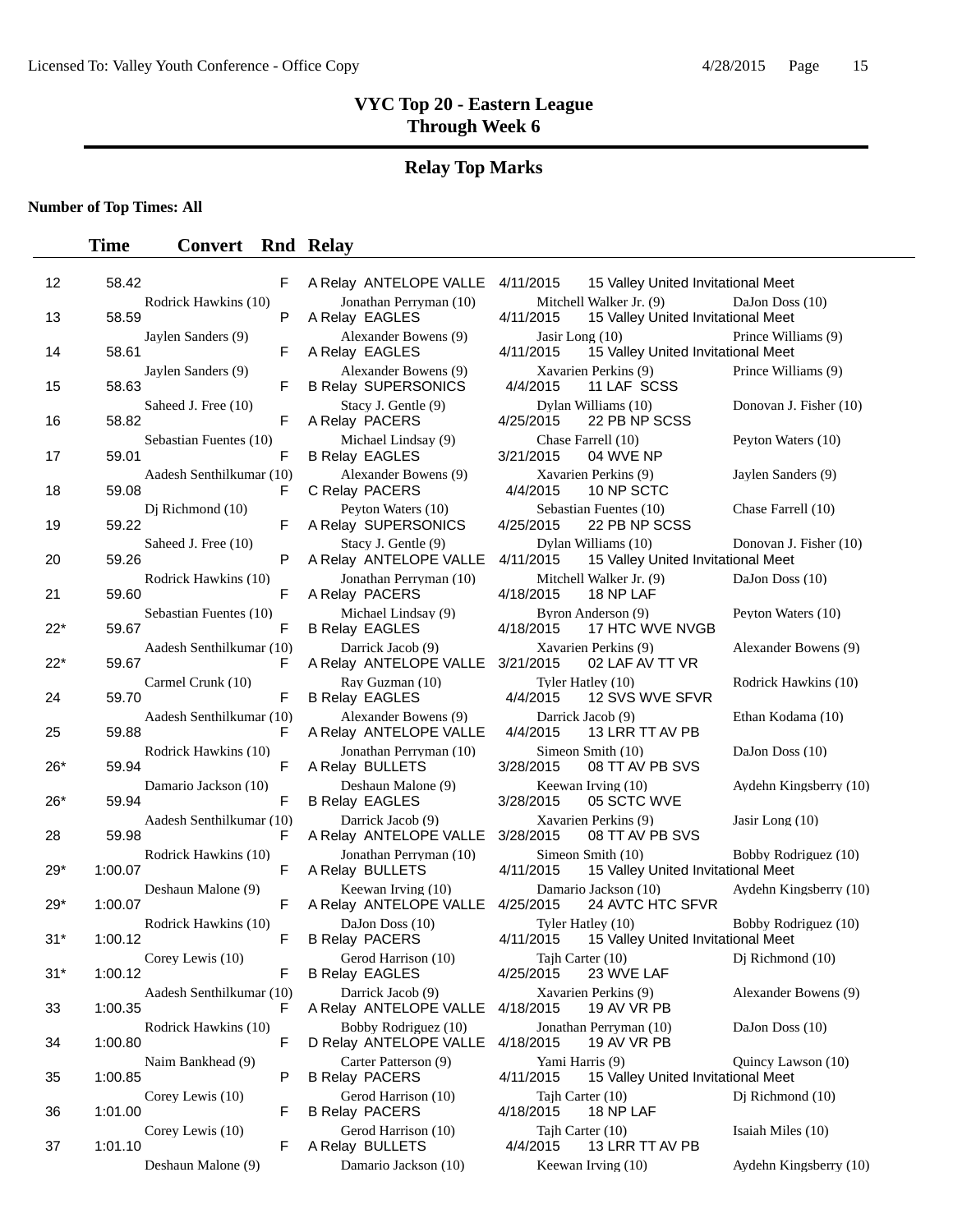#### **Relay Top Marks**

**Number of Top Times: All**

#### **Time Convert Rnd Relay**

38 1:01.50 F A Relay RAIDERS 4/25/2015 21 SCTC VR SVS Samuel Rapier (9) Alexis Obando-Johnson (10) Cameron Babineaux (9) Jordan Coleman (10)<br>
F B Relay PACERS 4/4/2015 10 NP SCTC 39 1:01.63 F B Relay PACERS Ryan Dudley (9) Gerod Harrison (10) Corey Lewis (10) Byron Anderson (9)<br>
F B Relay ANTELOPE VALLE 3/21/2015 02 LAF AV TT VR 40 1:01.65 F B Relay ANTELOPE VALLE 3/21/2015 02 LAF AV TT VR Jonathan Perryman (10) Sincere Smith (10) Simeon Smith (10) Bobby Rodriguez (10)<br>P A Relay BULLETS 4/11/2015 15 Valley United Invitational Meet 41 1:01.84 P A Relay BULLETS 4/11/2015 15 Valley United Invitational Meet Deshaun Malone (9) Keewan Irving (10) Damario Jackson (10) Aydehn Kingsberry (10)<br>P B Relay ANTELOPE VALLE 4/11/2015 15 Valley United Invitational Meet 42 1:02.14 P B Relay ANTELOPE VALLE 4/11/2015 15 Valley United Invitational Meet Ray Guzman (10) Sincere Smith (10) Tyler Hatley (10) Carmel Crunk (10) 43 1:02.19 F B Relay PACERS 4/25/2015 22 PB NP SCSS Corey Lewis (10) Gerod Harrison (10) Tajh Carter (10) Justin Hart (9) 44 1:02.26 F B Relay ANTELOPE VALLE 4/4/2015 13 LRR TT AV PB Tyler Hatley (10) Carmel Crunk (10) Bobby Rodriguez (10) Sincere Smith (10)<br>
F B Relay RAIDERS 3/21/2015 02 LAF AV TT VR 45 1:02.38 F B Relay RAIDERS 3/21/2015 02 LAF AV TT VR Alexis Obando-Johnson (10) Cameron Babineaux (9) Alex Acevedo (10) Demani Stewart (9) 46 1:02.56 F B Relay ANTELOPE VALLE 4/18/2015 19 AV VR PB Simeon Smith (10) Tyler Hatley (10) Sincere Smith (10) Carmel Crunk (10)<br>
F A Relay BEARS 4/4/2015 14 VRTC NVGB HTC 47 1:03.26 F A Relay BEARS 4/4/2015 14 VRTC NVGB HTC Sebastian Diaz (10) Marcos Mancillas (10) Ryan Abughazaleh (10) Michael Galvan (10) 48 1:03.63 F D Relay ANTELOPE VALLE 3/28/2015 08 TT AV PB SVS Jeremy Cagle (9) Naim Bankhead (9) Quincy Lawson (10) Yami Harris (9)<br>P B Relay SUPERSONICS 4/11/2015 15 Valley United Invitational Meet 49 1:03.72 **P** B Relay SUPERSONICS 4/11/2015 15 Valley United Invitational Meet Alexander Mercer (9) David J. Gatlin (10) D'Rel J. Foster (10) Darius J. Freeman (10)<br>F B Relay ANTELOPE VALLE 4/25/2015 24 AVTC HTC SFVR 50 1:03.94 **F B Relay ANTELOPE VALLE 4/25/2015** 24 AVTC HTC SFVR Simeon Smith (10) Mitchell Walker Jr. (9) Carmel Crunk (10) Ray Guzman (10) 51 1:04.23 F C Relay PACERS 4/25/2015 22 PB NP SCSS Nathaniel Vasquez (10) Dj Richmond (10) Sam Larios (9) Byron Anderson (9)<br>
F C Relay PACERS 4/18/2015 18 NP LAF 52 1:04.67 F C Relay PACERS 4/18/2015 18 NP LAF Pierce Vinson (10) Vincent Zepeda (9) Sam Larios (9) Justin Hart (9) 53 1:04.74 F B Relay SUPERSONICS 4/25/2015 22 PB NP SCSS Alexander Mercer (9) Jaylen J. Atkins (10) D'Rel J. Foster (10) David J. Gatlin (10) 54 1:04.96 F A Relay PACERS 4/4/2015 10 NP SCTC Tajh Carter (10) *Justin Hart (9)* Sam Larios (9) Isaiah Miles (10)<br>
F D Relay ANTELOPE VALLE 3/21/2015 02 LAF AV TT VR 55 1:05.01 F D Relay ANTELOPE VALLE 3/21/2015 02 LAF AV TT VR Mitchell Walker Jr. (9) Azim Bankhead (9) Yami Harris (9) Naim Bankhead (9) F A Relay BEARS 3/28/2015 07 NVGB SCSS 56 1:05.07 F A Relay BEARS 3/28/2015 07 NVGB SCSS Sebastian Diaz (10) Ryan Abughazaleh (10) Marcos Mancillas (10) Michael Galvan (10)<br>
F E Relay PACERS 4/25/2015 22 PB NP SCSS 57 1:05.81 F E Relay PACERS 4/25/2015 22 PB NP SCSS Pierce Vinson (10) Salameh Dugum (10) Jeremiah Smith (9) Joshua Smith (9)<br>
F B Relay ANTELOPE VALLE 3/28/2015 08 TT AV PB SVS 58 1:07.58 F B Relay ANTELOPE VALLE 3/28/2015 08 TT AV PB SVS DaJon Doss (10) Tyler Hatley (10) Sincere Smith (10) Carmel Crunk (10)<br>
F D Relay PACERS 4/4/2015 10 NP SCTC 59 1:09.05 F D Relay PACERS 4/4/2015 10 NP SCTC Kagan Snyder (10) *Jeremiah Smith (9)* Joshua Smith (9) Salameh Dugum (10)<br>
F D Relay PACERS 4/18/2015 18 NP LAF 60 1:09.41 F D Relay PACERS 4/18/2015 18 NP LAF Isaiah Gilmore (10) Garrett Yonhka (9) Nester Carpio (10) Nathaniel Vasquez (10)<br>
F C Relay ANTELOPE VALLE 3/21/2015 02 LAF AV TT VR 61 1:09.45 F C Relay ANTELOPE VALLE 3/21/2015 02 LAF AV TT VR Joel Lawson (9) *Jeremy Cagle (9)* Ouincy Lawson (10) Marquell Marshall (9)<br>
F B Relay RAIDERS 4/25/2015 21 SCTC VR SVS 62 1:10.00 F B Relay RAIDERS Cooper Voy (9) Andrew Kinne (10) Cooper Hyam (9) Jake Fanella (10) 63 1:10.06 F C Relay ANTELOPE VALLE 4/18/2015 19 AV VR PB

Azim Bankhead (9) Joel Lawson (9) Mitchell Walker Jr. (9) Jeremy Cagle (9)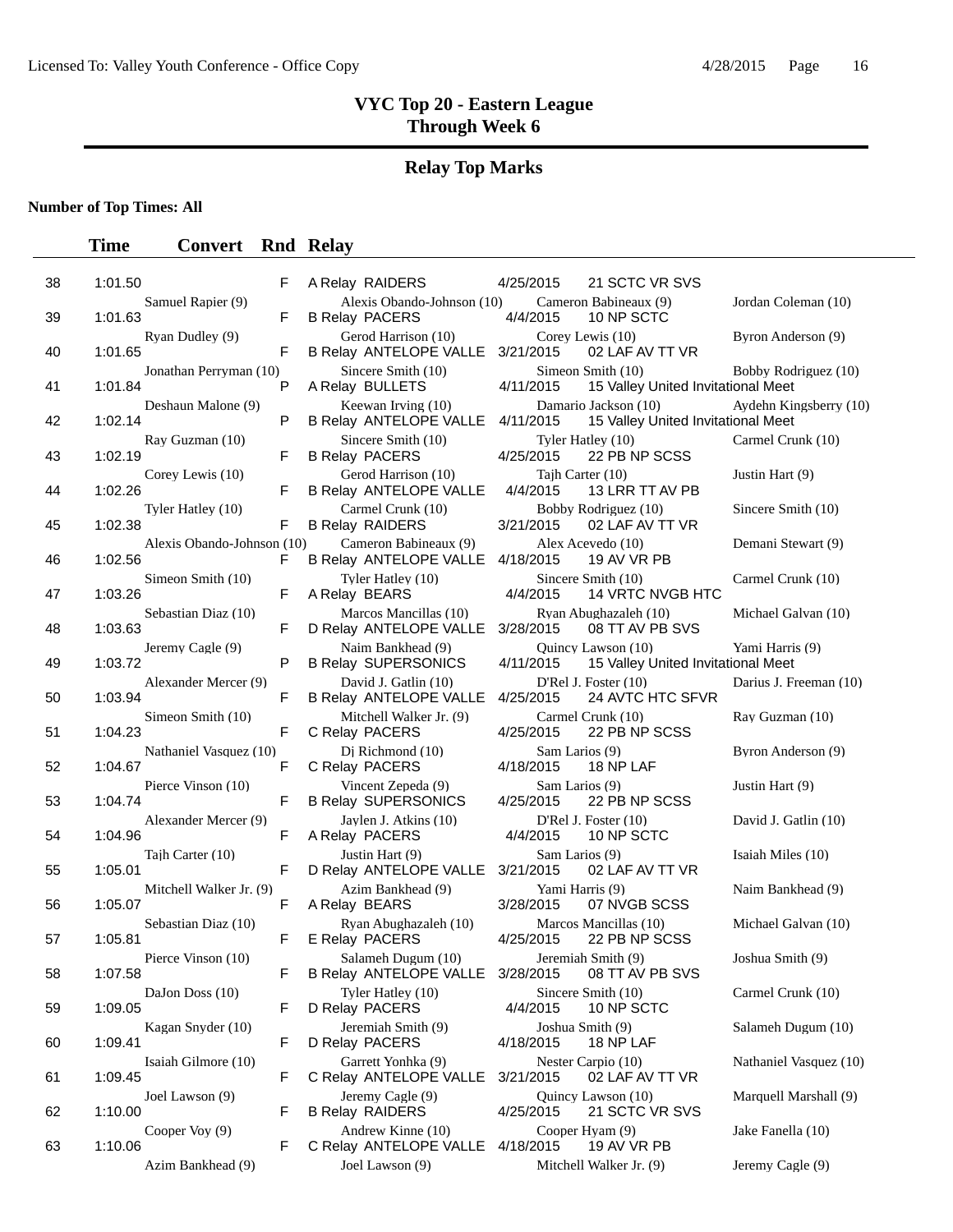#### **Relay Top Marks**

**Number of Top Times: All**

#### **Time Convert Rnd Relay**

64 1:10.49 F A Relay BEARS 4/18/2015 17 HTC WVE NVGB 65 1:10.60 F A Relay RAIDERS 3/21/2015 02 LAF AV TT VR 66 1:11.37 F D Relay ANTELOPE VALLE 4/4/2015 13 LRR TT AV PB 67 1:11.40 F D Relay ANTELOPE VALLE 4/25/2015 24 AVTC HTC SFVR 68 1:12.09 F B Relay RAIDERS 4/4/2015 14 VRTC NVGB HTC 69 1:12.37 F B Relay SUPERSONICS 4/18/2015 20 TT SCSS SVS 70 1:13.21 **F** C Relay ANTELOPE VALLE 3/28/2015 08 TT AV PB SVS 71 1:18.44 F B Relay BEARS 4/18/2015 17 HTC WVE NVGB 72 1:26.14 F A Relay RAIDERS 4/4/2015 14 VRTC NVGB HTC **Boys Bantam 4x400m Relay**  2 5:03.89 F A Relay EAGLES 3/28/2015 05 SCTC WVE 3 5:04.25 **F** A Relay EAGLES 4/4/2015 12 SVS WVE SFVR 4 5:04.93 **F B Relay EAGLES** 4/18/2015 17 HTC WVE NVGB 5 5:08.93 F A Relay EAGLES 4/25/2015 23 WVE LAF 6 5:14.78 F B Relay PACERS 4/18/2015 18 NP LAF 7 5:16.83 F C Relay EAGLES 4/18/2015 17 HTC WVE NVGB 8 5:17.89 F B Relay EAGLES 3/28/2015 05 SCTC WVE 9 5:18.58 F A Relay PACERS 3/28/2015 09 VR NP LRR 10 5:20.03 **F A Relay SUPERSONICS** 3/28/2015 07 NVGB SCSS 11 5:20.15 **F A Relay PACERS** 4/4/2015 10 NP SCTC 12 5:24.82 F B Relay EAGLES 4/25/2015 23 WVE LAF 14 5:29.96 F A Relay RAIDERS 4/18/2015 19 AV VR PB 15 5:31.25 F A Relay PACERS 4/18/2015 18 NP LAF 16 5:34.82 **F** C Relay EAGLES 4/25/2015

|  | A Relay BEARS                                   |
|--|-------------------------------------------------|
|  | Preston Garrido (9)<br>A Relay RAIDERS          |
|  | Daniel Carrillo (10)<br>D Relay ANTELOPE VALLE  |
|  | Quincy Lawson (10)                              |
|  | D Relay ANTELOPE VALLE<br>Naim Bankhead (9)     |
|  | <b>B Relay RAIDERS</b><br>Garrett Robertson (9) |
|  | <b>B Relay SUPERSONICS</b>                      |
|  | David J. Gatlin (10)<br>C Relay ANTELOPE VALLE  |
|  | Mitchell Walker Jr. (9)<br><b>B Relay BEARS</b> |
|  | Diego Sevilla (9)<br>A Relay RAIDERS            |
|  | Jake Fanella (10)                               |
|  | A Relay EAGLES                                  |
|  | Prince Williams (9)<br>A Relay EAGLES           |
|  | Darrick Jacob (9)<br>A Relay EAGLES             |
|  | Ethan Smith (10)                                |
|  | <b>B Relay EAGLES</b><br>Ethan Smith (10)       |
|  | A Relay EAGLES<br>Prince Williams (9)           |
|  | <b>B Relay PACERS</b>                           |
|  | Peyton Waters (10)<br>C Relay EAGLES            |
|  | B Relay EAGLES<br>Ethan Smith (10)              |
|  | A Relay PACERS                                  |
|  | Ethan Diaz (9)<br>A Relay SUPERSONICS           |
|  | Donovan J. Fisher (10)<br>A Relay PACERS        |
|  | Steven Yonhka (9)<br><b>B Relay EAGLES</b>      |
|  | Jasir Long (10)<br><b>B Relay EAGLES</b>        |
|  | King K. Burns (9)                               |
|  | A Relay RAIDERS<br>Jordan Coleman (10)          |
|  | A Relay PACERS<br>Tajh Carter (10)              |

Robert Isaiah Medina (10) Preston Garrido (9) ChristopherSantiago Valles (9) Gerardo Mancillas (9) Samuel Rapier (9) Daniel Carrillo (10) Sawyer Stern (10) Jake Pessin (9)<br>
F D Relay ANTELOPE VALLE 4/4/2015 13 LRR TT AV PB Jeremy Cagle (9) <br>
F D Relay ANTELOPE VALLE 4/25/2015 24 AVTC HTC SFVR <br>
F D Relay ANTELOPE VALLE 4/25/2015 24 AVTC HTC SFVR Azim Bankhead (9) Naim Bankhead (9) Marquell Marshall (9) DeAndre Estell (10)<br>F B Relay RAIDERS 4/4/2015 14 VRTC NVGB HTC Andrew Kinne (10) Garrett Robertson (9) Cooper Hyam (9) Jordan Coleman (10) D'Rel J. Foster (10) David J. Gatlin (10) Alexander Mercer (9) Darius J. Freeman (10)<br>F C Relay ANTELOPE VALLE 3/28/2015 08 TT AV PB SVS Ray Guzman (10) Mitchell Walker Jr. (9) Joel Lawson (9) Marquell Marshall (9)<br>F B Relay BEARS 4/18/2015 17 HTC WVE NVGB Donte Jenkins (10) Diego Sevilla (9) Bisteban Franco Plata (10) Nicholas Renteria (9)<br>
F A Relay RAIDERS 4/4/2015 14 VRTC NVGB HTC Gavin Pierce (10) **Samuel Rapier (9)** Jake Fanella (10) **Daniel Carrillo (10)** Samuel Rapier (9) 1 A Relay EAGLES 4/11/2015 4:48.35 F 15 Valley United Invitational Meet Ethan Kodama (10) Prince Williams (9) Andrew Shackelford (10) Xavarien Perkins (9) Jaylen Sanders (9) Darrick Jacob (9) Andrew Shackelford (10) Prince Williams (9) Lucas Geyer (10) Ethan Smith (10) Darrick Jacob (9) Prince Williams (9)<br>F B Relav EAGLES 4/18/2015 17 HTC WVE NVGB Jeremy Espinoza (10) Ethan Smith (10) Andrew Shackelford (10) Prince Williams (9) Andrew Shackelford (10) Prince Williams (9) Aaron Cantu (10) Jeremy Espinoza (10) Ethan Diaz (9) Peyton Waters (10) Michael Lindsay (9) Dj Richmond (10)<br>F C Relay FAGLES 4/18/2015 17 HTC WVF NVGB Alexander Bowens (9) Ethan Smith (10) <br>
F A Relay PACERS 3/28/2015 09 VR NP LRR Parker King (10) Ryan Dudley (9) Ethan Diaz (9) Joseph Vargas (9) Chase Farrell (10)<br>
F A Relay SUPERSONICS 3/28/2015 07 NVGB SCSS Darius J. Freeman (10) Donovan J. Fisher (10) Alexander Mercer (9) Dylan Williams (10)<br>
F A Relay PACERS 4/4/2015 10 NP SCTC Ethan Diaz (9) Steven Yonhka (9) Micah Rice (9) Chase Farrell (10)<br>
F B Relay EAGLES 4/25/2015 23 WVE LAF Ethan Kodama (10) *Jasir Long (10) Jaylen Sanders (9)* Ethan Smith (10)<br>F B Relay EAGLES 4/11/2015 15 Valley United Invitational Meet 13 B Relay EAGLES 4/11/2015 5:29.52 F 15 Valley United Invitational Meet Jaylen Sanders (9) King K. Burns (9) Jon Burns (10) Deandre W. Jackson (9) F A Relay RAIDERS 4/18/2015 19 AV VR PB Cameron Babineaux (9) Jordan Coleman (10) Alexis Obando-Johnson (10) Demani Stewart (9) Ryan Dudley (9) Tajh Carter (10) Gerod Harrison (10) Steven Yonhka (9)<br>F C Relay EAGLES 4/25/2015 23 WVE LAF Tyson B. Carew (10) Ishan Dubal (10) Jon Burns (10) King K. Burns (9)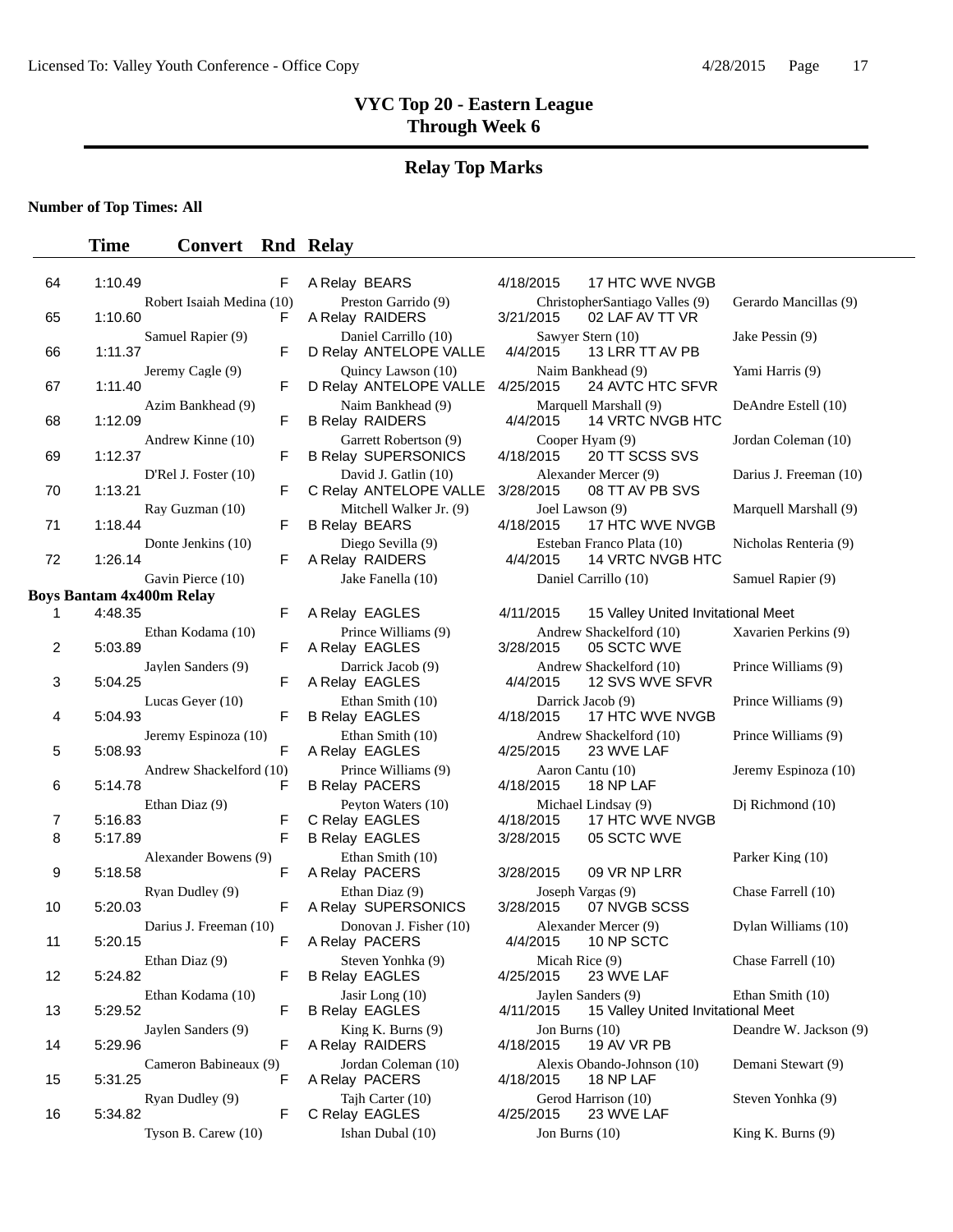# **Relay Top Marks**

**Number of Top Times: All**

| 17             | F<br>5:37.43                           | A Relay BULLETS                                     | 19 AV VR PB<br>4/18/2015                                                 |                            |
|----------------|----------------------------------------|-----------------------------------------------------|--------------------------------------------------------------------------|----------------------------|
| 18             | Aydehn Kingsberry (10)<br>F<br>5:43.40 | Deshaun Malone (9)<br>A Relay RAIDERS               | Keewan Irving (10)<br>4/4/2015<br>14 VRTC NVGB HTC                       | Damario Jackson (10)       |
| 19             | Beckham Costino (9)<br>F<br>5:43.42    | Alexis Obando-Johnson (10)<br><b>B Relay EAGLES</b> | Cameron Babineaux (9)<br>4/4/2015<br>12 SVS WVE SFVR                     | Alex Acevedo (10)          |
| 20             | King K. Burns $(9)$<br>5:44.05<br>F.   | Asher B. Osterman (9)<br><b>B Relay BEARS</b>       | Ishan Dubal (10)<br>17 HTC WVE NVGB<br>4/18/2015                         | Xavarien Perkins (9)       |
| 21             | Preston Garrido (9)<br>5:47.23<br>F    | Marcos Mancillas (10)<br>A Relay ANTELOPE VALLE     | Thomas Guerry (9)<br>4/18/2015<br>19 AV VR PB                            | Diego Sevilla (9)          |
| 22             | Tyler Hatley (10)<br>5:51.87<br>F      | Rodrick Hawkins (10)<br>A Relay EAGLES              | Mitchell Walker Jr. (9)<br>4/18/2015<br>17 HTC WVE NVGB                  | DaJon Doss (10)            |
| 23             | King K. Burns $(9)$<br>5:54.89<br>F    | David Abajian (9)<br>A Relay RAIDERS                | Noah Kaufman (10)<br>09 VR NP LRR<br>3/28/2015                           |                            |
| 24             | Hawkins Meek (9)<br>5:55.95<br>F       | Camden Richardson (9)<br>C Relay EAGLES             | Jordan Coleman (10)<br>3/28/2015<br>05 SCTC WVE                          | Alexis Obando-Johnson (10) |
| 25             | Jasir Long $(10)$<br>5:59.74<br>F      | Deandre W. Jackson (9)<br>A Relay ANTELOPE VALLE    | Ishan Dubal (10)<br>3/28/2015<br>08 TT AV PB SVS                         | David Abajian (9)          |
| 26             | Azim Bankhead (9)<br>6:10.72<br>F      | Rodrick Hawkins (10)<br><b>B Relay RAIDERS</b>      | Tyler Hatley (10)<br>4/18/2015<br>19 AV VR PB                            | Yami Harris (9)            |
| 27             | Hawkins Meek (9)<br>6:23.92<br>F       | Beckham Costino (9)<br>D Relay EAGLES               | Camden Richardson (9)<br>4/25/2015<br>23 WVE LAF                         | Cooper Voy (9)             |
| 28             | Jayden C. Harper (10)<br>F<br>6:33.93  | David Abajian (9)<br>A Relay BEARS                  | Juan L. Sanchez (10)<br>4/18/2015<br>17 HTC WVE NVGB                     | Noah Kaufman (10)          |
|                | Sebastian Diaz (10)                    | Ryan Abughazaleh (10)                               | Gerardo Mancillas (9)                                                    | Robert Isaiah Medina (10)  |
|                | <b>Boys Midget 4x100m Relay</b>        |                                                     |                                                                          |                            |
| 1              | 52.92<br>F.                            | A Relay EAGLES                                      | 3/28/2015<br>05 SCTC WVE                                                 |                            |
| 2              | Jaden Jones (12)<br>53.28<br>F         | Christian N. Middleton (12)<br>A Relay EAGLES       | Donavin L. Abair (12)<br>4/11/2015<br>15 Valley United Invitational Meet | Justin Gilbert (12)        |
| 3              | Jaden Jones (12)<br>53.37<br>F         | Christian N. Middleton (12)<br>C Relay EAGLES       | Donavin L. Abair (12)<br>4/18/2015<br>17 HTC WVE NVGB                    | Justin Gilbert (12)        |
| 4              | Jaden Jones (12)<br>53.55<br>F         | Christian N. Middleton (12)<br>A Relay EAGLES       | Justin Gilbert (12)<br>4/4/2015<br>12 SVS WVE SFVR                       | Donavin L. Abair (12)      |
| 5              | Justin Gilbert (12)<br>53.71<br>P      | Christian N. Middleton (12)<br>A Relay EAGLES       | James Crawford (11)<br>15 Valley United Invitational Meet<br>4/11/2015   | Jaden Jones (12)           |
| 6              | Jaden Jones (12)<br>54.08<br>F         | Christian N. Middleton (12)<br>A Relay PACERS       | Donavin L. Abair (12)<br>4/4/2015<br>10 NP SCTC                          | Justin Gilbert (12)        |
| $\overline{7}$ | Layne Buck (12)<br>54.20<br>F          | Matthew Heath (11)<br>A Relay PACERS                | Elijah Gipson (11)<br>4/18/2015<br>18 NP LAF                             | Colin Hong (12)            |
| 8              | Colin Hong $(12)$<br>54.21<br>P        | Matthew Heath (11)<br>A Relay PACERS                | Elijah Gipson (11)<br>4/11/2015<br>15 Valley United Invitational Meet    | Ephesians Prysock (12)     |
| 9              | Ephesians Prysock (12)<br>P<br>54.31   | Matthew Heath (11)<br>A Relay SUPERSONICS           | Elijah Gipson (11)<br>4/11/2015<br>15 Valley United Invitational Meet    | Colin Hong (12)            |
| 10             | Tony Smith (12)<br>F<br>54.32          | Jordan Kennon (12)<br>A Relay ANTELOPE VALLE        | Kaleb J. Alexander (11)<br>4/4/2015<br>13 LRR TT AV PB                   | Jalen J. Davis (12)        |
| 11             | Rayshawn Culver (12)<br>54.33<br>F     | Daryl Patterson (12)<br>A Relay SUPERSONICS         | Anthony Woods (11)<br>15 Valley United Invitational Meet<br>4/11/2015    | Khamani Newton (11)        |
|                | Tony Smith (12)                        | Jordan Kennon (12)                                  | Kaleb J. Alexander (11)                                                  | Jalen J. Davis (12)        |
| $12*$          | 54.49<br>F                             | A Relay SUPERSONICS                                 | 4/18/2015<br>20 TT SCSS SVS                                              |                            |
| $12*$          | Kaleb J. Alexander (11)<br>54.49<br>F  | Tony Smith (12)<br>A Relay SUPERSONICS              | Jordan Kennon (12)<br>22 PB NP SCSS<br>4/25/2015                         | Jalen J. Davis (12)        |
|                | Kaleb J. Alexander (11)                | Tony Smith (12)                                     | Jordan Kennon (12)                                                       | Jalen J. Davis (12)        |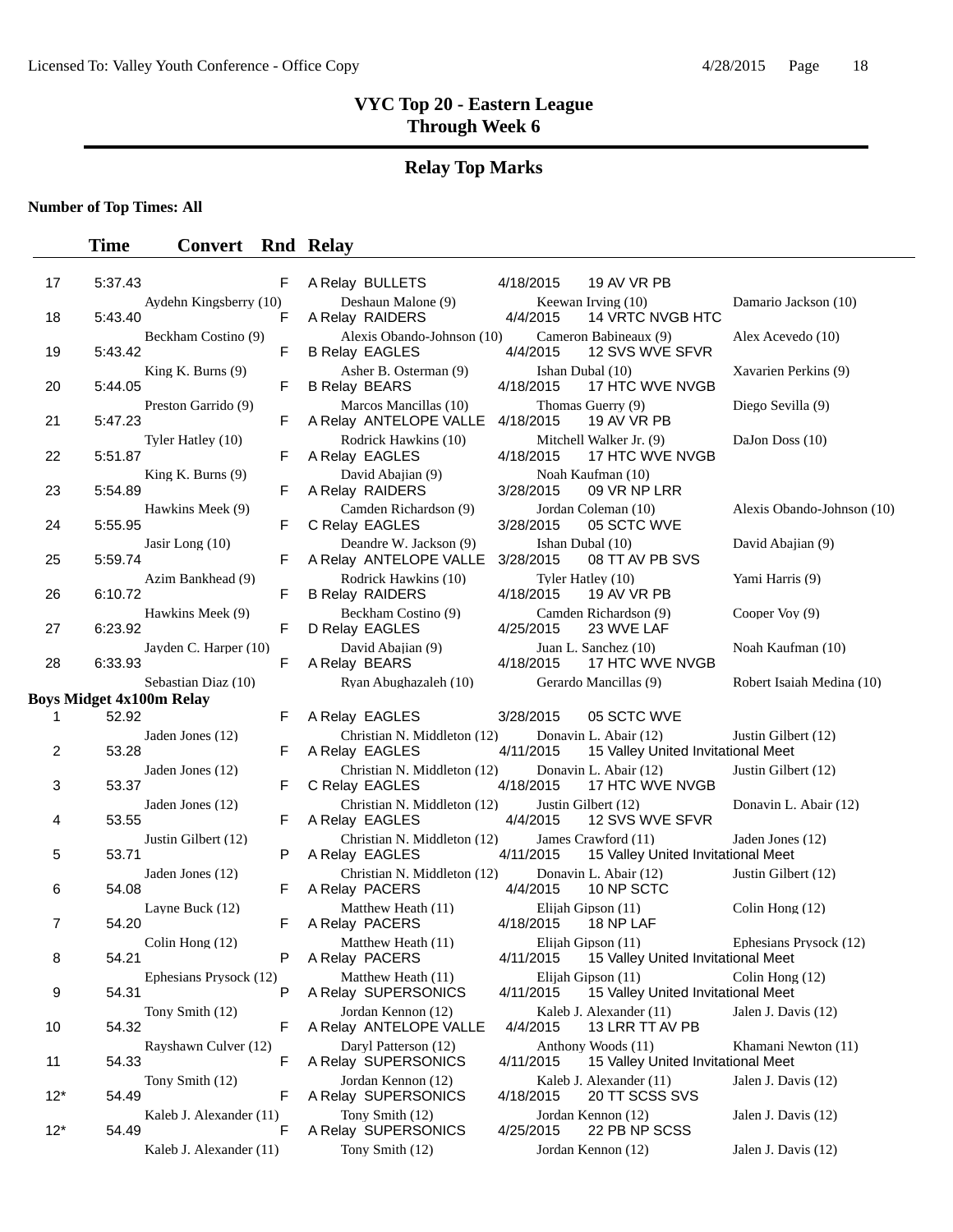# **Relay Top Marks**

**Number of Top Times: All**

| 14 | 54.66                           | F | A Relay SUPERSONICS                                        | 3/21/2015<br>01 SCTC SCSS HTC                                              |                         |
|----|---------------------------------|---|------------------------------------------------------------|----------------------------------------------------------------------------|-------------------------|
| 15 | Tony Smith (12)<br>54.71        | F | Jordan Kennon (12)<br>A Relay ANTELOPE VALLE               | Kaleb J. Alexander (11)<br>4/11/2015<br>15 Valley United Invitational Meet | Jalen J. Davis (12)     |
| 16 | Rayshawn Culver (12)<br>54.79   | P | Daryl Patterson (12)<br>A Relay ANTELOPE VALLE             | Anthony Woods (11)<br>15 Valley United Invitational Meet<br>4/11/2015      | Kadin Newton (11)       |
| 17 | Rayshawn Culver (12)<br>54.88   | F | Daryl Patterson (12)<br>A Relay PACERS                     | Anthony Woods (11)<br>4/25/2015<br>22 PB NP SCSS                           | Kadin Newton (11)       |
| 18 | Elijah Gipson (11)<br>54.99     | F | Ephesians Prysock (12)<br>A Relay ANTELOPE VALLE 3/28/2015 | Matthew Heath (11)<br>08 TT AV PB SVS                                      | Colin Hong (12)         |
| 19 | Rayshawn Culver (12)<br>55.43   | F | Daryl Patterson (12)<br>A Relay ANTELOPE VALLE 3/21/2015   | Anthony Woods (11)<br>02 LAF AV TT VR                                      | Khamani Newton (11)     |
| 20 | Rayshawn Culver (12)<br>55.58   | F | Kadin Newton (11)<br><b>B Relay EAGLES</b>                 | Khamani Newton (11)<br>12 SVS WVE SFVR<br>4/4/2015                         | Anthony Woods (11)      |
| 21 | Wyatt Babcock (12)<br>55.75     | F | Ahmad Hankins (11)<br>A Relay ANTELOPE VALLE 4/25/2015     | Matthew Abajian (12)<br>24 AVTC HTC SFVR                                   | Arlis Boardingham (11)  |
| 22 | Rayshawn Culver (12)<br>55.97   | F | Anthony Woods (11)<br><b>B Relay EAGLES</b>                | Kadin Newton (11)<br>4/18/2015<br>17 HTC WVE NVGB                          | Daryl Patterson (12)    |
| 23 | Diego N. Barretto (12)<br>56.33 | F | Austin Ledgerwood (11)<br>A Relay ANTELOPE VALLE           | Max A. Weinzimer (11)<br>4/18/2015<br>19 AV VR PB                          | Ryan Feinberg (11)      |
| 24 | Rayshawn Culver (12)<br>56.39   | F | Anthony Woods (11)<br>D Relay EAGLES                       | Daryl Patterson (12)<br>17 HTC WVE NVGB<br>4/18/2015                       | Kadin Newton (11)       |
| 25 | Zahri Cassimire (12)<br>56.41   | F | Landon E. Bell (11)<br>A Relay PACERS                      | Jai Bell (11)<br>4/11/2015<br>15 Valley United Invitational Meet           | Jorden M. Smith (11)    |
| 26 | Ephesians Prysock (12)<br>56.49 | F | Matthew Heath (11)<br>C Relay EAGLES                       | Elijah Gipson (11)<br>12 SVS WVE SFVR<br>4/4/2015                          | Colin Hong (12)         |
| 27 | Jaden A. DaCosta (11)<br>56.55  | F | Diego N. Barretto (12)<br><b>B Relay EAGLES</b>            | Xayvion Perkins (12)<br>3/28/2015<br>05 SCTC WVE                           | Zahri Cassimire (12)    |
| 28 | Zahri Cassimire (12)<br>56.61   | F | Matthew Abajian (12)<br><b>B Relay EAGLES</b>              | Landon E. Bell $(11)$<br>4/25/2015<br>23 WVE LAF                           | Ahmad Hankins (11)      |
| 29 | Matthew Abajian (12)<br>57.02   | F | James Crawford (11)<br><b>B Relay PACERS</b>               | Dariel Rivas (12)<br>3/21/2015<br>04 WVE NP                                | Diego N. Barretto (12)  |
| 30 | Anakin Hall (11)<br>57.26       | F | Colin Hong (12)<br><b>B Relay PACERS</b>                   | London Mitchell (11)<br>4/18/2015<br>18 NP LAF                             | Layne Buck (12)         |
| 31 | Anakin Hall (11)<br>57.93       | F | Layne Buck (12)<br>A Relay PACERS                          | Cytres Vives (12)<br>3/21/2015<br>04 WVE NP                                | Don-Ray Hall (11)       |
| 32 | Elijah Gipson (11)<br>58.23     | F | Brandyn Stenhouse (6)<br>A Relay EAGLES                    | Damarrie Smith (11)<br>4/18/2015<br>17 HTC WVE NVGB                        | Matthew Heath (11)      |
| 33 | 58.26                           | F | A Relay SUPERSONICS                                        | 3/28/2015<br>07 NVGB SCSS                                                  |                         |
| 34 | Joshua Sims (12)<br>58.33       | F | Tony Smith (12)<br>A Relay BEARS                           | Jordan Kennon (12)<br>17 HTC WVE NVGB<br>4/18/2015                         | Kaleb J. Alexander (11) |
| 35 | Jaden Keshishyan (12)<br>58.61  | P | JayKeven Hardeman (12)<br>A Relay BEARS                    | Noah Stewart (11)<br>4/11/2015<br>15 Valley United Invitational Meet       | Jacob Minor (11)        |
| 36 | Maximiliano Saenz (12)<br>58.66 | F | Jacob Minor (11)<br><b>B Relay PACERS</b>                  | Jaden Keshishyan (12)<br>22 PB NP SCSS<br>4/25/2015                        | Michael Landeros (12)   |
| 37 | Anakin Hall (11)<br>59.23       | F | Layne Buck (12)<br>A Relay BULLETS                         | Cytres Vives (12)<br>4/25/2015<br>22 PB NP SCSS                            | Don-Ray Hall (11)       |
| 38 | Matthias Allison (11)<br>59.24  | F | Quillan Newsome (11)<br><b>B Relay PACERS</b>              | Israel Morales (12)<br>4/4/2015<br>10 NP SCTC                              | Rueben White (11)       |
|    | Anakin Hall (11)                |   | Damarrie Smith (11)                                        | Walter Dumas (12)                                                          | Cytres Vives (12)       |
| 39 | 59.28                           | P | <b>B Relay PACERS</b>                                      | 4/11/2015<br>15 Valley United Invitational Meet                            |                         |
| 40 | 1:00.19                         | F | C Relay EAGLES                                             | 4/25/2015<br>23 WVE LAF                                                    |                         |
|    | Max A. Weinzimer (11)           |   | Jai Bell (11)                                              | Jadon Ezer (11)                                                            | Liam H. Moore (12)      |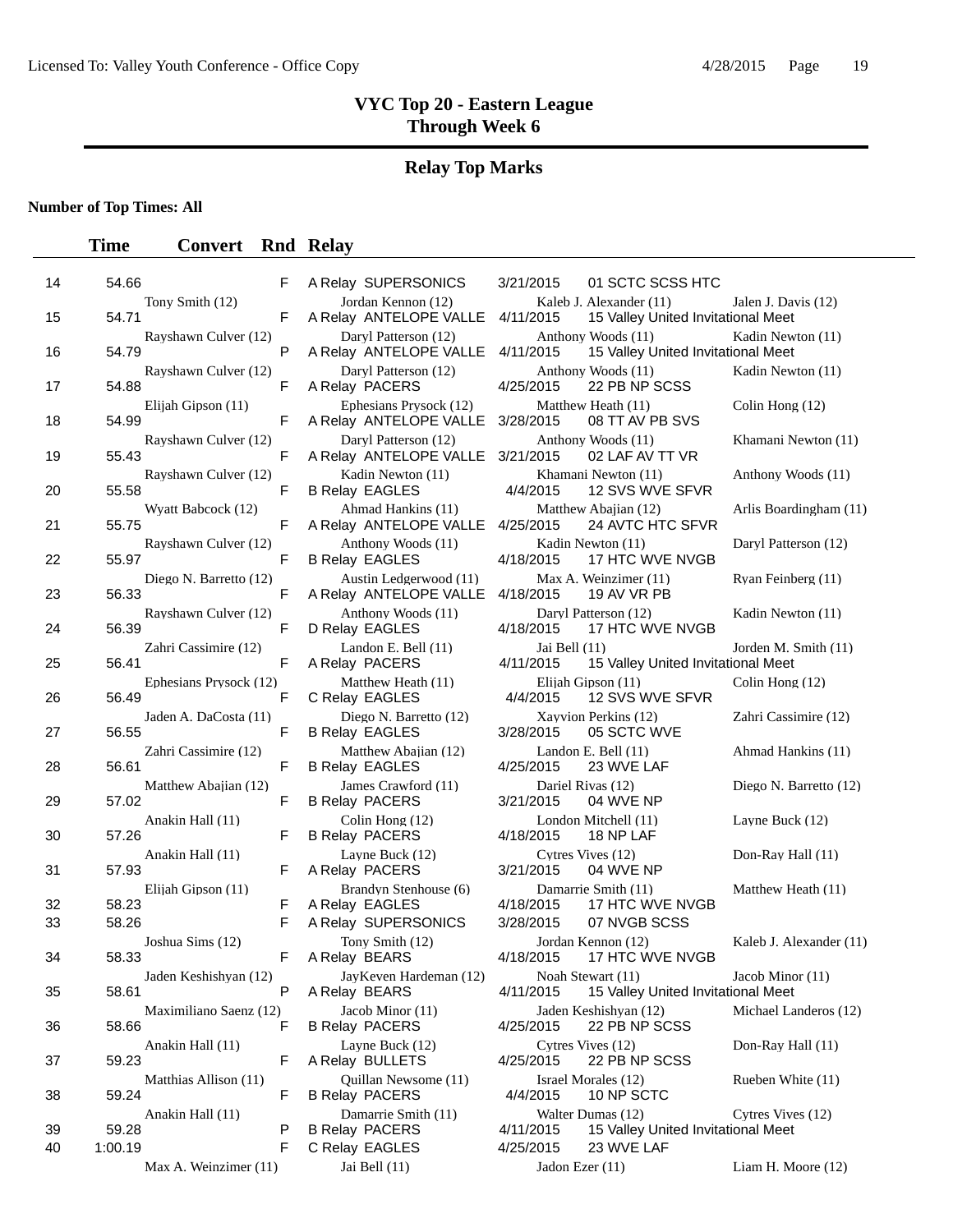# **Relay Top Marks**

**Number of Top Times: All**

| 41             | 1:00.65 |                                 | F  | C Relay PACERS                                       | 4/25/2015                      | 22 PB NP SCSS                                              |                       |
|----------------|---------|---------------------------------|----|------------------------------------------------------|--------------------------------|------------------------------------------------------------|-----------------------|
| 42             | 1:01.57 | Jack Coscolluela (12)           | F  | Javionn Hester (11)<br>B Relay ANTELOPE VALLE        | Jaden Ruiz (11)<br>4/25/2015   | 24 AVTC HTC SFVR                                           | Walter Dumas (12)     |
| 43             | 1:02.87 | Kamone Robinson (12)            | F  | Bryan Harrison (12)<br><b>B Relay ANTELOPE VALLE</b> | Isaiah Estell (11)<br>4/4/2015 | 13 LRR TT AV PB                                            | Khamani Newton (11)   |
| 44             | 1:03.23 | Kamone Robinson (12)            | F  | Kadin Newton (11)<br>D Relay EAGLES                  | 4/25/2015                      | Bryan Harrison (12)<br>23 WVE LAF                          | Isaiah Estell (11)    |
| 45             | 1:03.31 | Adam Asfoury (12)               | F  | Marc S. Bouyett (12)<br>A Relay RAIDERS              | 3/21/2015                      | Marcus J. Arthur (11)<br>02 LAF AV TT VR                   | Omari Dawson (12)     |
| 46             | 1:03.38 | Rhonen Harris (11)              | F  | Alexander Aslanian (12)<br>A Relay BEARS             | 4/4/2015                       | Quincy Smith (12)<br>14 VRTC NVGB HTC                      | Ethan Francis (12)    |
| 47             | 1:04.75 | Noah Stewart (11)               | F  | Nicholas Herrejon (11)<br>C Relay PACERS             | 4/4/2015                       | Markus Garrido (11)<br>10 NP SCTC                          | Michael Landeros (12) |
|                |         | Ezekiel Wood (11)               |    | London Mitchell (11)                                 |                                | Jordan Pickett (12)                                        | Javionn Hester (11)   |
|                |         | <b>Boys Midget 4x400m Relay</b> |    |                                                      |                                |                                                            |                       |
| 1              | 4:19.12 |                                 | F  | A Relay EAGLES                                       | 4/18/2015                      | 17 HTC WVE NVGB                                            |                       |
| 2              | 4:24.53 | Christian N. Middleton (12)     | F. | Xayvion Perkins (12)<br>A Relay EAGLES               | 4/4/2015                       | Justin Gilbert (12)<br>12 SVS WVE SFVR                     | Jaden Jones (12)      |
| 3              | 4:38.62 | Justin Gilbert (12)             | F  | Christian N. Middleton (12)<br>A Relay BULLETS       | 4/11/2015                      | Xayvion Perkins (12)<br>15 Valley United Invitational Meet | Jaden Jones (12)      |
| 4              | 4:47.88 | Matthias Allison (11)           | F  | Zamondre Merriweather (11)<br>A Relay EAGLES         | 4/11/2015                      | Israel Morales (12)<br>15 Valley United Invitational Meet  | Quillan Newsome (11)  |
| 5              | 4:51.61 | Jaden A. DaCosta (11)           | F  | James Crawford (11)<br>A Relay ANTELOPE VALLE        | 4/4/2015                       | Diego N. Barretto (12)<br>13 LRR TT AV PB                  | Xayvion Perkins (12)  |
| 6              | 4:55.73 | Rayshawn Culver (12)            | F  | Kadin Newton (11)<br><b>B Relay EAGLES</b>           | 4/18/2015                      | Daryl Patterson (12)<br>17 HTC WVE NVGB                    | Anthony Woods (11)    |
| $\overline{7}$ | 4:55.81 | Oriola Egberongbe (11)          | F  | Adeola Egberongbe (11)<br>A Relay EAGLES             | 3/21/2015                      | Jaden A. DaCosta (11)<br>04 WVE NP                         | Ethan Godsey (11)     |
| 8              | 4:57.23 | Diego N. Barretto (12)          | F  | Jaden A. DaCosta (11)<br><b>B Relay EAGLES</b>       | 4/4/2015                       | Dariel Rivas (12)<br>12 SVS WVE SFVR                       | Matthew Abajian (12)  |
| 9              | 4:58.69 | James Crawford (11)             | F  | Matthew Abajian (12)<br>A Relay ANTELOPE VALLE       | 4/18/2015                      | Wyatt Babcock (12)<br>19 AV VR PB                          | Zahri Cassimire (12)  |
| 10             | 5:00.55 | Rayshawn Culver (12)            | F  | Daryl Patterson (12)<br>A Relay BULLETS              | 4/4/2015                       | Anthony Woods (11)<br>13 LRR TT AV PB                      | Kadin Newton (11)     |
| 11             | 5:04.18 | Quillan Newsome (11)            | F  | Matthias Allison (11)<br>C Relay EAGLES              | Keoni Kane (12)<br>4/4/2015    | 12 SVS WVE SFVR                                            | Israel Morales (12)   |
| 12             | 5:06.35 | Dariel Rivas (12)               | F  | Diego N. Barretto (12)<br><b>B Relay EAGLES</b>      | 3/21/2015                      | Jorden M. Smith (11)<br>04 WVE NP                          | Jaden A. DaCosta (11) |
| 13             | 5:12.85 | Donavin L. Abair (12)           | F  | Justin Gilbert (12)<br>A Relay RAIDERS               | 4/4/2015                       | Christian N. Middleton (12)<br>14 VRTC NVGB HTC            | Jaden Jones (12)      |
| 14             | 5:59.53 | Andres Leon (12)                | F  | Ethan Francis (12)<br>A Relay EAGLES                 | 4/25/2015                      | Will Angarola (11)<br>23 WVE LAF                           | Jesse Kesling (12)    |
|                |         | Dreydon B. Myers (11)           |    | Jason R. Margulies (12)                              |                                | Matthew J. Margulies (12)                                  | Josiah Walley (11)    |
|                | 46.78   | <b>Boys Youth 4x100m Relay</b>  |    |                                                      |                                |                                                            |                       |
| 1              |         |                                 | F. | A Relay PACERS                                       | 4/11/2015                      | 15 Valley United Invitational Meet                         |                       |
| 2              | 47.44   | Ruben Valenzuela (14)           | F  | Bryce Farrell (14)<br>A Relay PACERS                 | 4/4/2015                       | Kevin Armstead (13)<br>10 NP SCTC                          | Ryan Coates (14)      |
| 3              | 47.61   | Kevin Armstead (13)             | Р  | Ruben Valenzuela (14)<br>A Relay PACERS              | 4/11/2015                      | Romario Pizano (14)<br>15 Valley United Invitational Meet  | Bryce Farrell (14)    |
|                |         | Ruben Valenzuela (14)           |    | Bryce Farrell (14)                                   |                                | Kevin Armstead (13)                                        | Ryan Coates (14)      |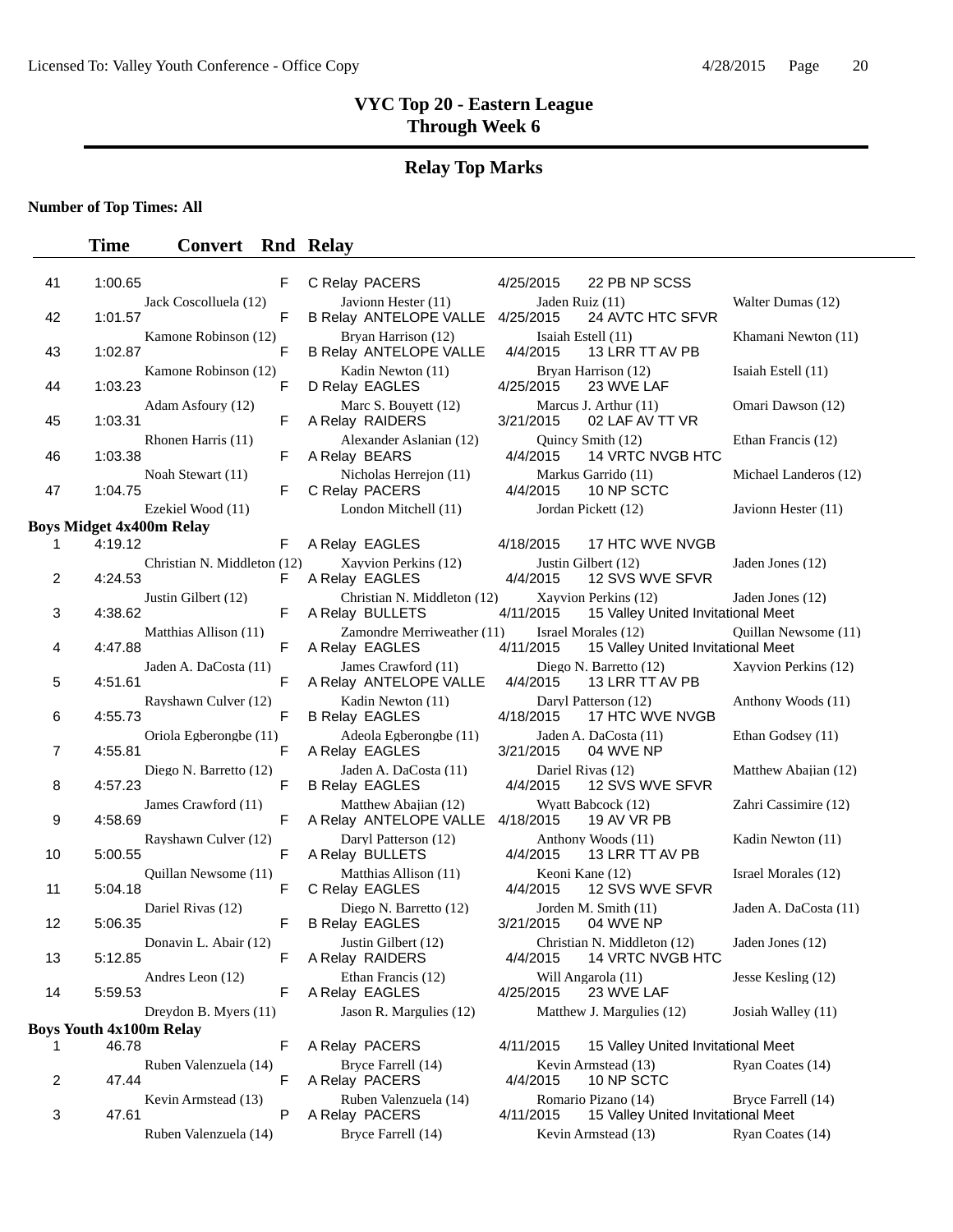# **Relay Top Marks**

**Number of Top Times: All**

| 4  | 47.73                           | F | A Relay PACERS                                         | 3/21/2015<br>04 WVE NP                                          |
|----|---------------------------------|---|--------------------------------------------------------|-----------------------------------------------------------------|
|    | Ryan Coates (14)                |   | Ruben Valenzuela (14)                                  | Bryce Farrell (14)                                              |
| 5  | 49.58                           | P | A Relay ANTELOPE VALLE                                 | 4/11/2015<br>15 Valley United Invit                             |
| 6  | Don Chapman (14)<br>49.68       | F | Amir Bankhead (13)<br>A Relay ANTELOPE VALLE           | Anthony Stewart Jr. (14)<br>4/18/2015<br>19 AV VR PB            |
| 7  | Don Chapman (14)<br>49.95       | F | Anthony Stewart Jr. (14)<br>A Relay PACERS             | Amir Bankhead (13)<br>4/25/2015<br>22 PB NP SCSS                |
| 8  | Jonathan Wilson (14)<br>50.43   | F | Johnathan Hawkins (14)<br>A Relay SUPERSONICS          | Jesse Pacheco (14)<br>11 LAF SCSS<br>4/4/2015                   |
| 9  | George J. Baker (14)<br>50.83   | F | Keyjon Wooten (14)<br>A Relay ANTELOPE VALLE           | Andrew Roland (14)<br>13 LRR TT AV PB<br>4/4/2015               |
| 10 | Amir Bankhead (13)<br>50.88     | F | Don Chapman (14)<br><b>B Relay PACERS</b>              | Anthony Stewart Jr. (14)<br>4/11/2015<br>15 Valley United Invit |
| 11 | Jonathan Wilson (14)<br>50.93   | F | Johnathan Hawkins (14)<br>A Relay SUPERSONICS          | Donovan Williams (13)<br>3/28/2015<br>07 NVGB SCSS              |
| 12 | George J. Baker (14)<br>51.00   | F | Keyjon Wooten (14)<br><b>B Relay PACERS</b>            | Andrew Roland (14)<br>4/4/2015<br>10 NP SCTC                    |
| 13 | Johnathan Hawkins (14)<br>51.13 | F | Donovan Williams (13)<br><b>B Relay SUPERSONICS</b>    | Jesse Pacheco (14)<br>4/11/2015<br>15 Valley United Invit       |
| 14 | DeVonn Johnson (13)<br>51.17    | F | Demetrius J. Freeman (14)<br><b>B Relay EAGLES</b>     | Joshua Gatlin (13)<br>17 HTC WVE NVGB<br>4/18/2015              |
| 15 | Gabriel Gomez (14)<br>51.34     | P | Jaylin J. Evans (13)<br><b>B Relay PACERS</b>          | Forrest Brock (13)<br>15 Valley United Invit<br>4/11/2015       |
| 16 | Jonathan Wilson (14)<br>51.44   | P | Johnathan Hawkins (14)<br><b>B Relay SUPERSONICS</b>   | Donovan Williams (13)<br>4/11/2015<br>15 Valley United Invit    |
| 17 | DeVonn Johnson (13)<br>51.76    | F | Demetrius J. Freeman (14)<br>A Relay ANTELOPE VALLE    | Joshua Gatlin (13)<br>02 LAF AV TT VR<br>3/21/2015              |
| 18 | Amir Bankhead (13)<br>52.03     | F | Don Chapman (14)<br>A Relay EAGLES                     | Yanni Harris (14)<br>3/21/2015<br>04 WVE NP                     |
| 19 | Forrest Brock (13)<br>52.04     | F | Joshua Orisarayi (13)<br>A Relay ANTELOPE VALLE        | Jaylin J. Evans (13)<br>4/25/2015<br>24 AVTC HTC SFVR           |
| 20 | Amir Bankhead (13)<br>52.53     | F | Anthony Stewart Jr. (14)<br><b>B Relay SUPERSONICS</b> | Devion Williams (14)<br>3/28/2015<br>07 NVGB SCSS               |
| 21 | DeVonn Johnson (13)<br>52.95    | F | Demetrius J. Freeman (14)<br>A Relay EAGLES            | Joshua Gatlin (13)<br>23 WVE LAF<br>4/25/2015                   |
| 22 | Gabriel Gomez (14)<br>52.97     | F | Maurice McFarquhan (13)<br>A Relay EAGLES              | Forrest Brock (13)<br>4/4/2015<br>12 SVS WVE SFVR               |
| 23 | Kexiontac Tata (13)<br>53.10    | F | Jaylin J. Evans (13)<br>A Relay RAIDERS                | Forrest Brock (13)<br>3/21/2015<br>02 LAF AV TT VR              |
|    | Jacob LaTouf (13)               |   | Jordan Smith (14)                                      | Anthony Bacon (14)                                              |
| 24 | 53.69                           | F | A Relay ANTELOPE VALLE                                 | 3/28/2015<br>08 TT AV PB SVS                                    |
| 25 | 54.01                           | F | A Relay RAIDERS                                        | 4/18/2015<br>19 AV VR PB                                        |
| 26 | 54.37                           | F | <b>B Relay PACERS</b>                                  | 3/21/2015<br>04 WVE NP                                          |
| 27 | Robert Rosebaugh (13)<br>55.28  | F | Quintin Lyons (13)<br><b>B Relay EAGLES</b>            | Donovan Williams (13)<br>4/11/2015<br>15 Valley United Invit    |
| 28 | Kexiontac Tata (13)<br>55.33    | F | Bradley Pierce (13)<br><b>B Relay EAGLES</b>           | Mister Williams (13)<br>3/21/2015<br>04 WVE NP                  |
| 29 | Kexiontac Tata (13)<br>55.46    | F | Bradley Pierce (13)<br>A Relay EAGLES                  | Mister Williams (13)<br>17 HTC WVE NVGB<br>4/18/2015            |
| 30 | Kexiontac Tata (13)<br>55.85    | P | Bradley Pierce (13)<br><b>B Relay EAGLES</b>           | Mister Williams (13)<br>4/11/2015<br>15 Valley United Invit     |

|                        | ٣ | A REIAY PACERS                                         | 3/21/2015 | 04 WVL N                               |
|------------------------|---|--------------------------------------------------------|-----------|----------------------------------------|
| Ryan Coates (14)       | P | Ruben Valenzuela (14)<br>A Relay ANTELOPE VALLE        | 4/11/2015 | Bryce Farrell (14)<br>15 Valley L      |
| Don Chapman (14)       | F | Amir Bankhead (13)<br>A Relay ANTELOPE VALLE           | 4/18/2015 | Anthony Stewart Jr.<br><b>19 AV VR</b> |
| Don Chapman (14)       | F | Anthony Stewart Jr. (14)<br>A Relay PACERS             | 4/25/2015 | Amir Bankhead (13)<br>22 PB NP         |
| Jonathan Wilson (14)   | F | Johnathan Hawkins (14)<br>A Relay SUPERSONICS          | 4/4/2015  | Jesse Pacheco (14)<br>11 LAF SO        |
| George J. Baker (14)   | F | Keyjon Wooten (14)<br>A Relay ANTELOPE VALLE           | 4/4/2015  | Andrew Roland (14)<br><b>13 LRR TT</b> |
| Amir Bankhead (13)     | F | Don Chapman (14)<br><b>B Relay PACERS</b>              | 4/11/2015 | Anthony Stewart Jr.<br>15 Valley L     |
| Jonathan Wilson (14)   | F | Johnathan Hawkins (14)<br>A Relay SUPERSONICS          | 3/28/2015 | Donovan Williams (1<br>07 NVGB \$      |
| George J. Baker (14)   | F | Keyjon Wooten (14)<br><b>B Relay PACERS</b>            | 4/4/2015  | Andrew Roland (14)<br>10 NP SCT        |
| Johnathan Hawkins (14) | F | Donovan Williams (13)<br><b>B Relay SUPERSONICS</b>    | 4/11/2015 | Jesse Pacheco (14)<br>15 Valley L      |
| DeVonn Johnson (13)    | F | Demetrius J. Freeman (14)<br><b>B Relay EAGLES</b>     | 4/18/2015 | Joshua Gatlin (13)<br>17 HTC W         |
| Gabriel Gomez (14)     | P | Jaylin J. Evans (13)<br><b>B Relay PACERS</b>          | 4/11/2015 | Forrest Brock (13)<br>15 Valley L      |
| Jonathan Wilson (14)   | P | Johnathan Hawkins (14)<br><b>B Relay SUPERSONICS</b>   | 4/11/2015 | Donovan Williams (1<br>15 Valley L     |
| DeVonn Johnson (13)    | F | Demetrius J. Freeman (14)<br>A Relay ANTELOPE VALLE    | 3/21/2015 | Joshua Gatlin (13)<br>02 LAF AV        |
| Amir Bankhead (13)     | F | Don Chapman (14)<br>A Relay EAGLES                     | 3/21/2015 | Yanni Harris (14)<br>04 WVE N          |
| Forrest Brock (13)     | F | Joshua Orisarayi (13)<br>A Relay ANTELOPE VALLE        | 4/25/2015 | Jaylin J. Evans (13)<br>24 AVTC H      |
| Amir Bankhead (13)     | F | Anthony Stewart Jr. (14)<br><b>B Relay SUPERSONICS</b> | 3/28/2015 | Devion Williams (14<br>07 NVGB \$      |
| DeVonn Johnson (13)    | F | Demetrius J. Freeman (14)<br>A Relay EAGLES            | 4/25/2015 | Joshua Gatlin (13)<br>23 WVE L         |
| Gabriel Gomez (14)     | F | Maurice McFarquhan (13)<br>A Relay EAGLES              | 4/4/2015  | Forrest Brock (13)<br><b>12 SVS W</b>  |
| Kexiontac Tata (13)    | F | Jaylin J. Evans (13)<br>A Relay RAIDERS                | 3/21/2015 | Forrest Brock (13)<br>02 LAF AV        |
| Jacob LaTouf (13)      | F | Jordan Smith (14)<br>A Relay ANTELOPE VALLE            | 3/28/2015 | Anthony Bacon (14)<br>08 TT AV F       |
|                        | F | A Relay RAIDERS                                        | 4/18/2015 | <b>19 AV VR</b>                        |
|                        | F | <b>B Relay PACERS</b>                                  | 3/21/2015 | 04 WVE N                               |
| Robert Rosebaugh (13)  | F | Quintin Lyons (13)<br><b>B Relay EAGLES</b>            | 4/11/2015 | Donovan Williams (1<br>15 Valley L     |
| Kexiontac Tata (13)    | F | Bradley Pierce (13)<br><b>B Relay EAGLES</b>           | 3/21/2015 | Mister Williams (13)<br>04 WVE N       |
| Kexiontac Tata (13)    | F | Bradley Pierce (13)<br>A Relay EAGLES                  | 4/18/2015 | Mister Williams (13)<br>17 HTC W       |
| Kexiontac Tata (13)    | P | Bradley Pierce (13)<br><b>B Relay EAGLES</b>           | 4/11/2015 | Mister Williams (13)<br>15 Valley L    |
|                        |   |                                                        |           |                                        |

| 5  | 49.58<br>49.68 | Ryan Coates (14)<br>Don Chapman (14) | P | Ruben Valenzuela (14)<br>A Relay ANTELOPE VALLE                       |           | Brvce Farrell (14)                                             | Kevin Armstead (13)     |
|----|----------------|--------------------------------------|---|-----------------------------------------------------------------------|-----------|----------------------------------------------------------------|-------------------------|
|    |                |                                      |   |                                                                       | 4/11/2015 | 15 Valley United Invitational Meet                             |                         |
| 6  |                |                                      | F | Amir Bankhead (13)<br>A Relay ANTELOPE VALLE                          | 4/18/2015 | Anthony Stewart Jr. (14)<br>19 AV VR PB                        | Devion Williams (14)    |
| 7  | 49.95          | Don Chapman (14)                     | F | Anthony Stewart Jr. (14)<br>A Relay PACERS                            | 4/25/2015 | Amir Bankhead (13)<br>22 PB NP SCSS                            | Devion Williams (14)    |
| 8  | 50.43          | Jonathan Wilson (14)                 | F | Johnathan Hawkins (14)<br>A Relay SUPERSONICS                         | 4/4/2015  | Jesse Pacheco (14)<br>11 LAF SCSS                              | Kris Fuentes (14)       |
| 9  | 50.83          | George J. Baker (14)                 | F | Keyjon Wooten (14)<br>A Relay ANTELOPE VALLE                          | 4/4/2015  | Andrew Roland (14)<br>13 LRR TT AV PB                          | Jaylen Sargent (14)     |
| 10 | 50.88          | Amir Bankhead (13)                   | F | Don Chapman (14)<br><b>B Relay PACERS</b>                             | 4/11/2015 | Anthony Stewart Jr. (14)<br>15 Valley United Invitational Meet | Devion Williams (14)    |
| 11 | 50.93          | Jonathan Wilson (14)                 | F | Johnathan Hawkins (14)<br>A Relay SUPERSONICS                         | 3/28/2015 | Donovan Williams (13)<br>07 NVGB SCSS                          | Kris Fuentes (14)       |
| 12 | 51.00          | George J. Baker (14)                 | F | Keyjon Wooten (14)<br><b>B Relay PACERS</b>                           | 4/4/2015  | Andrew Roland (14)<br>10 NP SCTC                               | Jaylen Sargent (14)     |
| 13 | 51.13          | Johnathan Hawkins (14)               | F | Donovan Williams (13)<br><b>B Relay SUPERSONICS</b>                   | 4/11/2015 | Jesse Pacheco (14)<br>15 Valley United Invitational Meet       | Jonathan Wilson (14)    |
| 14 | 51.17          | DeVonn Johnson (13)                  | F | Demetrius J. Freeman (14)<br><b>B Relay EAGLES</b>                    | 4/18/2015 | Joshua Gatlin (13)<br>17 HTC WVE NVGB                          | Nicholas J. Wyatt (13)  |
| 15 | 51.34          | Gabriel Gomez (14)                   | P | Jaylin J. Evans (13)<br><b>B Relay PACERS</b>                         | 4/11/2015 | Forrest Brock (13)<br>15 Valley United Invitational Meet       | Joshua Orisarayi (13)   |
| 16 | 51.44          | Jonathan Wilson (14)                 | P | Johnathan Hawkins (14)<br><b>B Relay SUPERSONICS</b>                  | 4/11/2015 | Donovan Williams (13)<br>15 Valley United Invitational Meet    | Kris Fuentes (14)       |
| 17 | 51.76          | DeVonn Johnson (13)                  | F | Demetrius J. Freeman (14)<br>A Relay ANTELOPE VALLE                   | 3/21/2015 | Joshua Gatlin (13)<br>02 LAF AV TT VR                          | Nicholas J. Wyatt (13)  |
| 18 | 52.03          | Amir Bankhead (13)                   | F | Don Chapman (14)<br>A Relay EAGLES                                    | 3/21/2015 | Yanni Harris (14)<br>04 WVE NP                                 | Devion Williams (14)    |
| 19 | 52.04          | Forrest Brock (13)                   | F | Joshua Orisarayi (13)<br>A Relay ANTELOPE VALLE                       | 4/25/2015 | Jaylin J. Evans (13)<br>24 AVTC HTC SFVR                       |                         |
| 20 | 52.53          | Amir Bankhead (13)                   | F | Anthony Stewart Jr. (14)<br><b>B Relay SUPERSONICS</b>                | 3/28/2015 | Devion Williams (14)<br>07 NVGB SCSS                           | Yanni Harris (14)       |
| 21 | 52.95          | DeVonn Johnson (13)                  | F | Demetrius J. Freeman (14)<br>A Relay EAGLES                           | 4/25/2015 | Joshua Gatlin (13)<br>23 WVE LAF                               | Nicholas J. Wyatt (13)  |
| 22 | 52.97          | Gabriel Gomez (14)                   | F | Maurice McFarquhan (13)<br>A Relay EAGLES                             | 4/4/2015  | Forrest Brock (13)<br>12 SVS WVE SFVR                          | Jaylin J. Evans (13)    |
| 23 | 53.10          | Kexiontac Tata (13)                  | F | Jaylin J. Evans (13)<br>A Relay RAIDERS                               | 3/21/2015 | Forrest Brock (13)<br>02 LAF AV TT VR                          | Joshua Orisarayi (13)   |
| 24 | 53.69          | Jacob LaTouf (13)                    | F | Jordan Smith (14)<br>A Relay ANTELOPE VALLE 3/28/2015 08 TT AV PB SVS |           | Anthony Bacon (14)                                             | Matthew Montano (14)    |
| 25 | 54.01          |                                      | F | A Relay RAIDERS                                                       | 4/18/2015 | 19 AV VR PB                                                    |                         |
| 26 | 54.37          |                                      | F | <b>B Relay PACERS</b>                                                 | 3/21/2015 | 04 WVE NP                                                      |                         |
| 27 | 55.28          | Robert Rosebaugh (13)                | F | Quintin Lyons (13)<br><b>B Relay EAGLES</b>                           | 4/11/2015 | Donovan Williams (13)<br>15 Valley United Invitational Meet    | Alonzo Fontenette (13)  |
| 28 | 55.33          | Kexiontac Tata (13)                  | F | Bradley Pierce (13)<br><b>B Relay EAGLES</b>                          | 3/21/2015 | Mister Williams (13)<br>04 WVE NP                              | Maurice McFarquhan (13) |
| 29 | 55.46          | Kexiontac Tata (13)                  | F | Bradley Pierce (13)<br>A Relay EAGLES                                 | 4/18/2015 | Mister Williams (13)<br>17 HTC WVE NVGB                        |                         |
| 30 | 55.85          | Kexiontac Tata (13)                  | P | Bradley Pierce (13)<br><b>B Relay EAGLES</b>                          | 4/11/2015 | Mister Williams (13)<br>15 Valley United Invitational Meet     | Maurice McFarquhan (13) |
|    |                | Kexiontac Tata (13)                  |   | Bradley Pierce (13)                                                   |           | Mister Williams (13)                                           | Maurice McFarquhan (13) |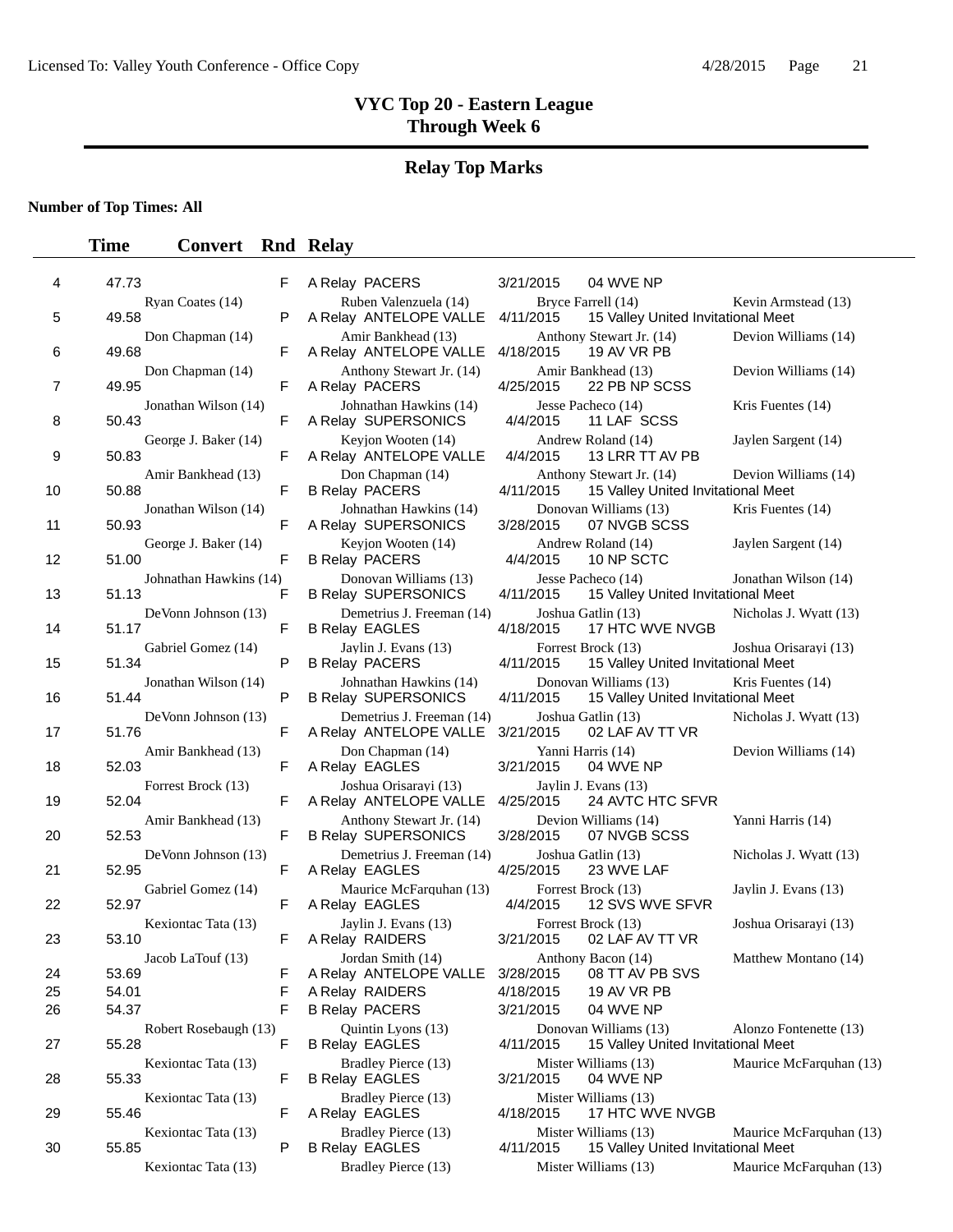# **Relay Top Marks**

**Number of Top Times: All**

# **Time Convert Rnd Relay**

| 31 | 56.75                                 | F | A Relay BEARS                                     | 17 HTC WVE NVGB<br>4/18/2015                                             |                           |
|----|---------------------------------------|---|---------------------------------------------------|--------------------------------------------------------------------------|---------------------------|
|    | David Rangel (13)                     |   | Daniel Mercado (13)                               | Bruce Meza (3)                                                           | Daniel Plata (13)         |
| 32 | 56.77                                 | Ρ | A Relay BEARS                                     | 4/11/2015<br>15 Valley United Invitational Meet                          |                           |
| 33 | 57.37                                 | F | A Relay RAIDERS                                   | 4/25/2015<br>21 SCTC VR SVS                                              |                           |
| 34 | Jacob LaTouf (13)<br>57.77            | F | Riley Freeman (13)<br>A Relay BEARS               | Chandler Lyon (13)<br><b>14 VRTC NVGB HTC</b><br>4/4/2015                | Jordan Smith (14)         |
| 35 | David Rangel (13)<br>58.50            | F | Bruce Meza (3)<br>A Relay BEARS                   | Joseph Valencia (13)<br>07 NVGB SCSS<br>3/28/2015                        | Daniel Plata (13)         |
|    | David Rangel (13)                     |   | Bruce Meza (3)                                    | Daniel Mercado (13)                                                      | Daniel Plata (13)         |
|    | <b>Boys Youth 4x400m Relay</b>        |   |                                                   |                                                                          |                           |
| 1  | 4:01.73                               | F | A Relay SUPERSONICS                               | 4/11/2015<br>15 Valley United Invitational Meet                          |                           |
| 2  | Johnathon J. Ervin (14)<br>4:08.81    | F | Jahshua J. Cross (14)<br>A Relay PACERS           | Demetrius J. Freeman (14)<br>4/4/2015<br>10 NP SCTC                      | Andrew Roland (14)        |
| 3  | Kris Fuentes (14)<br>4:11.41          | F | Johnathan Hawkins (14)<br>A Relay EAGLES          | Bryce Farrell (14)<br>4/11/2015<br>15 Valley United Invitational Meet    | Ruben Valenzuela (14)     |
|    | Joshua Orisarayi (13)                 |   | Forrest Brock (13)                                | Jaylin J. Evans (13)                                                     | Gabriel Gomez (14)        |
| 4  | 4:12.96                               | F | A Relay EAGLES                                    | 17 HTC WVE NVGB<br>4/18/2015                                             |                           |
| 5  | 4:16.60                               | F | A Relay ANTELOPE VALLE                            | 4/4/2015<br>13 LRR TT AV PB                                              |                           |
| 6  | Don Chapman (14)<br>4:17.49           | F | Amir Bankhead (13)<br>A Relay EAGLES              | Anthony Stewart Jr. (14)<br>23 WVE LAF<br>4/25/2015                      | Yanni Harris (14)         |
| 7  | Jaylin J. Evans (13)<br>4:21.57       | F | Joshua Orisaravi (13)<br>A Relay ANTELOPE VALLE   | Forrest Brock (13)<br>4/18/2015<br>19 AV VR PB                           | Gabriel Gomez (14)        |
| 8  | Devion Williams (14)<br>4:24.25       | F | Anthony Stewart Jr. (14)<br>A Relay SUPERSONICS   | Don Chapman (14)<br>07 NVGB SCSS<br>3/28/2015                            | Yanni Harris (14)         |
| 9  | Andrew Roland (14)<br>4:25.31         | F | Jaylen Sargent (14)<br><b>B Relay SUPERSONICS</b> | Jahshua J. Cross (14)<br>3/28/2015<br>07 NVGB SCSS                       | Johnathon J. Ervin (14)   |
| 10 | Joshua Gatlin (13)<br>4:26.98         | F | Malik Hunt (14)<br>A Relay EAGLES                 | D'Sean J. Foster (14)<br>3/28/2015<br>05 SCTC WVE                        | Demetrius J. Freeman (14) |
| 11 | Jaylin J. Evans (13)<br>4:31.73       | F | Antonio S. Andraus (13)<br>A Relay BEARS          | Forrest Brock (13)<br>4/11/2015<br>15 Valley United Invitational Meet    | Enrique Ochoa (13)        |
|    | Bruce Meza (3)                        |   | Joseph Valencia (13)                              | David Rangel (13)                                                        | Daniel Plata (13)         |
| 12 | 4:32.26                               | F | <b>B Relay EAGLES</b>                             | 17 HTC WVE NVGB<br>4/18/2015                                             |                           |
| 13 | 4:35.14                               | F | A Relay SUPERSONICS                               | 4/4/2015<br>11 LAF SCSS                                                  |                           |
| 14 | Jaden Olivares (14)<br>4:39.51        | F | Dominic Walker (13)<br><b>B Relay SUPERSONICS</b> | D'Sean J. Foster (14)<br>4/11/2015<br>15 Valley United Invitational Meet | Johnathon J. Ervin (14)   |
| 15 | Joshua Gatlin (13)<br>4:40.76         | F | Malik Hunt (14)<br>A Relay EAGLES                 | Dominic Walker (13)<br>4/4/2015<br>12 SVS WVE SFVR                       | D'Sean J. Foster (14)     |
| 16 | Jaylin J. Evans (13)<br>4:41.07       | F | Joshua Orisarayi (13)<br>A Relay BEARS            | Bradley Pierce (13)<br>3/28/2015<br>07 NVGB SCSS                         | Forrest Brock (13)        |
| 17 | Daniel Mercado (13)<br>4:47.33        | F | Vincent Mancillas (14)<br><b>B Relay EAGLES</b>   | Bruce Meza (3)<br>4/11/2015<br>15 Valley United Invitational Meet        | Daniel Plata (13)         |
| 18 | Bradley Pierce (13)<br>4:47.91        | F | Maurice McFarquhan (13)<br><b>B Relay EAGLES</b>  | Kexiontac Tata (13)<br>23 WVE LAF<br>4/25/2015                           | Mister Williams (13)      |
| 19 | Kexiontac Tata (13)<br>4:54.41        | F | Bradley Pierce (13)<br>A Relay BEARS              | Mister Williams (13)<br>4/4/2015<br><b>14 VRTC NVGB HTC</b>              | Sharukh Lal (14)          |
|    | Bruce Meza (3)                        |   | Vincent Mancillas (14)                            | Daniel Mercado (13)                                                      | Daniel Plata (13)         |
|    | <b>Boys Intermediate 4x100m Relay</b> |   |                                                   |                                                                          |                           |
| 1  | 48.72                                 | F | A Relay EAGLES                                    | 4/4/2015<br>12 SVS WVE SFVR                                              |                           |
|    | Jalen D. Fisher (15)                  |   | Michael J. Jackson (15)                           | Taji Terry (15)                                                          | Ezekial D. Bishop (15)    |

**Boys Intermediate 4x400m Relay**